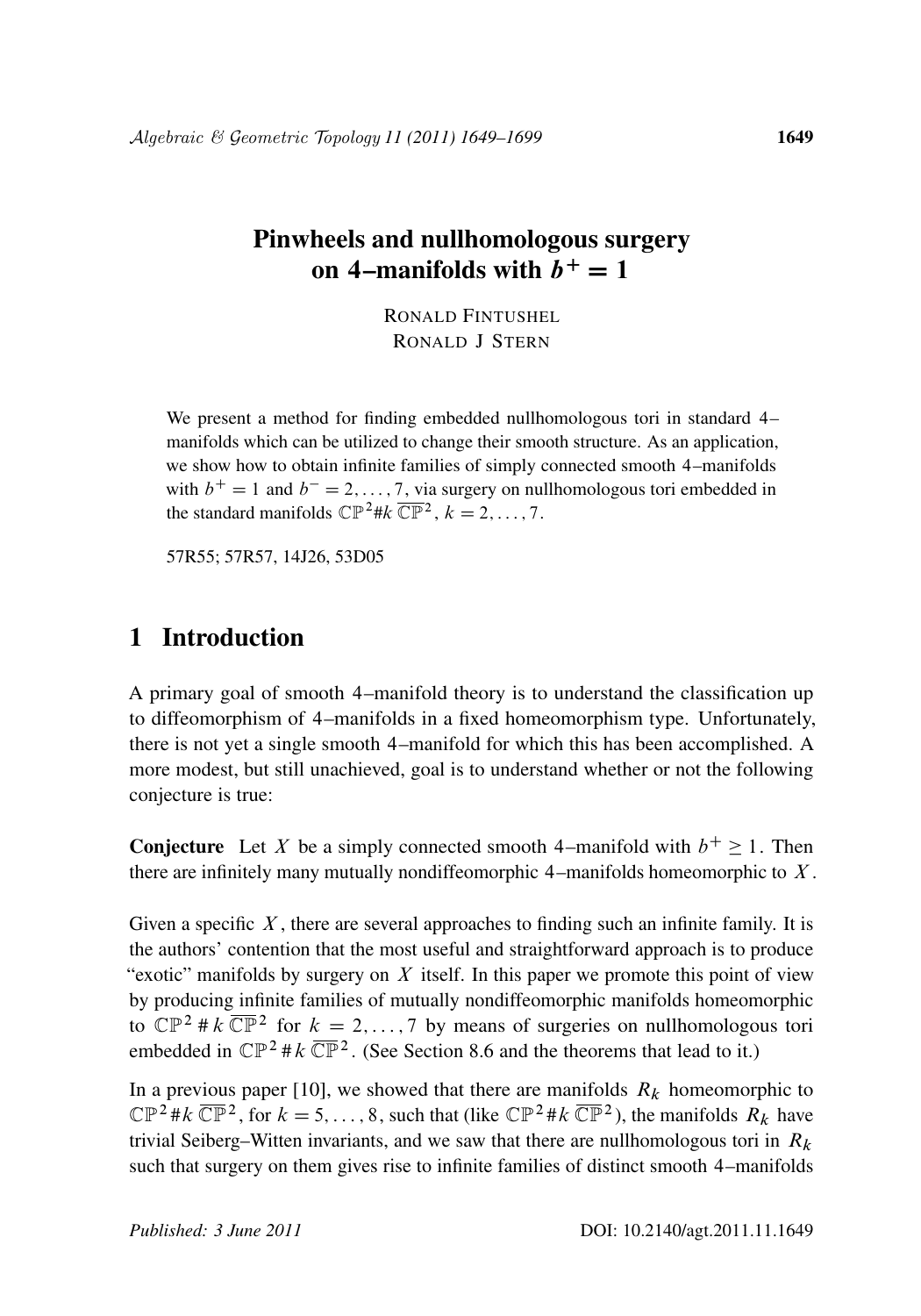homeomorphic to  $\mathbb{CP}^2 \# k \ \overline{\mathbb{CP}}^2$ . However, we were never able to show that the  $R_k$ are actually diffeomorphic to the standard manifolds  $\mathbb{CP}^2 \# k \overline{\mathbb{CP}}^2$ .

The main new input of this paper is our technique for finding useful nullhomologous tori in standard 4–manifolds in terms of "pinwheel structures". Roughly speaking, our goal is to cover the given 4–manifold by 4–balls  $C_i$  meeting along solid tori  $S^1 \times D^2$ in their boundary, then ambiently push out pairs of 2-handles from one 4-ball  $C_i$ into an adjacent ball  $C_i$  (ie adding 1–handles to  $C_i$ ) so as to decompose the manifold into components  $C_i'$  $S_j'$  that meet along  $S^1 \times$  (punctured torus). We then aim to identify nullhomologous tori in these  $C_i'$  $j'$  upon which there are surgeries altering the smooth structure on  $X$ .

More specifically, a pinwheel structure is a generalization of the idea of a  $k$ -fold symplectic sum which was introduced by Symington [14]. The basic idea is this: One has a sequence  $\{(X_i; S_i, T_i)\}\$  of 4–manifolds  $X_i$  with embedded surfaces  $S_i$ ,  $T_i$ , which intersect transversely at a single point and with the genus  $g(T_i) = g(S_{i+1})$ . Let  $C_i$  denote the complement in  $X_i$  of a regular neighborhood of the configuration  $S_i \cup T_i$ . We wish to glue the  $C_i$ 's together so that the normal circle bundle of  $T_i$ is identified with the normal circle bundle of  $S_{i+1}$ . This can't be done unless the sum of the Euler numbers of the two bundles is 0. However, we can remove a 4–ball around the intersection point  $S_i \cap T_i$  leaving the normal bundles over  $S_i \setminus D^2$  and  $T_i \setminus D^2$  which can be trivialized. It is then possible to glue each  $(T_i \setminus D^2) \times S^1$  to  $(S_{i+1} > D^2) \times S^1$  to obtain a manifold whose boundary is a torus bundle over the circle. (Each  $\partial B^4 \cap C_i \cong S^3$  and  $(\text{Hopf link}) \cong T^2 \times I$ .) If this boundary is  $T^3$ , then one can glue in  $T^2 \times D^2$  to obtain a closed 4–manifold X with a "pinwheel structure". We use this terminology because the components  $C_i$  fan out around a central torus  $T_c = T^2 \times \{0\} \subset T^2 \times D^2$  like a pinwheel.

Our approach is then to find a pinwheel structure on the standard manifolds  $X_k =$  $\mathbb{CP}^2$  # k  $\overline{\mathbb{CP}}^2$  where the surfaces in question are spheres. Then by ambiently pushing out a pair of 2-handles from each  $C_i$  into  $C_{i+1}$ , we aim to obtain a new pinwheel structure on  $X_k$  where the interface surfaces are now tori and the new components  $C_i'$ i contain nullhomologous tori upon which surgery changes smooth structures on  $X_k$ .

Here is the idea for identifying these tori in the  $C_i'$  $i'$ : Suppose a 4–manifold X contains an embedding of  $T^2 \times D^2 = S^1 \times (S^1 \times D^2)$ , with the central torus  $T = T^2 \times \{0\}$ representing a nontrivial homology class in X. Define the Bing double  $B_T$  of the central torus  $T = T^2 \times \{0\}$  to be  $B_T = S^1 \times \{ \text{Bing double of the core of } S^1 \times D^2 \}.$ (Of course this depends on the splitting  $T^2 = S^1 \times S^1$  and a choice of framing.) Then these Bing tori are a pair of nullhomologous tori in  $T^2 \times D^2$ , and hence in X. In earlier work, we showed that there are surgeries on these tori which alter the smooth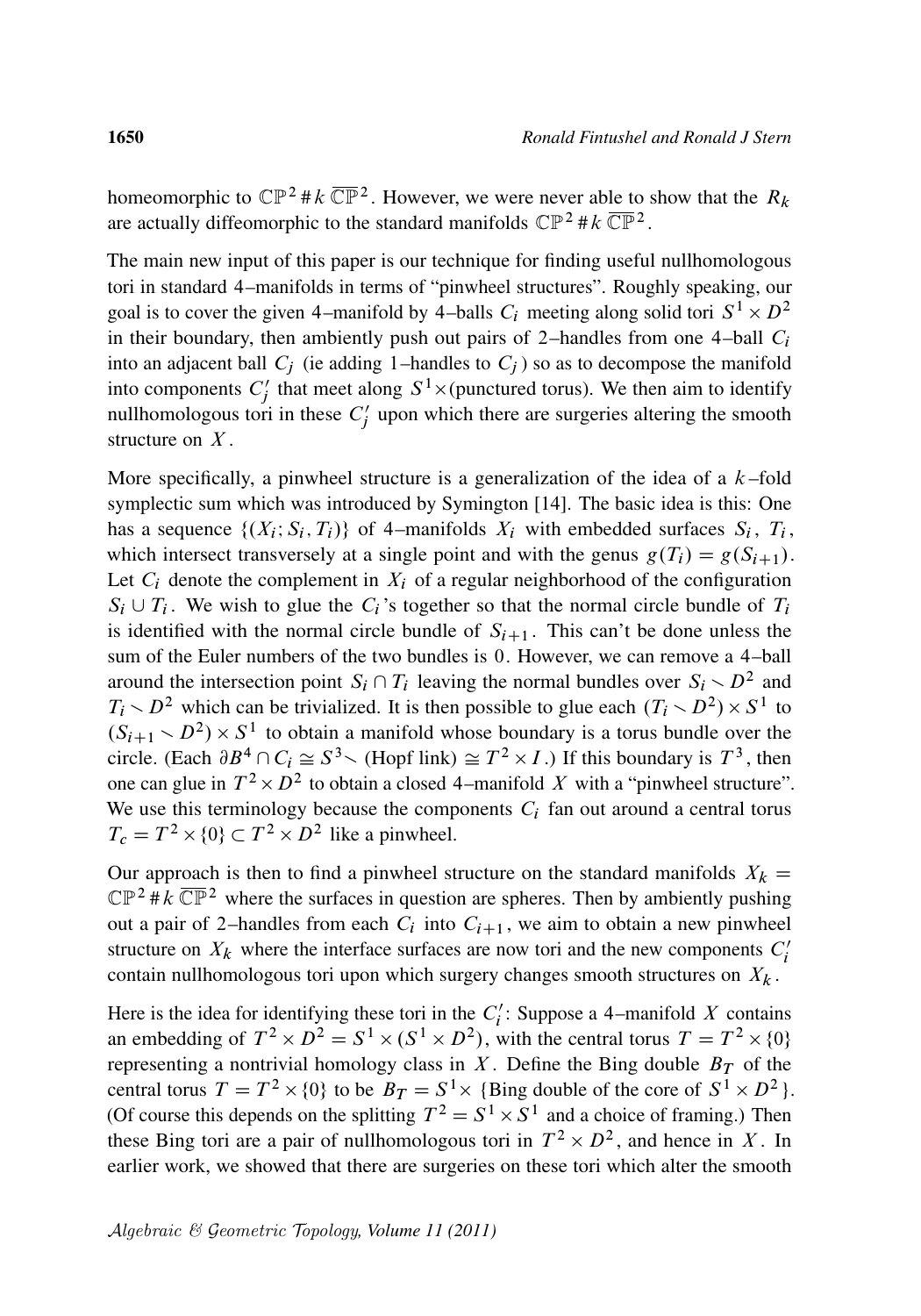structure of  $X$  provided that the Seiberg–Witten invariant of  $X$  is nontrivial. The utility of pinwheel structures on a manifold  $X$  arises from the realization that there is a manifold A properly embedded  $T^2 \times D^2$  that contains the Bing tori  $B_T$ , that embeds in many of the pinwheel components  $C_i'$  $i'$  (that do not contain any homologically essential tori), and such that there are surgeries on these tori altering the smooth structure of  $X$ .

The key to this surgery construction is to find surgeries on these Bing tori  $T_i$  in copies of  $B_T$  which give us a symplectic 4–manifold Q in which the images of the  $T_i$ become Lagrangian tori  $\Lambda_i$  and for which  $b_1(Q)$  is the number of surgeries. We call these surgeries "standard". The manifold  $Q$  is a "model" in the sense of our paper with Park [6]. This puts us in a situation where we can employ our reverse engineering process [6] to surger the  $\Lambda_i$  and obtain a family of distinct smooth manifolds  $X_n$ homeomorphic to the given manifold  $X$ . Since the composition of the standard surgery on  $T_i$  with the surgery on  $\Lambda_i$  is again a surgery performed on  $T_i$ , the manifolds  $X_n$ can all be constructed by surgeries directly on the Bing tori in  $X$ .

We wish to emphasize that the families of manifolds constructed in this paper are presumably not new (see, for example, Akhmedov and Park [2; 3], Akhmedov, Baykur and Park [1], Baldridge and Kirk [5], Fintushel and Stern [9], and Fintushel, Park and Stern [6] and the references therein), although this is currently unproved. The fact that they can all be obtained via surgery on fixed standard manifolds is new.

Surprisingly, it is the construction of exotic manifolds by surgering  $\mathbb{CP}^2 \# k \overline{\mathbb{CP}}^2$  with larger  $k$  via pinwheel structures that is the most challenging. As our abstract implies, we have not yet been able to accomplish this for  $\mathbb{CP}^2 \# 8 \overline{\mathbb{CP}}^2$  (but of course we have for  $E(1) = \mathbb{CP}^2 \# 9 \overline{\mathbb{CP}}^2$ ). We explain the cause of the difficulties near the end of Section 8.

# 2 Reverse engineering

In this section we review the notion of reverse engineering families of 4–manifolds as in [6]. The idea here is for any given smooth simply connected 4–manifold  $X$  to find a *model* Y for X; ie Y has the same Euler characteristic and signature as  $X$ , and Y has nontrivial Seiberg–Witten invariants, positive  $b_1$ , and essential tori that can be surgered to reduce  $b_1$ . (When  $b_x^+ = 1$ , these Seiberg–Witten invariants are the "small-perturbation invariants" – those corresponding to the same chamber as the solutions of the unperturbed equations. They are defined unambiguously when  $b^- \le 9$ . See eg [9].) We begin by introducing the relevant notation. Suppose that  $T$  is a torus of self-intersection 0 with tubular neighborhood  $N_T$ . Let  $\alpha$  and  $\beta$  be generators of  $\pi_1(T^2)$  and let  $S^1_\alpha$  and  $S^1_\beta$  $\beta$  be loops in  $T^3 = \partial N_T$  homologous in  $N_T$  to  $\alpha$  and  $\beta$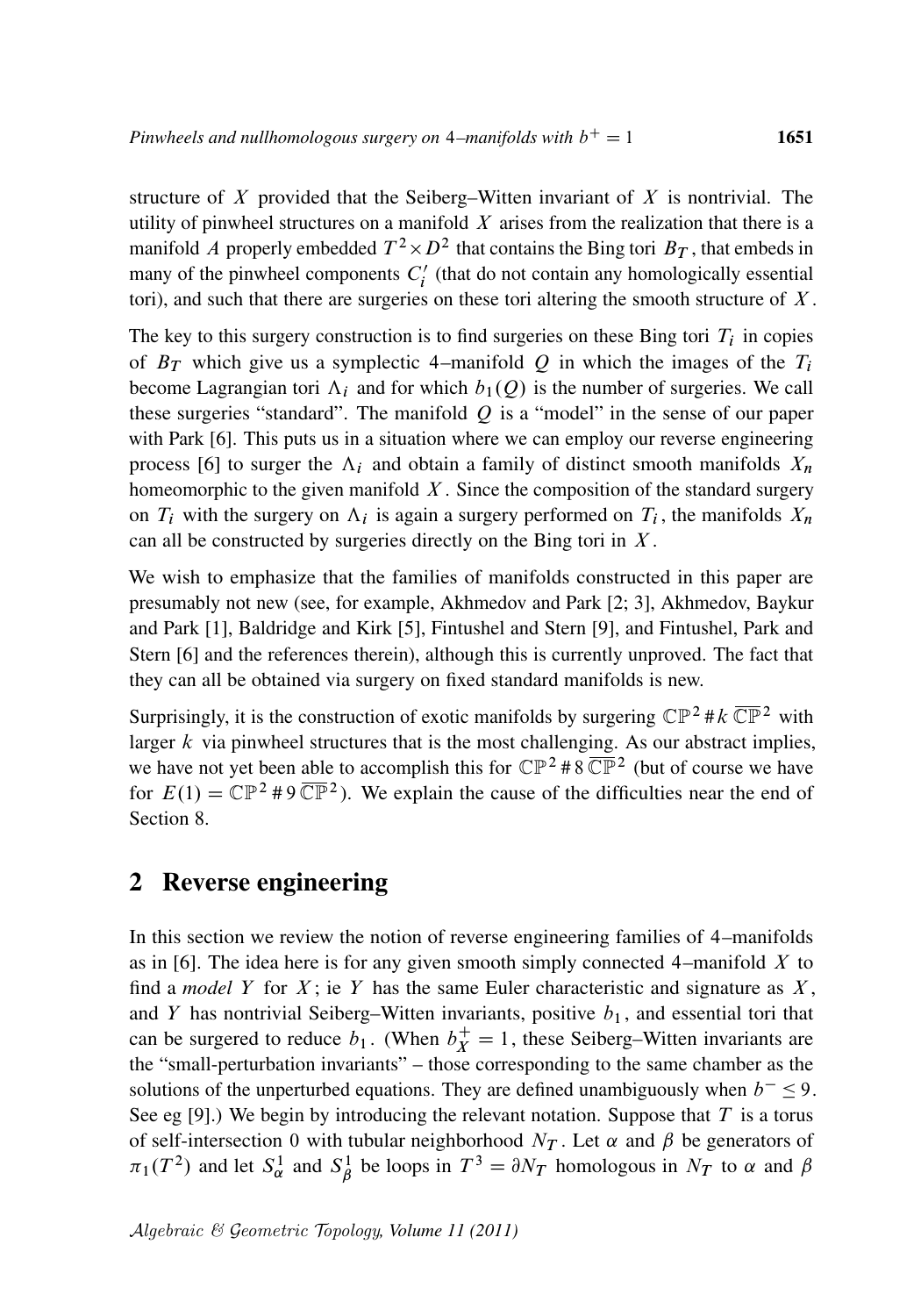respectively. Let  $\mu_T$  denote a meridional circle to T in X. By  $p/q$ –surgery on T with respect to  $\beta$  we mean

$$
X_{T,\beta}(p/q) = (X \setminus N_T) \cup_{\varphi} (S^1 \times S^1 \times D^2),
$$
  

$$
\varphi: S^1 \times S^1 \times \partial D^2 \to \partial (X \setminus N_T)
$$

where the gluing map satisfies  $\varphi_*([\partial D^2]) = q[S_\beta^1] + p[\mu_T]$  in  $H_1(\partial (X \setminus N_T); \mathbb{Z})$ . We where the graing map satisfies  $\psi_*(\overline{C}D^T) = q_1D_{\beta_1} + p_1\mu_1 + p_1\mu_2 + p_2\mu_3$ . We denote the "core torus"  $S^1 \times S^1 \times \{0\} \subset X_{T,\beta}(p/q)$  by  $T_{p/q}$ . This notation depends on the given trivialization  $\{S_{\alpha}^1, S_{\beta}^1\}$  ${}_{\beta}^{1}, \mu_T$ } for  $T^3 = \partial N_T$ . When the curve  $S_{\beta}^1$  $\frac{1}{\beta}$  is nullhomologous in  $X \setminus N_T$ , then  $H_1(X_{T,\beta}(1/q); \mathbb{Z}) = H_1(X; \mathbb{Z})$ . In addition, when T itself is nullhomologous, then  $H_1(X_{T,\beta}(p/q); \mathbb{Z}) = H_1(X; \mathbb{Z}) \oplus \mathbb{Z}/p\mathbb{Z}$ .

If the homology class of T is primitive in  $H_2(X;\mathbb{Z})$  then the meridian  $\mu_T$  is nullhomologous in  $X \setminus N_T$ . If also  $S^1_{\beta}$  $\beta$  represents a nontrivial class in  $H_1(X; \mathbb{R})$ , then for any integer p, in  $X_{T,\beta}(p)$  the meridian to  $T_p = T_{p/1}$  is  $S_\beta^1 + p \mu_T$  which is homologous to  $S^1_{\mathcal{B}}$  $\int_{\beta}^{1}$  in  $X \setminus N_T$ . But  $S^1_{\beta}$  $\hat{\vec{B}}$  is not trivial in  $\hat{H}_1(X \setminus \hat{N}_T; \mathbb{R})$ . This means that  $T_p$  is a nullhomologous torus in  $X_{T,\beta}(p)$ . The meridian  $\mu_T$  to T becomes a loop on  $\partial N_{T_p}$  and it is nullhomologous in  $X_{T,\beta}(p) \setminus N_{T_p} = X \setminus N_T$  and has a preferred pushoff  $S_{\mu_T}^1$  on  $\partial N_{T_p}$ . Notice that 0–surgery on  $\mu_T$  in  $X_{T,\beta}(p)$  gives  $(X_{T,\beta}(p))_{T_p,\mu_T}(0) = X$ .

If X is a symplectic manifold and  $\Lambda$  is any Lagrangian torus, there is a canonical framing, called the Lagrangian framing, of  $N_A$ . This framing is uniquely determined by the property that pushoffs of  $\Lambda$  in this framing remain Lagrangian. If one performs  $1/n$  surgeries ( $n \in \mathbb{Z}$ ) with respect to the pushoff in this framing of any curve  $\lambda$ on  $\Lambda$ , then  $X_{\Lambda,\lambda}(1/n)$  is also a symplectic manifold, and the core torus  $\Lambda_{1/n}$  is a Lagrangian torus in the resultant manifold. We refer the reader to Auroux, Donaldson and Katzarkov [4] for a full discussion of this phenomenon, which is referred to there as *Luttinger surgery*.

**Theorem 1** Let X be a symplectic 4–manifold which contains  $b = b_1(X)$  disjoint Lagrangian tori  $\Lambda_i$  which are primitive in  $H_2(X;\mathbb{Z})$ . Suppose that each  $\Lambda_i$  contains a simple loop  $\lambda_i$  such that the collection  $\{\lambda_i\}$  generates  $H_1(X;\mathbb{R})$ . Let X' be the symplectic manifold which is the result of  $\epsilon_i = \pm 1$  surgery on each  $\Lambda_i$  with respect to  $\lambda_i$  and the Lagrangian framing for  $N_{\Lambda_i}$ , and let  $\Lambda' = (\Lambda_b)_{\epsilon_b}$ , which is a Lagrangian torus in X'. Let  $X_n = X'_{\Lambda',\mu_{\Lambda'}}(1/n)$  be the result of  $1/n$ -surgery on  $\Lambda'$  with respect to the loop  $S^1_{\mu_{\Lambda'}}$  on  $\partial N_{\Lambda'}$ . Then among the manifolds  $\{X_n\}$ , infinitely many are pairwise nondiffeomorphic.

Note that  $b_1(X') = 0$  and since  $S^1_{\mu}$  is nullhomologous in  $X' \setminus N_{\Lambda'}$ ,  $b_1(X_n) = 0$  for all *n*. We need also to point out that the preferred pushoff  $S^1_{\mu_{L'}}$  on  $\partial N_{\Lambda'}$  is not the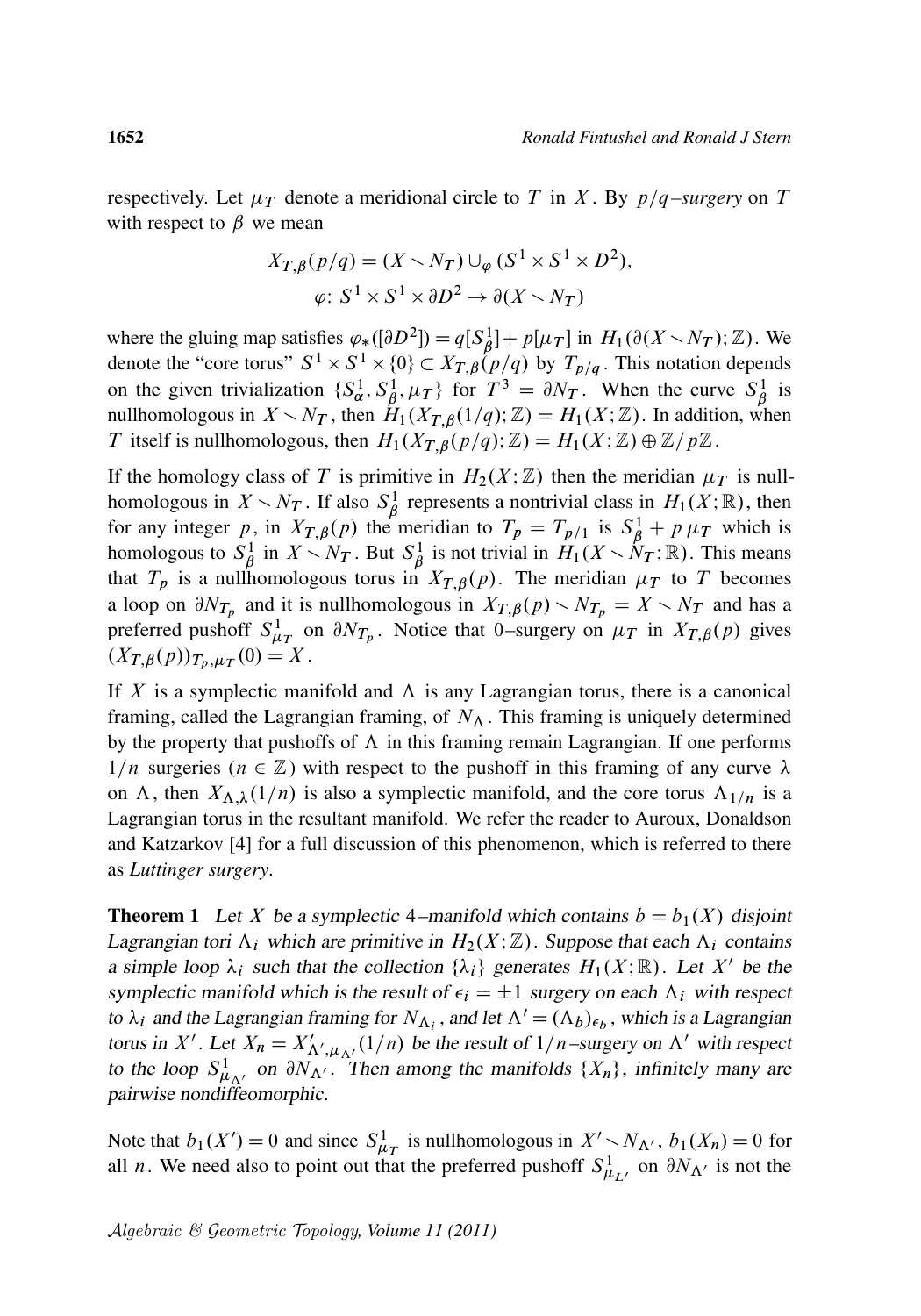Lagrangian pushoff, and indeed, we shall see that the manifolds  $X_n$ ,  $n \ge 2$  admit no symplectic structure.

**Proof** (Compare [6].) Let  $X''$  denote the symplectic manifold obtained from X via Lagrangian surgeries on  $(\Lambda_i, \lambda_i)$  with Lagrangian surgery coefficient  $\epsilon_i$  for  $i =$ 1,...,  $b-1$ . Then  $X' = X''_{\Delta_b,\lambda_b}(\epsilon_b)$  and  $X'' = X'_{\Delta',\mu_{\Delta'}}(0)$ . Let k' and k'' denote the canonical classes of X' and X''; so the Seiberg–Witten invariants are  $SW_{X'}(k') =$  $\pm 1$  and SW<sub>X''</sub>(k'') =  $\pm 1$ . Since  $\Lambda_b$  is Lagrangian, it follows from a theorem of Taubes [15] that there is no other basic class whose restriction to  $H_2(X'' \setminus N_{\Lambda_b}, \partial)$ agrees with that of k'', and the same is true for X' and k'. Furthermore,  $X' \setminus N_{\Lambda'} =$  $X'' \sim N_{\Lambda_b}$ , and the restriction of k'' to  $H_2(X'' \sim N_{\Lambda_b}, \partial)$  agrees with that of k'. In  $H_2(X_n)$ , there is just one class which restricts to a fixed class in  $H_2(X_n \setminus N_{\Lambda'_{1/n}}, \partial)$  because  $\Lambda'_{1/n}$  is nullhomologous. It now follows from Morgan, Mrowka, and Szabó [12] that there is a basic class  $k_n \in H_2(X_n)$  satisfying  $SW_{X_n}(k_n) = \pm 1 \pm n$ . Hence the integer invariants max $\{|\text{SW}_{X_n}(k)|, k \text{ basic for } X_n\}$  will distinguish an infinite family of pairwise nondiffeomorphic manifolds among the  $X_n$ .

#### 3 Bing doubling tori in 4–manifolds

Our goal in this section is to see how to find interesting nullhomologous tori in many common 4–manifolds. As a first step, consider a smooth 4–manifold  $X$  which contains an embedded smooth torus  $T$  of self-intersection 0. Choose local coordinates in which a tubular neighborhood  $T \times D^2$  of T is  $S^1 \times (S^1 \times D^2)$ . The *Bing double*  $B_T$  of T consists of the pair of tori  $S^1 \times$  (Bing double of the core circle  $S^1 \times \{0\}$ ). The solid torus  $S^1 \times D^2$  is shown in Figure 1(a). This description (including the splitting of  $T^2$ 



into the product  $S^1 \times S^1$  and a fixed framing, ie a fixed trivialization of the normal bundle of T) determines this pair of tori up to isotopy. The component tori in  $B_T$  are nullhomologous in  $T \times D^2$  and therefore also in X.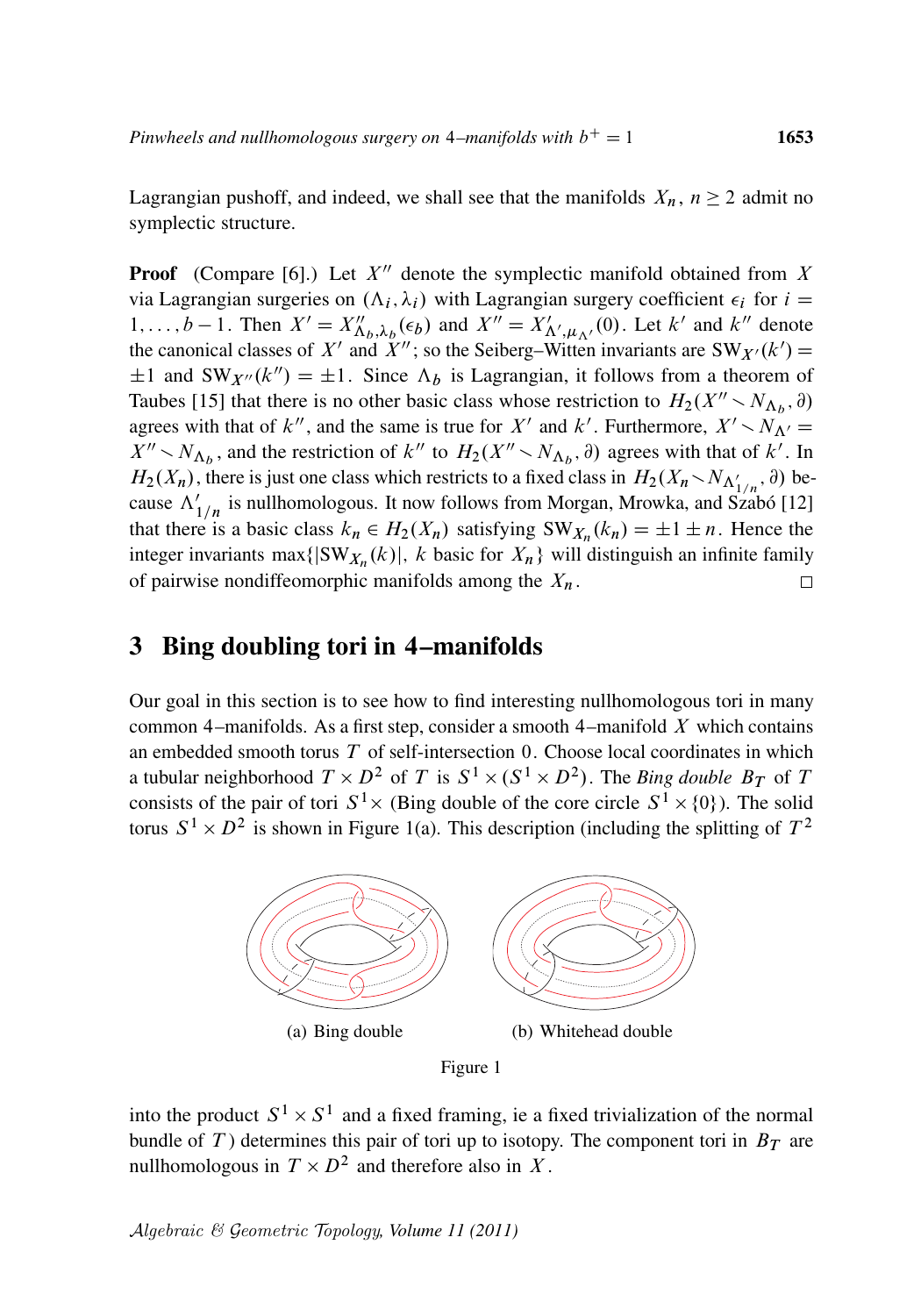In order to illustrate the efficacy of surgery on these Bing doubles in changing the smooth structure of  $X$ , we present a simple example. Consider the case where  $X$ is  $E(1)$ , the rational elliptic surface, and T is a fiber of a given elliptic fibration on X. After splitting off an  $S^1$ , we choose a framing of the normal bundle of T so that  $T \times D^2 = S^1 \times (S^1 \times D^2)$ , and each  $S^1 \times S^1 \times \{pt\}$  is an elliptic fiber. We wish to perform  $-1$  surgery on one component of  $B_T$  and  $1/n$ –surgery on the other component to obtain a manifold  $X_n$ . It is not difficult to see that this manifold is homeomorphic to X. The result of the  $-1$ -surgery on the first component of  $B_T$  is to turn the other component into the Whitehead double  $\Lambda_W$  of the core torus, namely,  $S<sup>1</sup>$  times the Whitehead double of the core circle shown in Figure 1(b). Thus  $X_n$  is obtained from surgery on  $\Lambda_W$  in  $X = E(1)$ .

We may reinterpret this construction as follows:  $X_n$  is obtained by removing a neighborhood  $N \cong S^1 \times (S^1 \times D^2)$  of a fiber torus from  $E(1)$ , performing  $1/n$ -surgery on the Whitehead double torus  $\Lambda_W$ , and gluing back in. This is the same as forming the fiber sum of  $E(1)$  and the result of  $1/n$ –surgery on  $\Lambda_W$  in  $S^1 \times (S^1 \times S^2)$  =  $S^1 \times (S^1 \times D^2 \cup S^1 \times D^2)$ . The particular gluing used for the fiber sum will not matter because the complement of a fiber in  $E(1)$  has the property that each diffeomorphism of its boundary extends to a diffeomorphism of its interior. The result of  $1/n$ –surgery on  $\Lambda_W$  in  $S^1 \times (S^1 \times S^2)$  is obtained from  $S^1$  times a pair of surgeries on the components of the Whitehead link in  $S^3$  with framings 0 and  $1/n$ . Performing  $1/n$ – surgery on one component of the Whitehead link turns the other component into the *n*–twist knot in  $S^3$ . The upshot of this analysis is that  $X_n$  is the fiber sum of  $E(1)$ with  $S^1$  times 0–surgery on the *n*–twist knot in  $S^3$  – ie  $X_n$  is the result of knot surgery on  $E(1)$  using the *n*–twist knot. (This shows that  $X_n$  is indeed homeomorphic to  $X$ .) In [8] we calculated the (small perturbation) Seiberg–Witten invariant to be  $\mathcal{SW}_{X_n} = n(t^{-1} - t)$ . Thus surgeries on the Bing double  $B_T$  give us an infinite family of distinct smooth 4–manifolds all homeomorphic to  $E(1)$ . For a different approach to these same examples, see our paper [10].

It is the case, however, that there are many 4–manifolds which do not have any self-intersection 0 minimal genus tori which one can Bing double; in particular,  $\mathbb{CP}^2$  # n  $\overline{\mathbb{CP}}^2$ ,  $n \leq 8$ , and  $S^2 \times S^2$ . Here, by *minimal genus* we mean that there are no spheres that represent the nontrivial homology class of the torus. We are thus led to ask whether "Bing doubles" can appear without being embedded in  $T^2 \times D^2$ . Let  $T_0 = T^2 \setminus Int(D^2)$ , a punctured torus. (Here, and throughout this paper, Int(S) denotes the interior of S.) View  $B_T \subset S^1 \times (S^1 \times D^2)$ , and write the first  $S^1$  as  $I_1 \cup I_2$  ( $I_1 \cap I_2 \cong S^0$ ), and similarly write the second  $S^1$  as  $J_1 \cup J_2$ , and consider  $T_0 = S^1 \times S^1 \setminus (I_2 \times J_2)$ . (See Figure 2.) Then  $B_T \cap (T_0 \times D^2)$  consists of a pair of punctured tori, and  $\partial (B_T \cap (T_0 \times D^2))$  is a link in  $\partial (T_0 \times D^2) \cong S^1 \times S^2 \# S^1 \times S^2$ .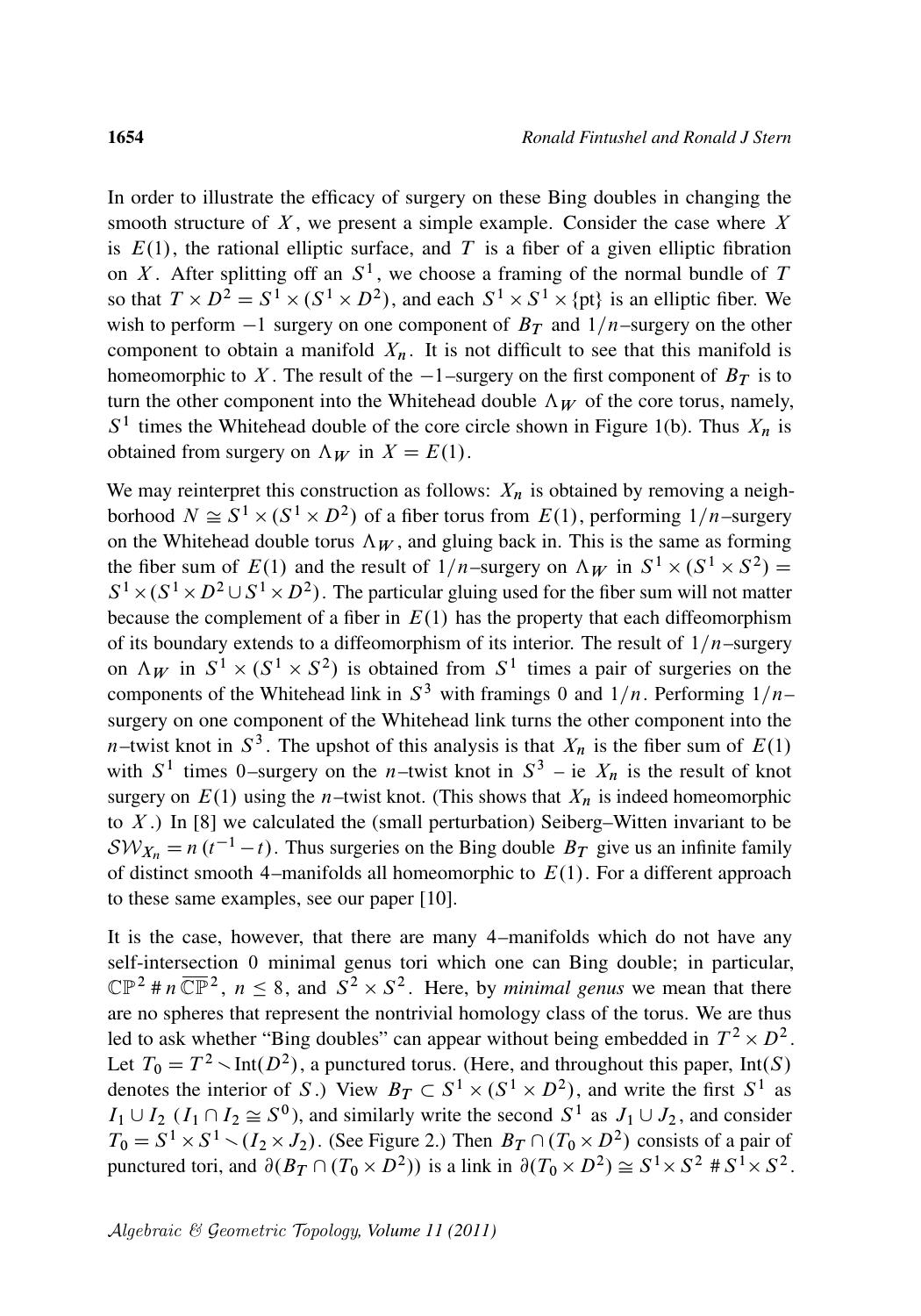

Figure 2

The intersection of  $B_T$  with  $(I_2 \times J_2) \times D^2$  is a pair of disks  $I_2 \times$  (intersection of the Bing double link with  $J_2 \times D^2$ ). Its boundary is the double of the intersection of the Bing double link with  $J_2 \times D^2$ ; ie the (1-dimensional) Bing double of  $\partial(I_2 \times J_2 \times \{0\})$ . In  $\partial (T_0 \times D^2) \cong S^1 \times S^2 \times S^1 \times S^2$  this boundary is shown in Figure 3(a) or equivalently, Figure 3(b).



Performing 0–framed surgeries on these boundary circles (with respect to the framing in Figure 3, we obtain a manifold, shown in Figure 4(a) which contains a pair of selfintersection 0 tori. Call this manifold  $A$ . It is given equivalently by Figure 4(b). (One can see that 4(a) and 4(b) are equivalent by twice sliding the bigger Borromean 0 over the large 0 in 4(b) and then cancelling a  $1-2$  handle pair to obtain 4(a).) Figure 4(b) points out that A is obtained from the 4–ball by attaching a pair of 2–handles and then carving out a pair of 2–handles. The Euler characteristic of A is  $e = 1$  and its betti numbers are  $b_1(A) = 2 = b_2(A)$ .

Our above discussion shows that A embeds in  $T^2 \times D^2$  and contains the Bing double  $B_T$  of the core torus. We continue to refer to the pair of tori in A as  $B_T$ , even though, in general, they do not constitute a Bing double of some other torus.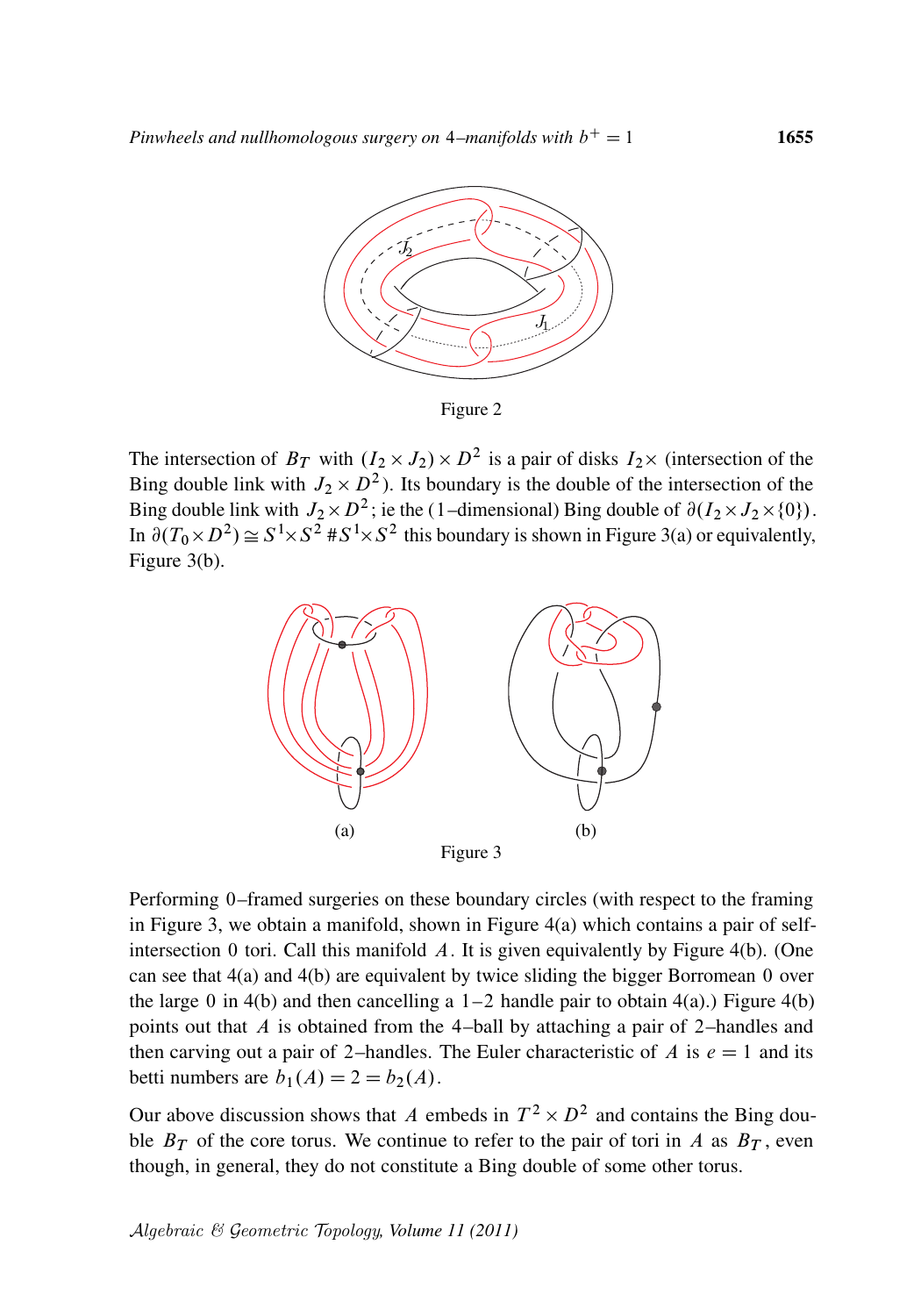

Figure 4: The manifold  $\Lambda$ 

**Lemma 1** The manifold A embeds in  $T^2 \times S^2$  as the complement of a pair of transversely intersecting tori of self-intersection 0.

**Proof** Write  $T^2 \times S^2$  as  $(S^1 \times (S^1 \times D^2)) \cup (S^1 \times (S^1 \times D^2))$ . We know that A embeds in, say, the second  $T^2 \times D^2$ . In Figure 4(a), if we remove the two 2-handles, we obtain  $T_0 \times D^2$ . The two 2-handles are attached along the Bing double of the circle  $\beta = \partial T_0 \times \{0\}$ . If instead, we attach a 0-framed 2-handle along  $\beta$  we obtain  $T^2 \times D^2$ . This implies that  $(T^2 \times D^2) \setminus A$  is the complement in the 2-handle,  $D^2 \times D^2$ , of the core disks of the 2–handles attached to obtain A. This complement is thus the result of attaching two 1–handles to the 4–ball. This is precisely the boundary connected sum of two copies of  $S^1 \times B^3$ , ie  $T_0 \times D^2$ . Using the notation in Figure 2 and above,  $(T^2 \times D^2) \setminus (T_0 \times D^2) = I_2 \times J_2 \times D^2$ . The complement of the two 2-handles dug out of this is a neighborhood of  $\{pt\} \times$  the shaded punctured torus in Figure 5(b).

Thus the two tori referred to in the lemma are illustrated in Figure 5. One of these tori, T, is S<sup>1</sup> times the core circle in Figure 5(a), and the second torus,  $S_T = D_T \cup T'_0$ ,,<br>0' where  $D_T$  is {pt} times the shaded meridional disk in Figure 5(a), and  $T'_0$  $\frac{1}{0}$  is  $\{\text{pt}\}\$ times the shaded punctured torus in Figure 5(b). Note that  $S_T$  represents the homology class of  $\{pt\} \times S^2$ .

From a Kirby calculus point of view, a depiction of a neighborhood  $N$  of these two tori is shown in Figure 13(a) below. Take its union with  $A$  as seen in Figure 4(b). The Borromean triple on the left side of Figure 4(b) cancels with the corresponding triple in Figure 13(a). We are left with the double of  $T^2 \times D^2$ , ie  $T^2 \times S^2$ .  $\Box$ 

Note that we see  $B_T \subset S^1 \times$  (the solid torus in Figure 5(b)) =  $T^2 \times D^2 \subset T^2 \times S^2$ . View  $S^1 \times S^2$  as 0-framed surgery on an unknot in  $S^3$ . The Bing double of the core circle in Figure 5(b) is the Bing double of the meridian to the 0–framed unknot.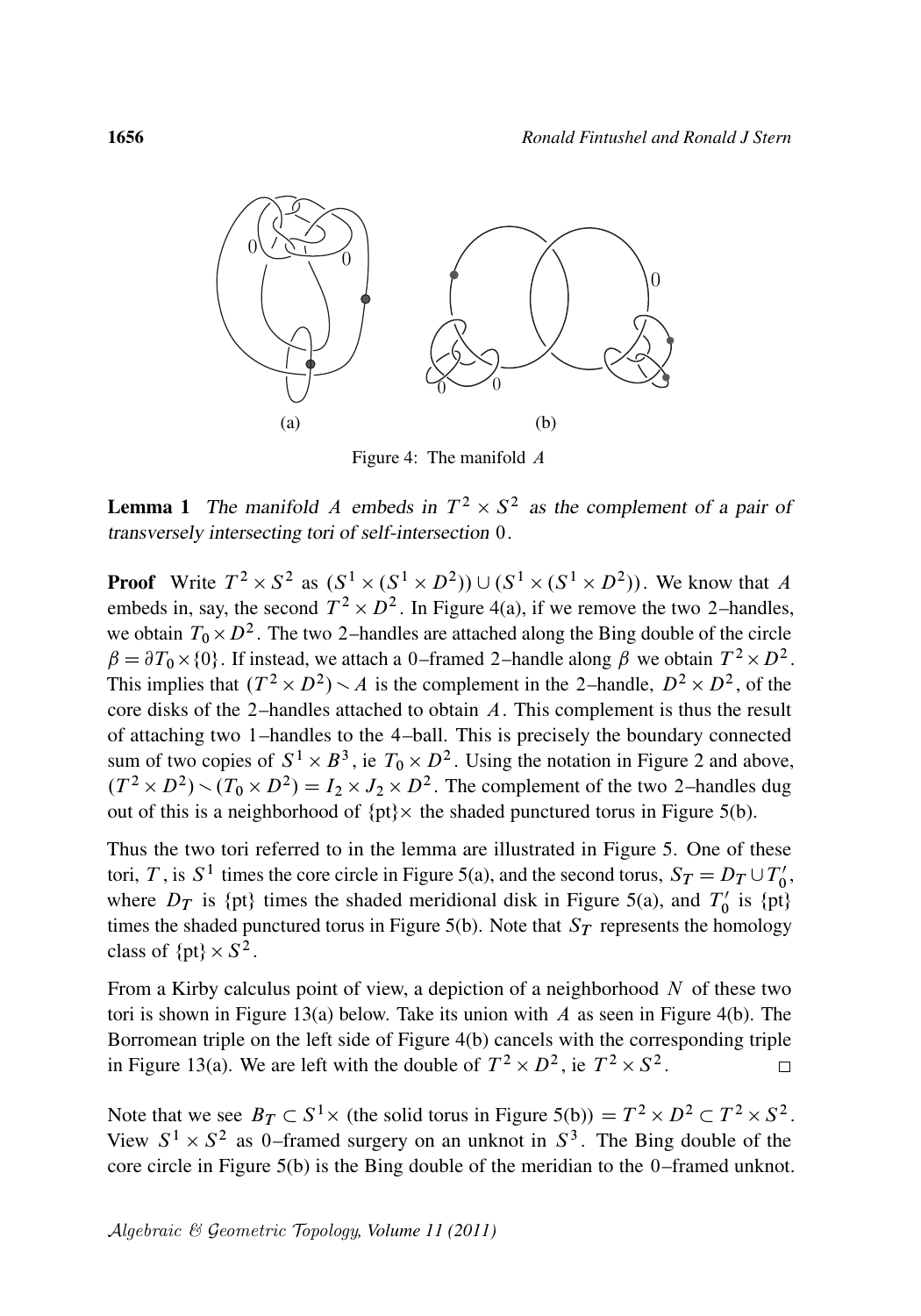

Figure 5

Performing 0–framed surgery on the two components of this Bing double gives us  $\{0, 0, 0\}$ -surgery on the Borromean rings, viz  $T<sup>3</sup>$ . Thus performing  $S<sup>1</sup>$  times these surgeries gives:

**Proposition 1** One can perform surgery on the tori  $B_T \subset A \subset T^2 \times S^2$  to obtain the 4–torus  $T^4$ .

Later we will be interested in other surgeries on  $B_T$ . We call the surgeries of Proposition 1 the *standard* surgeries on  $B_T$ . Conversely, *standard* surgeries on the corresponding pair of tori  $\widetilde{B}_T \subset T^4$  yields  $T^2 \times S^2$ . Furthermore,  $\widetilde{B}_T$  is a pair of disjoint Lagrangian tori in  $T^4$ ,  $S^1$  times two of the generating circles of  $T^3$ . The pair of tori of Lemma 1 can also be identified in  $T^4$  after the surgeries. The first torus,  $S^1$ times the core circle in Figure 5(a) becomes  $S^1$  times the third generating circle of  $T^3$ . Call this torus  $T_T$ . The other torus intersects  $T_T$  once and is disjoint from  $B_T$ . We call it  $T<sub>S</sub>$ . It is the dual generating torus of  $T<sup>4</sup>$ . The complement of these tori in  $T<sup>4</sup>$ is  $T_0 \times T_0$ . We thus have:

**Proposition 2** The standard surgeries on the pair of Lagrangian tori  $\widetilde{B}_T$  in  $T_0 \times T_0$ give rise to A, and conversely, the standard surgeries on  $B_T \subset A$  yield  $T_0 \times T_0$ .

We wish to emphasize a important point which follows from our discussion.

The standard surgeries on the Bing tori  $B_T$  transform  $T^2 \times D^2$  into  $T^2 \times T_0$ .

Thus the result of the standard surgeries on  $T^2 \times S^2$  is to transform A into the complement of a transverse pair of generating tori  $T_T = T^2 \times \{pt\}$  and  $T_S = \{pt\} \times T^2$ in  $T^4$ . The reason for this notation is that  $T_S$  is the torus in  $T^4$  which is sent to  $S_T$ in  $T^2 \times S^2$  after standard surgeries on  $\widetilde{B}_T$ , and  $T_T$  is the torus that is sent to T.

These surgeries also transform the Bing tori in  $B_T$  into the Lagrangian tori  $\Lambda_1 =$  $S_1^1 \times S_3^1$  and  $\Lambda_2 = S_1^1 \times S_4^1$  in  $T^4 = T^2 \times T^2 = (S_1^1 \times S_2^1) \times (S_3^1 \times S_4^1)$ . The surgeries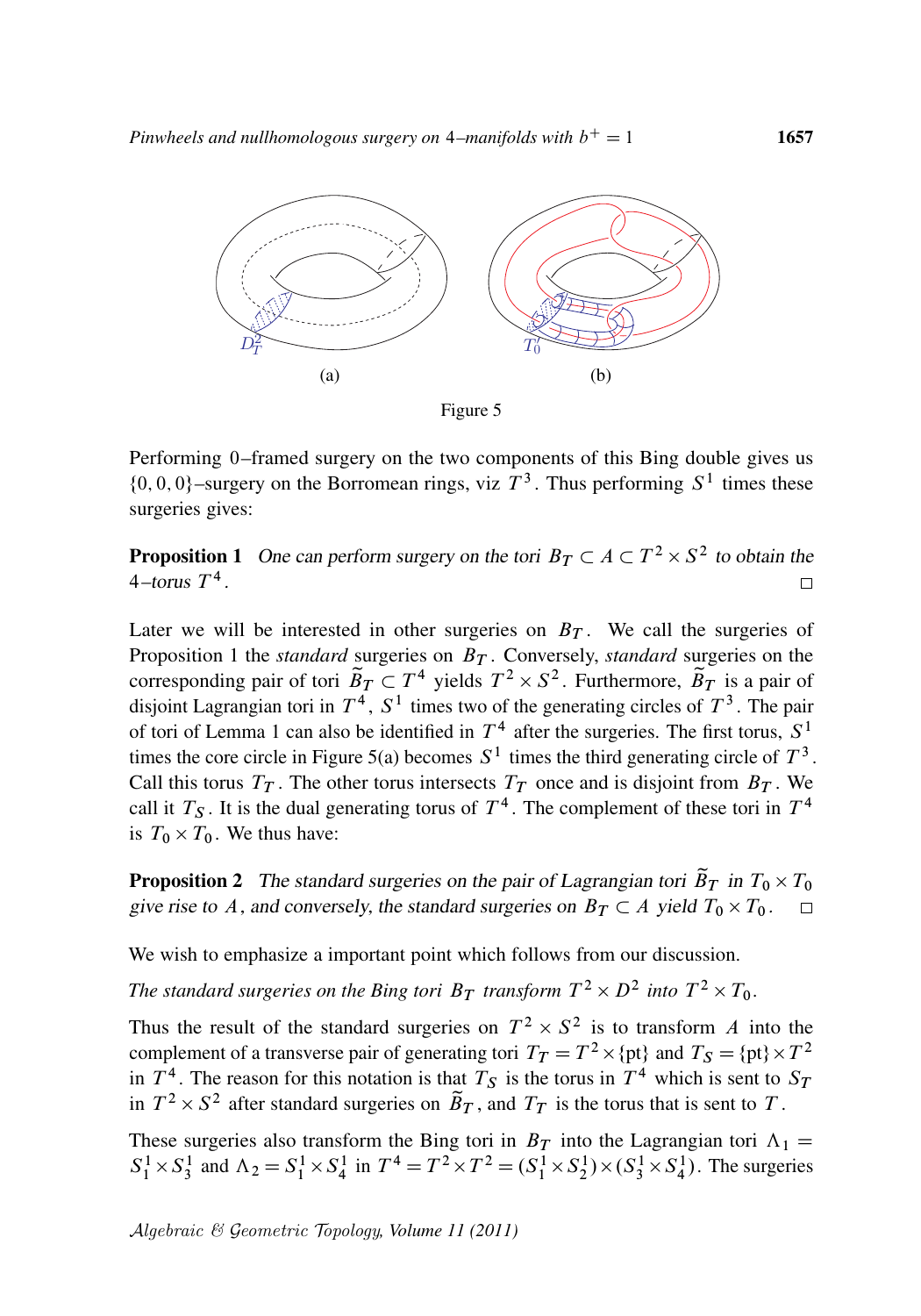on  $\Lambda_1$  and  $\Lambda_2$  are not Lagrangian surgeries in the sense of [4], and so one does not get an induced symplectic structure. Indeed,  $T_0 \times T_0$  is the complement of transversely intersecting symplectic tori in  $T^4$ , but after surgery, in  $T^2 \times S^2$ , the complement of A is the regular neighborhood of a pair of tori, one of which is not minimal genus and so cannot be symplectically embedded.

#### 4 Pinwheels

In her thesis (cf [14]), Symington discussed the operation of symplectic summing 4–manifolds along surfaces embedded with normal crossings  $-$  the  $k$ –fold sum. We study this operation now from a topological point of view. Suppose that we are given smooth 4–manifolds  $X_i$ ,  $i = 1, ..., k$ , and that each  $X_i$  contains a pair of smoothly embedded surfaces,  $S_i$ ,  $T_i$ , with genus  $g(S_i)$ ,  $g(T_i)$ , and self-intersection  $m_i$ ,  $n_i$ , and suppose that  $S_i \cap T_i = \{x_i\}$  is a single transverse intersection. Let  $N(S_i)$  and  $N(T_i)$  be tubular neighborhoods and  $N_i$  a 4-ball neighborhood of  $x_i$  large enough so that it is not contained in  $N(S_i) \cup N(T_i)$  and such that  $S_i$  and  $T_i$  intersect it in disks. Then we have

$$
S_i = S_i' \cup S_i'', \quad T_i = T_i' \cup T_i''
$$

where  $S_i'$ i  $\prime$  is a disk,  $S_i'$  $S_i' = N_i \cap S_i$ , and  $S_i' = S_i \setminus S_i'$ i ' is a punctured surface, and similarly for  $T_i$ . The rough idea of the  $k$ -fold sum is to remove all the tubular neighborhoods  $N(S_i)$  and  $N(T_i)$  and glue  $\partial N(S'_i)$  $i<sub>i</sub>$ ) to  $\partial N(T'_{i+1}), i = 1, ..., k$  (the subscripts thought of mod k), to obtain a manifold whose boundary is a torus bundle over  $S^1$ . Thus we assume that  $g(S_i) = g(T_{i+1})$  for all i, and our goal is to point out conditions on the self-intersections  $m_i$ ,  $n_i$  under which the boundary of the resulting 4–manifold is the 3-torus  $T^3$ . We then fill in with  $T^2 \times D^2$  to obtain a closed 4-manifold.

To determine the conditions on the self-intersections  $m_i$ ,  $n_i$ , first note that the normal bundle of  $S_i$  in  $X_i$  restricted over the punctured surface  $S_i'$  $\sigma_i'$  can be trivialized. Let  $\sigma_i'$ i denote the homology class of the normal circle  $\{pt\} \times S^1$  in  $H_1(S_i' \times S^1; \mathbb{Z})$ . Similarly let  $\tau_i'$ <sup>i</sup> denote the homology class of the normal circle in  $H_1(T_i' \times S^1; \mathbb{Z})$ . We begin the process of forming the k-fold sum by first gluing each  $T'_i \times S^1$  to  $S'_{i+1} \times S^1$ via a diffeomorphism sending  $T_i'$ " to  $S'_{i+1}$  and  $\tau'_{i}$  $\sum_{i=1}^{\infty}$  to  $\sigma'_{i+1}$ . Since the boundary of  $T'_i$ i represents  $\sigma_i'$ <sup>i</sup><sub>i</sub> and the boundary of  $S_{i+1}$  represents  $\tau_{i+1}$ , in terms of the bases  $\{\sigma_i\}$  $\mathcal{L}_i', \tau_i'$ and  $\{\sigma'_{i+1}, \tau'_{i+1}\}\$ , the gluing map restricted to  $\partial T'_i \times S^1 \to \partial S'_{i+1} \times S^1$  is given by the matrix

$$
\varphi_i = \begin{pmatrix} 0 & 1 \\ -1 & 0 \end{pmatrix}.
$$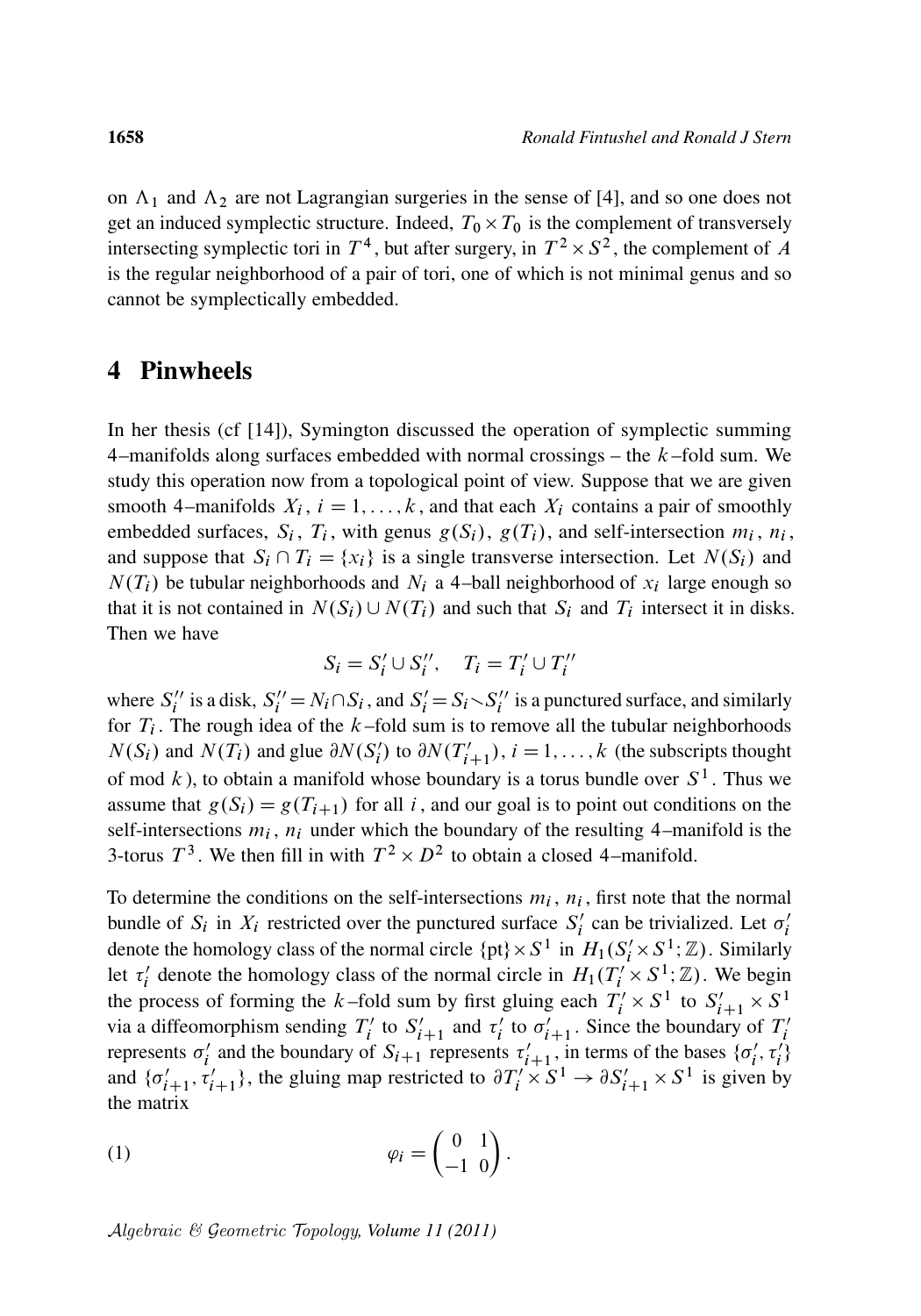The tubular neighborhood  $N(S_i) = S_i'' \times D^2 \cup_{\alpha_i} S_i' \times D^2$ , where  $\alpha_i : \partial S_i'' \times S^1 \to$  $\partial S_i' \times S^1$  is then given by the matrix

$$
\alpha_i = \begin{pmatrix} 1 & m_i \\ 0 & -1 \end{pmatrix}
$$

using bases  $\{\sigma''_i\}$  $\{\sigma_i^{\prime\prime}, \tau_i^{\prime\prime}\}$  and  $\{\sigma_i^{\prime\prime}\}$  $\langle i, \tau'_i \rangle$  where  $\sigma''_i$  $\int_{i}^{\prime\prime}$  and  $\tau_{i}^{\prime\prime}$  $i'$  are defined in the obvious way. Also  $N(T_i) = T_i'' \times D^2 \cup_{\beta_i} T_i' \times D^2$  with

$$
\beta_i = \begin{pmatrix} -1 & 0 \\ n_i & 1 \end{pmatrix}
$$

again using bases  $\{\sigma''_i\}$  $\{\sigma_i^{\prime\prime}, \tau_i^{\prime\prime}\}\$  and  $\{\sigma_i^{\prime}\}$  $'_{i}, \tau'_{i}$ .

There is a self-diffeomorphism  $r$  of the punctured surface  $S_i'$  $i'$  given by reflection through a plane which restricts to reflection in the boundary circle of  $S_i'$  $i'$ . If, instead of gluing  $T'_i \times S^1$  to  $S'_{i+1} \times S^1$  via the diffeomorphism inducing  $\varphi_i$  we precompose with r and identify  $\tau_i'$  $\int_{i}^{t+1}$  to  $-\sigma'_{i+1}$ , we instead get

$$
\varphi_i' = \begin{pmatrix} 0 & -1 \\ 1 & 0 \end{pmatrix}.
$$

Set  $V_i = \partial N_i \setminus (\partial N_i \cap (\text{Int}(N(S_i) \cup N(T_i)))$ . (See Figure 6 for a schematic.) Each  $V_i$ is diffeomorphic to the complement of a neighborhood of a Hopf link in  $S^3$ ; ie  $V_i \cong T^2 \times I$ . The homology of the factor  $T^2$  is generated by  $\sigma_i''$  $\int_{i}^{\prime\prime}$  and  $\tau_{i}^{\prime\prime}$  $i''$ . After gluing together the manifolds  $X_i \setminus (N_i \cup S_i \cup T_i)$ ,  $i = 1, ..., k$ , along  $T'_i = S'_{i+1}$  as above, we obtain a manifold whose boundary is the union of the  $V_i$ . This manifold is the torus bundle over the circle whose monodromy is the map  $\vartheta_k \circ \cdots \circ \vartheta_1$  where  $\vartheta_i = \alpha_{i+1}^{-1} \circ \varphi_i \circ \beta_i$ . Thus

$$
\vartheta_i = \begin{pmatrix} n_i + m_{i+1} & 1 \\ -1 & 0 \end{pmatrix}
$$

(compare [14]). If  $\vartheta_k \circ \cdots \circ \vartheta_1$  is the identity, then the boundary  $\bigcup_{i=1}^k V_i \cong T^2 \times S^1$ , where  $T^2$  is the torus fiber generated by the  $\sigma_i''$  $\int_{i}^{\prime\prime}$  and  $\tau_{i}^{\prime\prime}$ ". This trivial  $T^2$  bundle over  $S^1$ can then be extended over the trivial  $T^2$  bundle over the disk,  $T^2 \times D^2$ . The manifold thus constructed is called the k-fold sum of the  $\{X_i; S_i, T_i\}$ . More precisely, the  $k$ -fold sum  $X$  is

$$
X = \bigcup_{\varphi_i} (X_i \setminus (N \cup N(S_i) \cup N(T_i))) \cup (T^2 \times D^2)
$$

whenever  $\vartheta_k \circ \cdots \circ \vartheta_1$  is the identity with respect to the given trivializations. If we replace, say,  $\vartheta_k$ , with  $\vartheta'_k = \alpha_1^{-1} \circ \varphi'_k$  $\int_k' \circ \beta_k = -\vartheta_k$ , then we see that X can also be constructed when  $\vartheta_k \circ \cdots \circ \vartheta_1$  is minus the identity (after changing one of the gluings).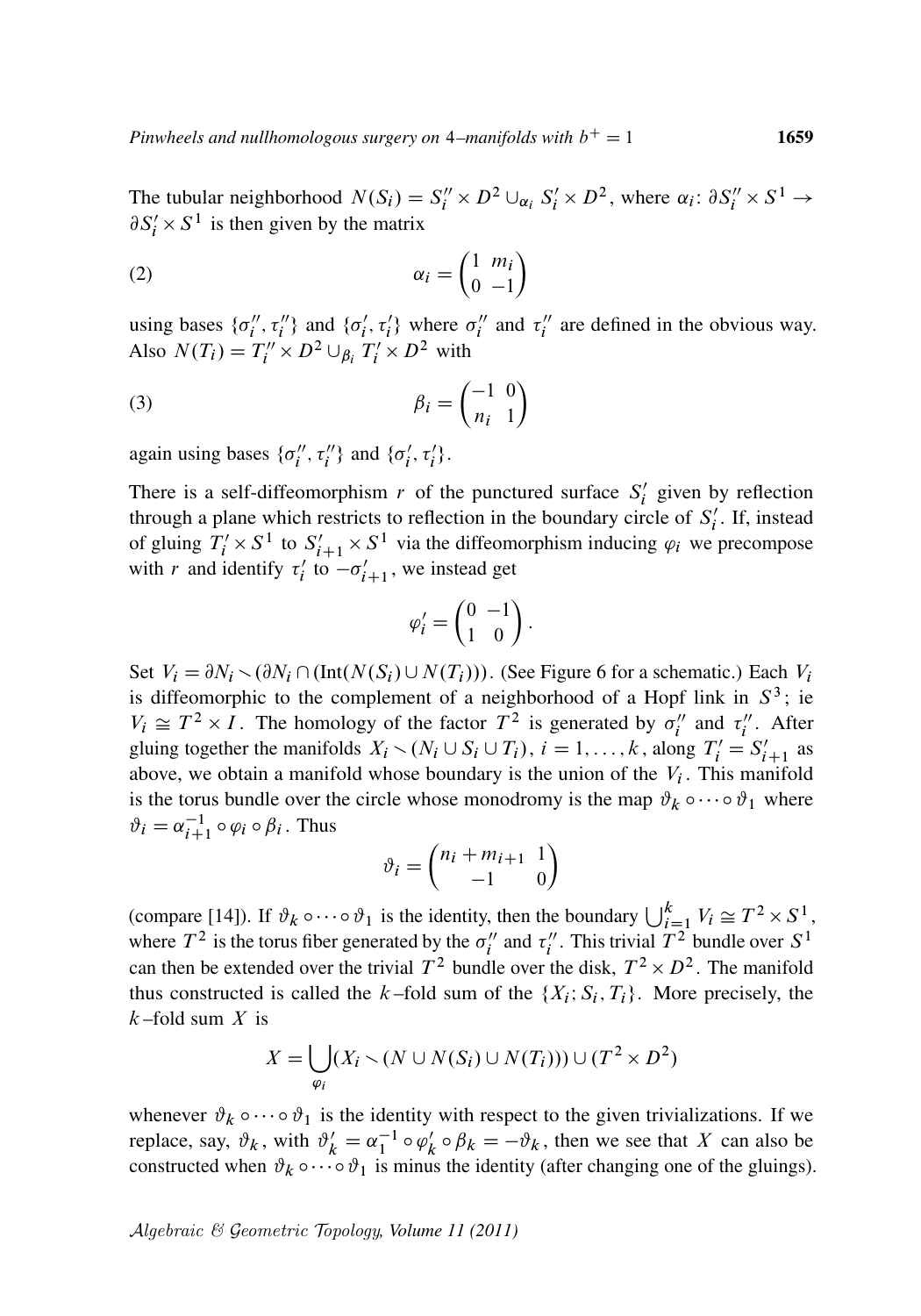In Figure 6,  $\overline{S}_i$  denotes the annulus  $\partial S'_i \times [0, 1]$  which we think of as the disk  $S''_i$  with a smaller disk about the origin removed. The  $\overline{T}_i$  are defined similarly. We further discuss these annuli below. It is slightly misleading to think of  $S_i'$  $i'$ ,  $\overline{S}_i$ , etc. as actually in  $X$ . Since the normal bundles of these manifolds can be trivialized, they do embed, but in Figure 6, for example, the text  $S_i'$  $i$  is only meant to illustrate the boundary of its normal circle bundle,  $S_i' \times S^1$ , and similarly for other variants of "S" and "T".



Figure 6: A 3-fold sum

Note that the tori  $T^2 \times \{pt\} \subset T^2 \times D^2$  are nullhomologous in X, since  $T^2 \times \{pt\}$  is isotopic to  $\partial(S'_i \times S^1)$  and  $\partial(T'_i \times S^1)$ .

**Proposition 3** (Symington [14]) If  $n_i + m_{i+1} = -1$  for  $i = 1, 2, 3$  then the 3-fold sum exists.

Proof In this case

$$
\vartheta_3 \circ \vartheta_2 \circ \vartheta_1 = \begin{pmatrix} -1 & 1 \\ -1 & 0 \end{pmatrix}^3 = \begin{pmatrix} 1 & 0 \\ 0 & 1 \end{pmatrix}.
$$

In [14], Symington shows that if all manifolds are symplectic and the surfaces are symplectically embedded then one can arrange for the 3–fold sum to be symplectic, and similarly in the case of the next proposition.

**Proposition 4** (McDuff and Symington [11]) If  $m_{i+1} = -n_i$  for  $i = 1, \ldots, 4$  then the 4–fold sum exists.

Proof In this case,

$$
\vartheta_4 \circ \cdots \circ \vartheta_1 = \begin{pmatrix} 0 & 1 \\ -1 & 0 \end{pmatrix}^4 = \begin{pmatrix} 1 & 0 \\ 0 & 1 \end{pmatrix}.
$$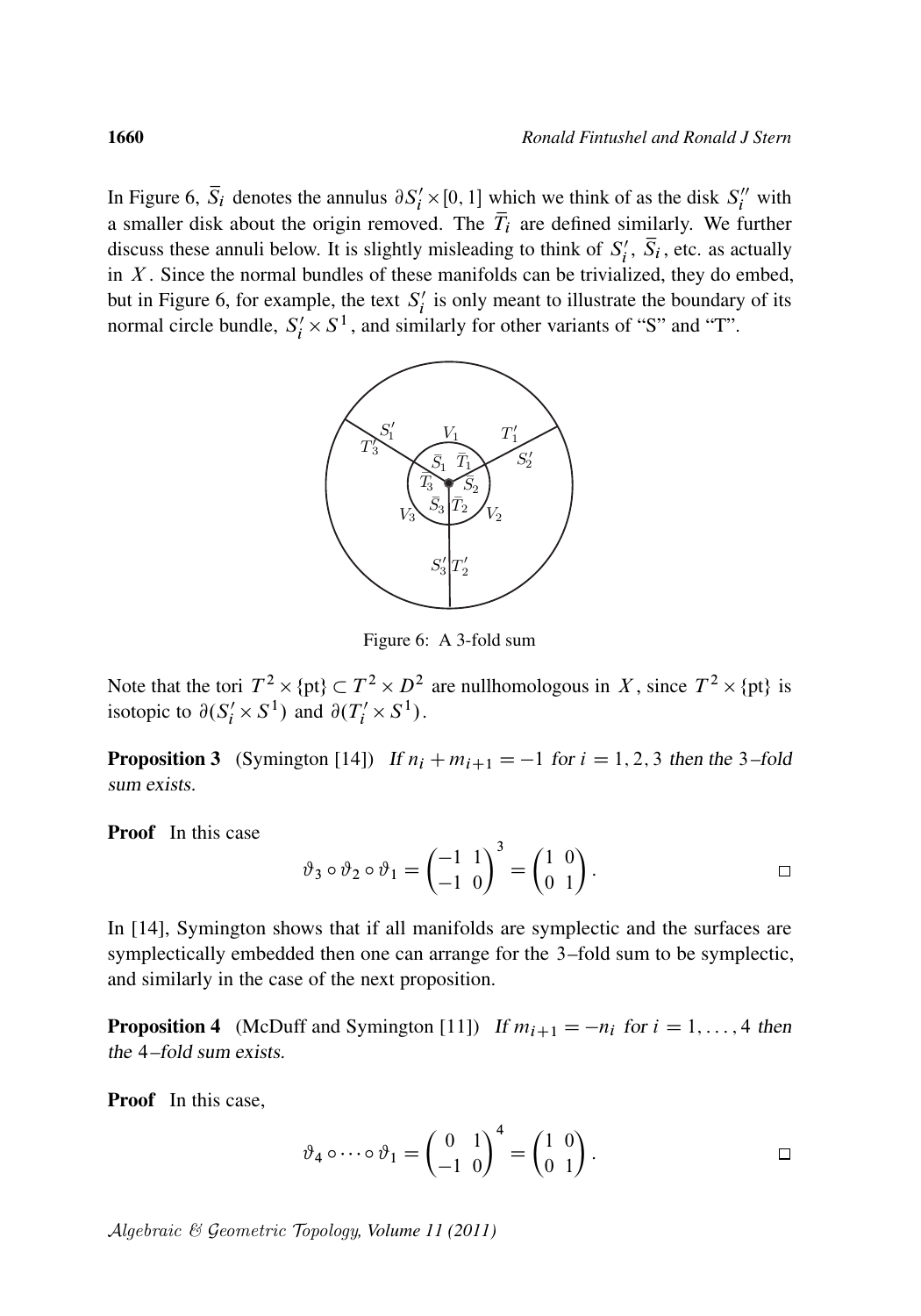For the next proposition we use the following notation for continued fractions:

$$
[c_1, c_2, \ldots, c_p] = c_1 - 1/(c_2 - 1/(\cdots - 1/c_p) \ldots)
$$

In case  $c_p = 0$ ,  $[c_1, c_2, \ldots, c_p]$  is defined to be  $[c_1, c_2, \ldots, c_{p-2}]$ . For a sequence of integers  $\{a_1, \ldots, a_k\}$ , we call the set of k continued fractions  $[a_1, \ldots, a_{k-1}],$  $[a_2, \ldots, a_k], [a_3, \ldots, a_k, a_1], \ldots, [a_k, a_1, \ldots, a_{k-2}],$  the *cyclic continued fractions* of the sequence.

**Proposition 5** Let  $a_i = n_i + m_{i+1}$  (indices mod k), and consider the sequence  $\{a_1, \ldots, a_k\}$ . If each of its cyclic continued fractions is 0, then the corresponding k –fold sum exists.

**Proof** We prove this proposition in the case  $k = 4$ , which is the only case that we shall use, and we leave the general case as an exercise for the reader.

$$
\vartheta_4 \circ \cdots \circ \vartheta_1 = \begin{pmatrix} 1 - a_2 a_3 & a_1 + a_3 - a_1 a_2 a_3 \\ -a_2 - a_4 + a_2 a_3 a_4 & 1 - a_1 a_2 - a_1 a_4 - a_3 a_4 + a_1 a_2 a_3 a_4 \end{pmatrix}
$$

The cyclic continued fractions are:

$$
(-a_1 - a_3 + a_1 a_2 a_3)/(-1 + a_2 a_3) \quad (-a_2 - a_4 + a_2 a_3 a_4)/(-1 + a_3 a_4)
$$
  

$$
(-a_1 - a_3 + a_1 a_3 a_4)/(-1 + a_1 a_4) \quad (-a_2 - a_4 + a_1 a_2 a_4)/(-1 + a_1 a_2)
$$

The hypothesis immediately implies that the off-diagonal entries of  $\vartheta_4 \circ \cdots \circ \vartheta_1$  are 0. Furthermore, the determinant is  $1-a_1a_2-a_2a_3+a_1a_2^2a_3-a_1a_4-a_3a_4+2a_1a_2a_3a_4+$  $a_2 a_3^2 a_4 - a_1 a_2^2 a_3^2 a_4$  and it is not difficult to see that the hypothesis shows this = 1; so  $\vartheta_4 \circ \cdots \circ \vartheta_1 = \pm \mathrm{Id}.$  $\Box$ 

As mentioned above and shown [14; 11], if the  $(X_i, S_i, T_i)$  are all symplectic, then the conditions in Propositions 3 and 4 guarantee that the resulting  $k$ -fold sum is symplectic. However, the manifolds obtained as  $k$ -fold sums using the general criterion of Proposition 5 need not be symplectic. We give an example below.

The conditions given in Proposition 5 are sufficient for the existence of pinwheel structures with given components, but they are not necessary. A necessary and sufficient condition is, of course, that the boundary of the manifold that is formed by gluing the components by identifying the trivial bundles over punctured surfaces in their boundary should be  $T<sup>3</sup>$ . The way to identify these trivial bundles over punctured surfaces in a Kirby calculus diagram is to take the Kirby calculus diagrams of the two components and add a simple loop with framing 0 around the two meridians that are to be identified. See Figure 7(a). After all the identifications are made in this way, we introduce a 1–handle as in Figure 7(b). This last figure can be seen to have boundary diffeomorphic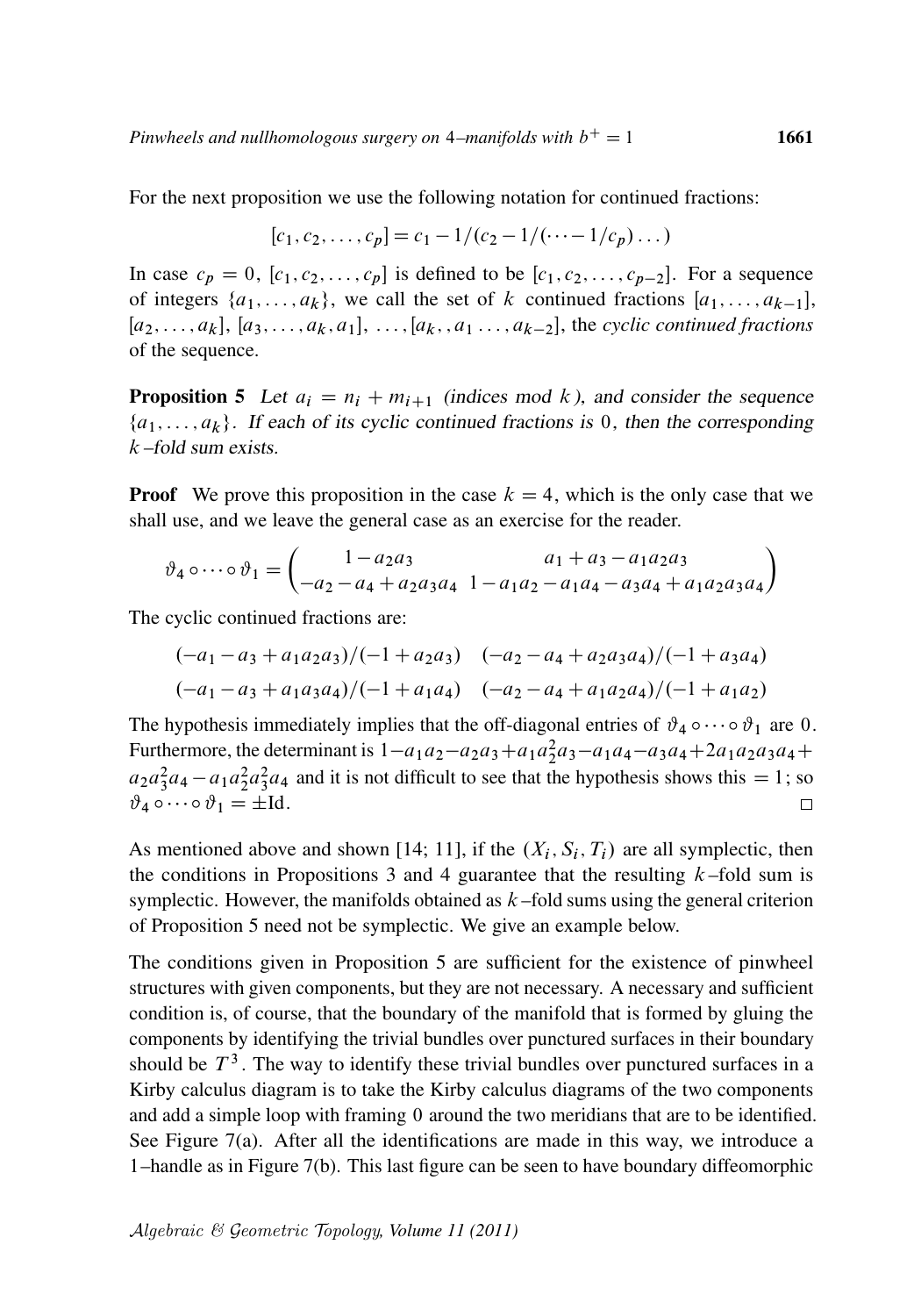to  $T<sup>3</sup>$ . It gives an additional check that the pinwheel structure on  $\mathbb{CP}^2$  described in Figure 9 exists.





Each k–fold sum has a central 2–torus  $T_c = T^2 \times \{0\} \subset T^2 \times D^2$ , and the various component pieces,  $X_i \setminus (Int(N(S_i) \cup N(T_i)))$  fan out around  $T_c$  like a pinwheel. In order to emphasize this structure, we henceforth refer to a  $k$ -fold sum as a  $k$ *component pinwheel* and say that X has a *pinwheel structure*. Note that one can have a pinwheel structure without specifying the actual manifolds  $X_i$  of a  $k$ -fold sum. One only needs the complements of neighborhoods of the transversely intersecting surfaces  $(S_i, T_i)$  in  $X_i$ . Of course, given a manifold with the correct boundary, one can form an  $X_i$  by gluing in the correct neighborhood of transverse surfaces. We sometimes call  $S_i$  and  $T_i$  *interface surfaces.* 

Consider the projection  $\pi_i: V_i \cong T^2 \times I \to I = I_i$ . The central  $T^2 \times D^2$  extends the trivial  $T^2$  bundle over the circle  $\partial D^2 = \bigcup I_i$ . Let  $B_i = T^2 \times \text{cone}(I_i)$  and  $C_i = B_i \cup (X_i \setminus (Int(N(S_i) \cup N(T_i))))$ . This gives the "pinwheel structure"

$$
X = \bigcup_{i=1}^{k} C_i, \quad \bigcap_{i=1}^{k} C_i = T_c.
$$

We refer to  $C_i$  as a *component* of the pinwheel. Note that  $C_i$  is diffeomorphic to  $X_i \setminus (\text{Int}(N(S_i) \cup N(T_i)))$ . We have  $\partial S_i' \times S^1 \subset V_i$ , and in fact, if  $u_i$  and  $v_i$  are the beginning and endpoints of  $I_i$ , then  $\pi_i^{-1}(v_i) = \partial S_i' \times S_{-}^1$  and  $\pi_i^{-1}(u_i) = \partial T_i' \times S^1$ . The annuli  $\overline{S}_i$  and  $\overline{T}_i$  discussed above are the products  $\overline{S}_i = [c, v_i] \times \partial S_i \times \{pt\}$  and  $\overline{T}_i = [c, u_i] \times \partial T_i \times \{\text{pt}\},$  where  $[c, v_i]$  and  $[c, u_i]$  are the intervals from the cone point to  $v_i$  and  $u_i$  in cone  $(I_i)$ . Note that  $\pi_i^{-1}[c, v_i] = \partial S_i \times S^1 \times [c, v_i] = \overline{S}_i \times S^1$ .

Many examples of pinwheels can be obtained from torus actions. Torus actions on simply connected 4–manifolds are completely classified by Orlik and Raymond [13] in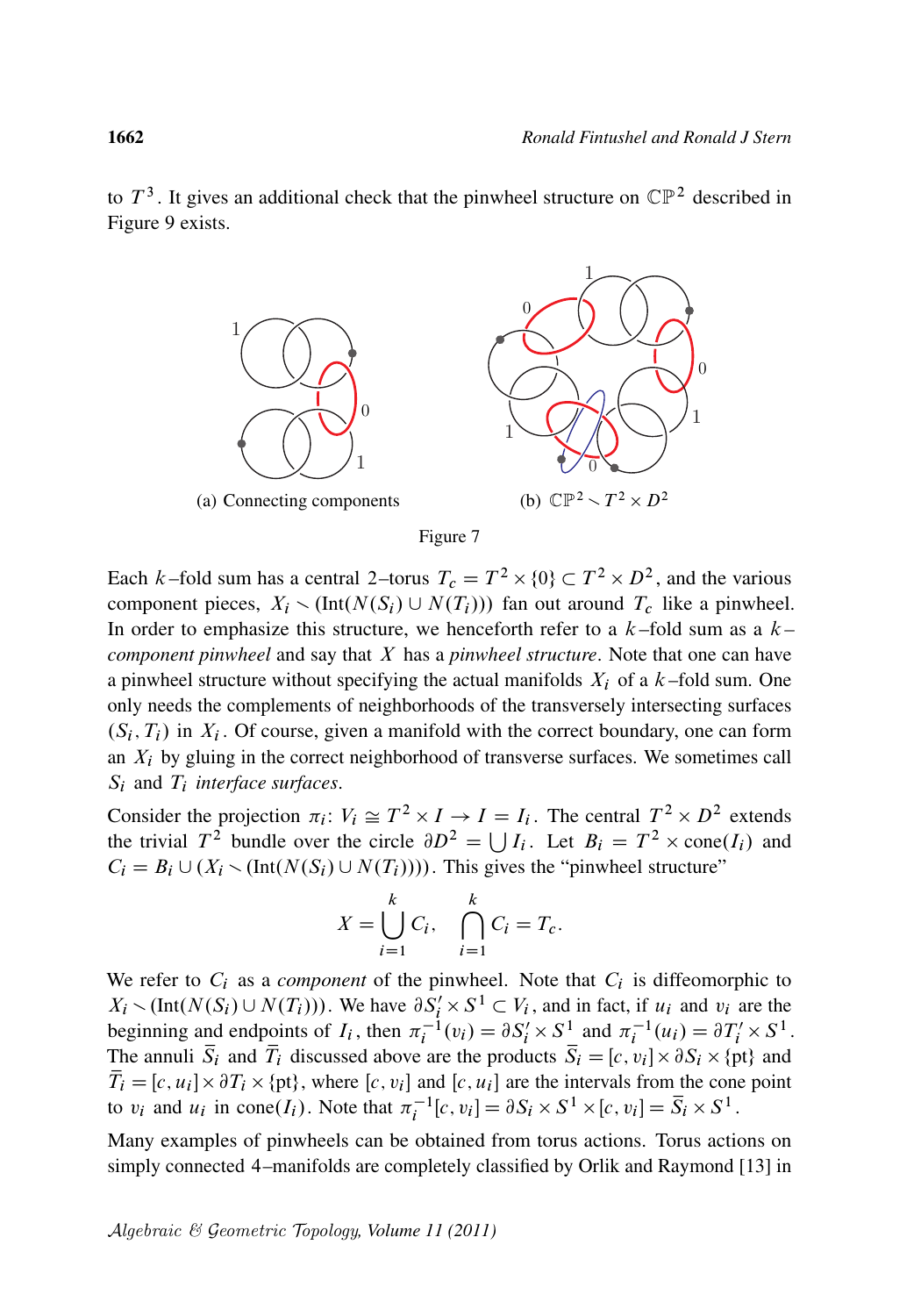terms of their orbit data. Briefly, the orbit space must be a disk whose boundary circle is the union of arcs of constant isotropy type separated by (isolated) fixed point images. The isotropy groups which are not trivial or all of  $T<sup>2</sup>$  are circle subgroups described in polar coordinates by  $G(p,q) = \{(\varphi, \vartheta) \mid p\varphi + q\vartheta = 0, \gcd(p,q) = 1\}$ . The orbit space data is a cyclic sequence of pairs  $(p_i, q_i)$  of relatively prime integers describing the orbit types over boundary segments. The preimage of each of these closed segments is a 2-sphere,  $A_i$ . Orlik and Raymond's theorem is that each such cyclic sequence gives rise to a simply connected 4–manifold with a  $T^2$ –action provided that each determinant

$$
\begin{vmatrix} p_{i-1} & p_i \\ q_{i-1} & q_i \end{vmatrix} = \pm 1.
$$

This condition ensures that the link of each fixed point will be  $S^3$ . The 2-sphere  $A_i$ which sits over the boundary component of the orbit space which is labelled  $(m_i, n_i)$ has self-intersection

$$
A_i^2 = \begin{vmatrix} p_{i-1} & p_i \\ q_{i-1} & q_i \end{vmatrix} \cdot \begin{vmatrix} p_i & p_{i+1} \\ q_i & q_{i+1} \end{vmatrix} \cdot \begin{vmatrix} p_{i-1} & p_{i+1} \\ q_{i-1} & q_{i+1} \end{vmatrix} = \pm \begin{vmatrix} p_{i-1} & p_{i+1} \\ q_{i-1} & q_{i+1} \end{vmatrix}
$$

and the intersection number of adjacent spheres is

$$
A_{i-1} \cdot A_i = \begin{vmatrix} p_{i-1} & p_i \\ q_{i-1} & q_i \end{vmatrix}.
$$

The second betti number of the 4–manifold is  $b_2 = k - 2$  where k is the number of fixed points (equivalently the number of distinct segments in the boundary of the orbit space). Using this technology, Orlik and Raymond show that a simply connected 4–manifold which admits a  $T^2$ –action must be a connected sum of copies of  $S^4$ ,  $\mathbb{CP}^2$ ,  $\overline{\mathbb{CP}}^2$ , and  $S^2 \times S^2$ . So given the orbit data, we may determine the intersection form which tells us which manifold we have.

**Example** Consider the  $T^2$ -manifold X with orbit data

$$
\{(1,-1), (0,1), (1,-1), (2,-1)\}.
$$

The spheres  $A_2$  and  $A_4$  both have self-intersection 0 and  $A_1^2 = -2$ ,  $A_3^2 = +2$ . Thus X is the ruled surface  $\mathbb{F}_2 \cong S^2 \times S^2$  with  $A_3$  the positive section,  $A_1$  the negative section, and  $A_2$  and  $A_4$  fibers. Here  $\mathbb{F}_n$  is the ruled surface with positive section having self-intersection  $n$ .

For our next set of examples, note that complement  $B_n$  of the negative section and a fiber in the ruled surface  $\mathbb{F}_n$  is a 4-ball. This complement in  $\mathbb{F}_n$  has a handle decomposition with a single cancelling 1– and 2–handle pair as shown in Figure 8.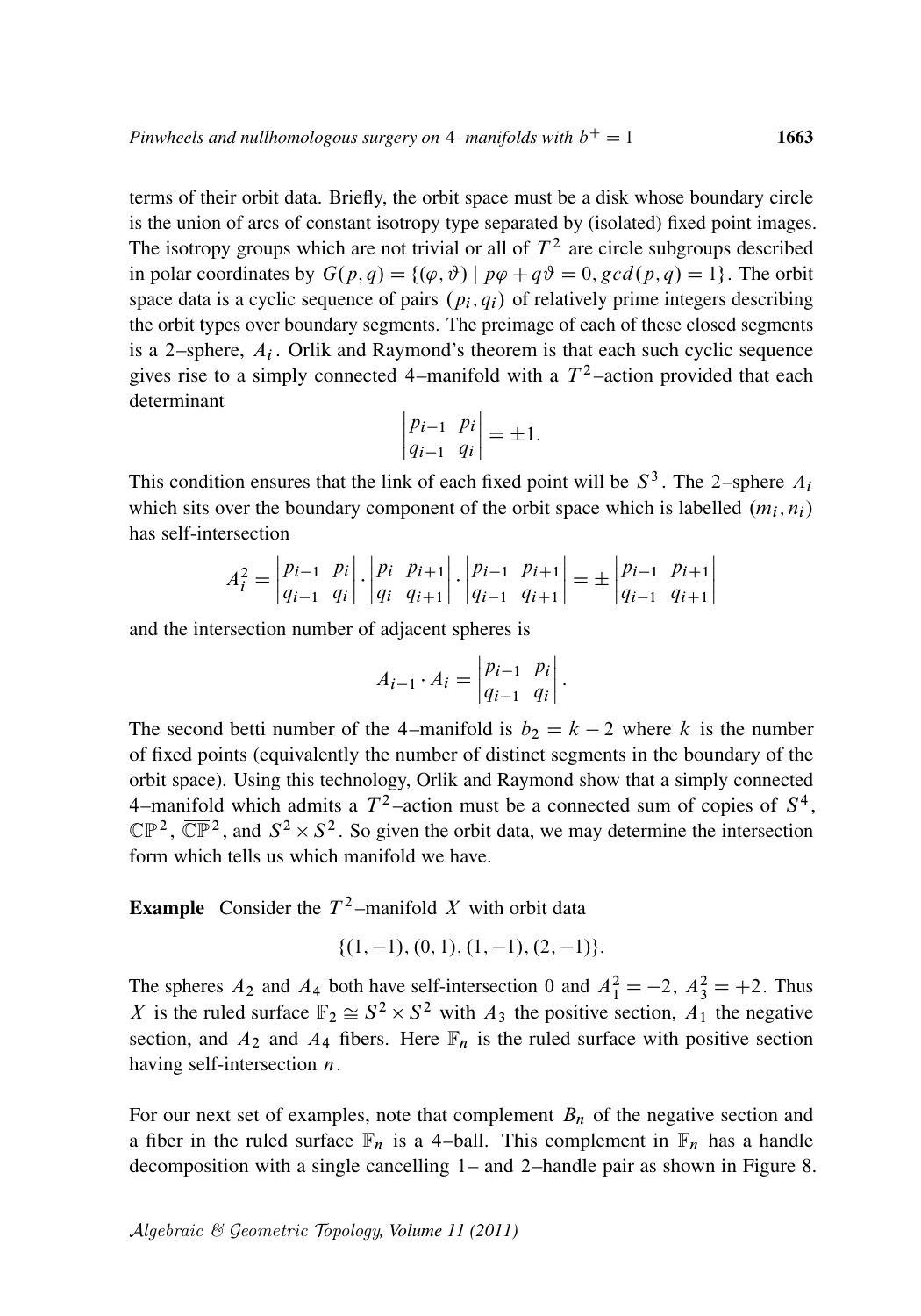The framing on the 2–handle is inherited from the positive section of  $\mathbb{F}_n$ ; hence it is  $n \geq 0$ ).



Figure 8:  $B_n$ 

The next example exhibits  $\mathbb{CP}^2$  as a 3-component pinwheel made up of three 4-balls (the standard coordinate neighborhoods in  $\mathbb{CP}^2$ ). Our description is essentially that of Symington [14], using the language of Orlik and Raymond [13] rather than that of toric varieties.



**Example** This example is described by Figure 9. Figure  $9(a)$  shows a torus action on  $\mathbb{CP}^2$ , and Figure 9(b) shows how it has the structure of a pinwheel with three  $B_1$ components. (See Figure 9(c) where the two removed spheres are indicated by bold lines. This gives the upper right-hand component of Figure 9(b).) The dotted lines in this figure indicate that tubular neighborhoods of the corresponding invariant 2–spheres have been removed and boundaries glued together. (The point in Figure 9(c) where the two dotted lines meet is the image in the orbit space of the central torus  $T_c$ .) The single digits in the figures are self-intersection numbers. Each dotted line represents a solid torus, and the role of the self-intersection numbers assigned to them is to indicate how they get glued together. For example, the boundary of each component in Figure 9(b) (ie the union of two solid tori) is  $S<sup>3</sup>$ . This example illustrates Proposition 3.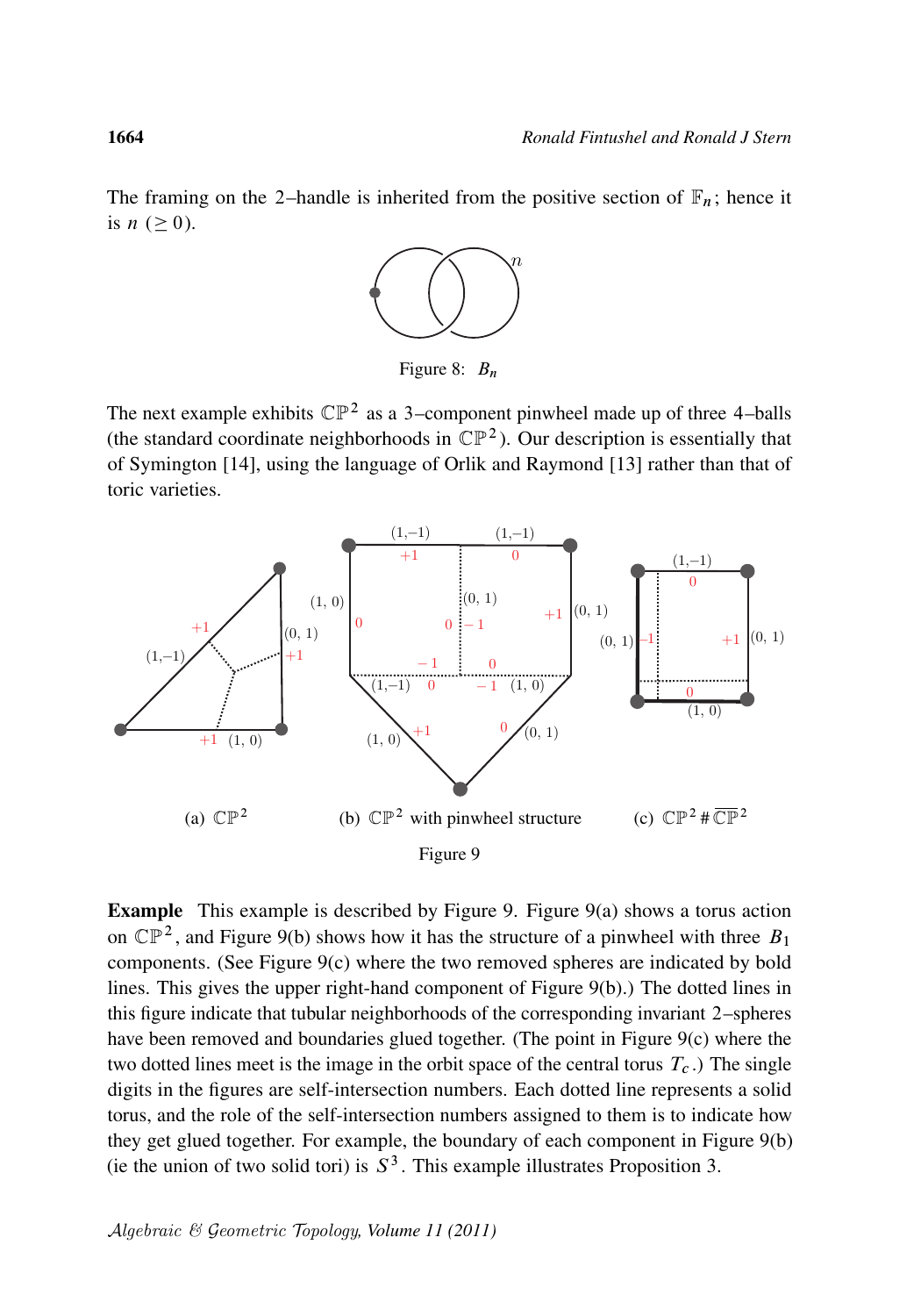**Example** This example is described by Figure 10(a). It gives  $\mathbb{CP}^2 \# \mathbb{CP}^2$  with a  $T^2$ -action. We use the same notation as in the previous example. This pinwheel structure illustrates Proposition 5. For two of the components we use  $B_2$  and for the other two,  $B_1$ .



Figure 10

**Example** This final example is simpler. It gives  $S^2 \times S^2$  as the union of four copies of  $B_0$ , each the complement of a section and a fiber in  $\mathbb{F}_0 \cong S^2 \times S^2$ , and it illustrates Proposition 4. The pinwheel structure is given in Figure 10(b).

One can deduce a general technique for constructing pinwheel structures on smooth simply connected manifolds which carry  $T^2$ -actions: As explained above, the orbit space is a disk which may be viewed as a polygon  $P$  whose open edges have a fixed isotropy subgroup  $G(p_i, q_i)$  and whose vertices are the images of fixed points. The pinwheel structure will be built from *n* ruled surfaces  $\mathbb{F}_{|r_i|}$  where  $r_i$  is the selfintersection number

$$
r_i = \begin{vmatrix} p_{i-1} & p_{i+1} \\ q_{i-1} & q_{i+1} \end{vmatrix}
$$

of the sphere  $A_i$  which is the preimage of the  $i$ -th edge under the orbit map.

Barycentrically divide  $P$  to obtain a union of 4–gons. Each of the edges will be divided in half and we label the first half-edge with  $r_i$  and the second half with 0. These will be self-intersections of sections or fibers in the ruled surfaces  $\mathbb{F}_{|r_i|}$ . Each (half) edge labelled 0 must be flanked by two edges with equal isotropy subgroups. (This follows from the rule for computing self-intersections.) Thus in each 4–gon, two of the isotropy types are given and one is determined by this rule. This determines the isotropy subgroup associated to each edge of the barycentric subdivision. See Figure 11 where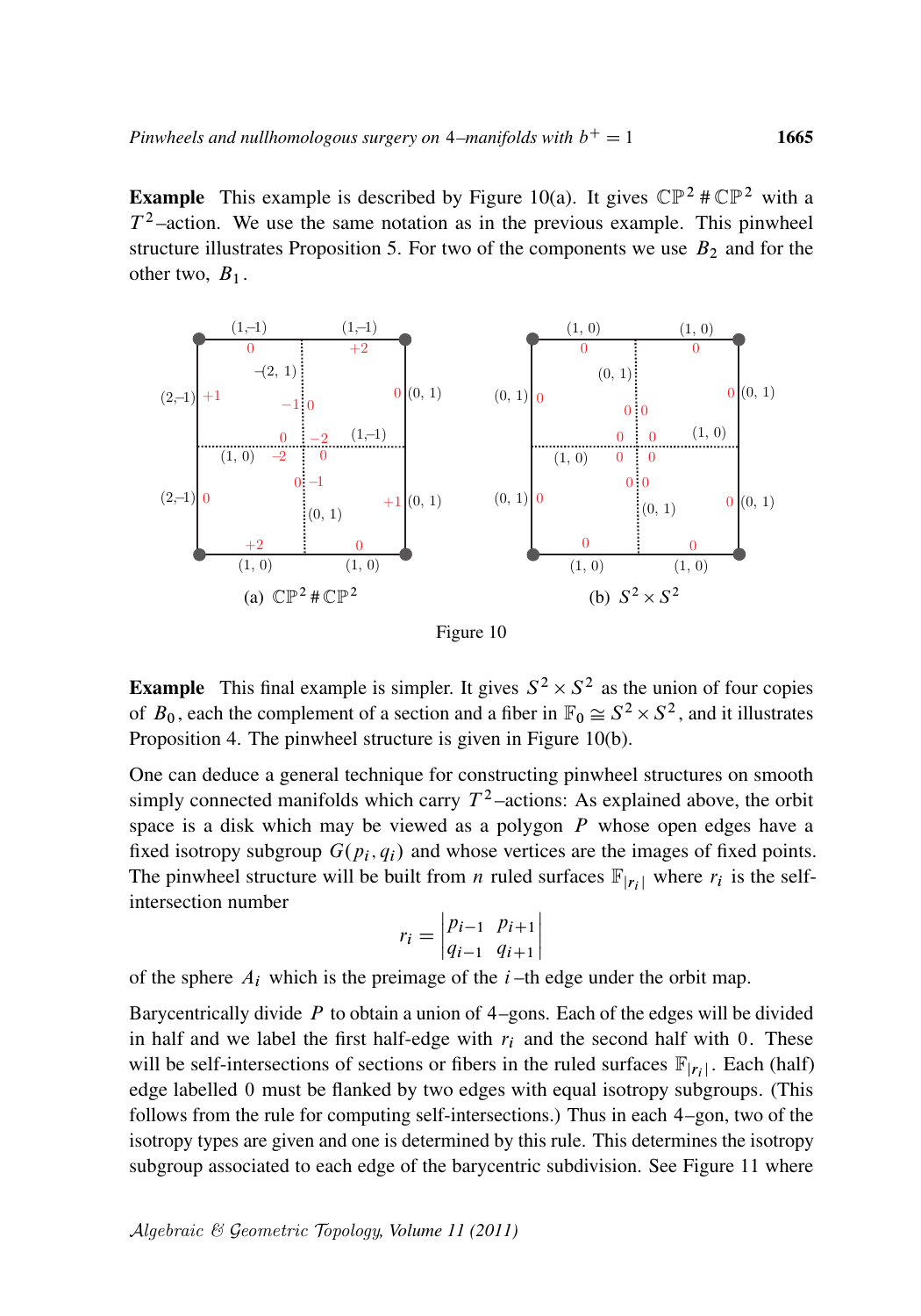

Figure 11

we are given a  $T^2$ -action, part of whose polygon is shown in 11(a), and we deduce the extra data on the barycentric subdivision in 11(b). The pinwheel component  $C_i$ in 11(b) is obtained from  $\mathbb{F}_{|r_i|}$  by removing neighborhoods of a fiber and a section of self-intersection  $-r_i$ .

# 5 Pinwheel surgery

As we have seen in Section 3, when we can find an embedding of the manifold A inside a manifold X, we get a pair of tori  $B<sub>T</sub>$  which can be useful to surger. In this section, we show how to accomplish this in some basic 4–manifolds with pinwheel structures. The general technique we present can be applied in many situations that go beyond the examples given in this paper.

Given a pinwheel structure, the first step is to cyclically push out a pair of 2–handles from each component into an adjacent component. This has the effect of subtracting a pair of 2–handles from the adjacent component. The result is that the genus of the interface increases by one, *eg* a solid torus interface becomes  $S^1 \times T_0$ ,  $T_0$  a punctured torus. In other words, we trade handles at the interface of each component. This gives the manifold a new pinwheel structure. The second step is to identify a copy of A inside the new components. The final steps are to compute the effect of the surgeries in A on the Seiberg–Witten invariants and to calculate the fundamental group of the ambient manifold. To compute the effect on Seiberg–Witten invariants, we shall show that in many cases there are (standard) surgeries on the Bing tori in each of the copies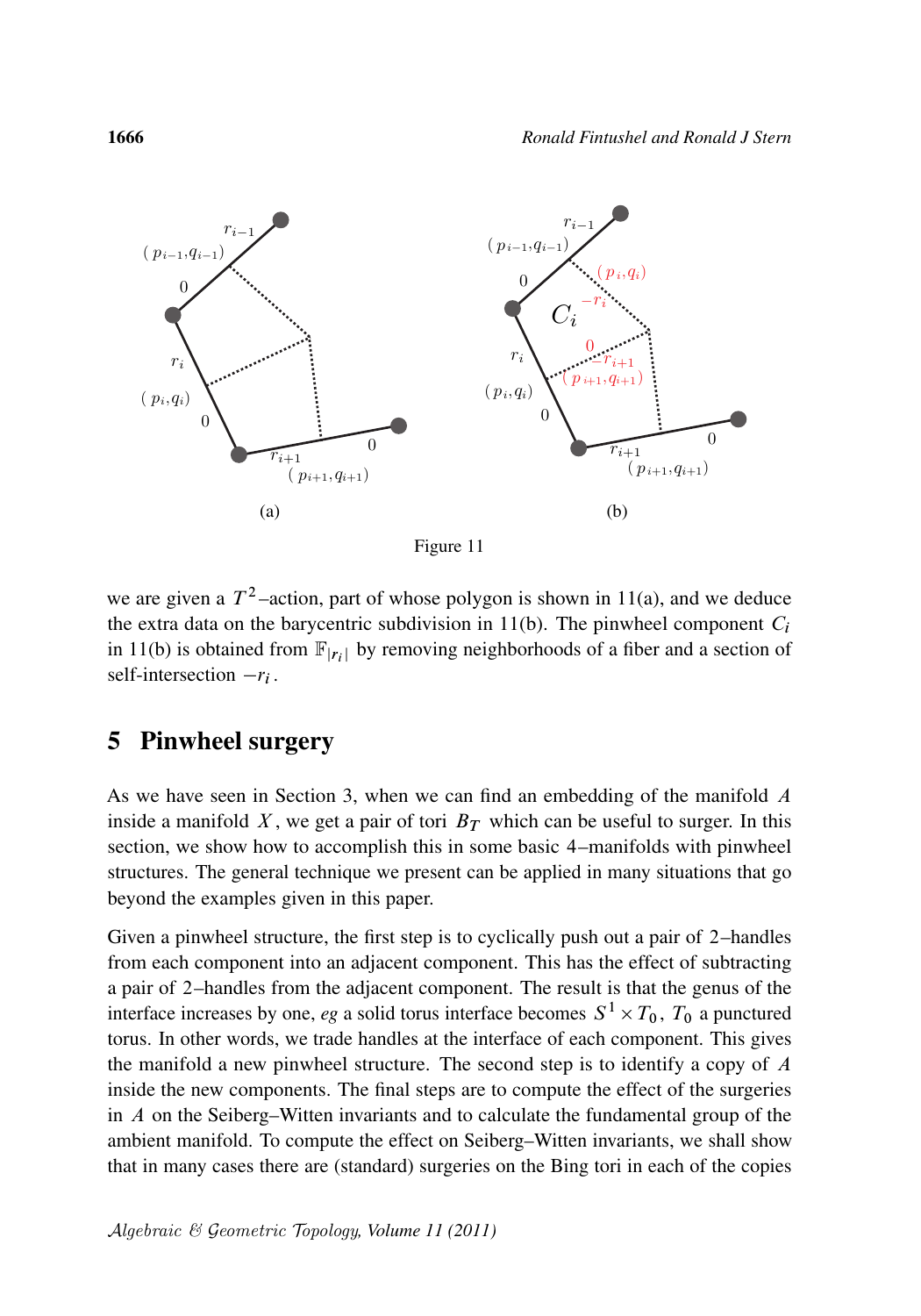of A that result in a symplectic manifold, but with positive first betti number  $b_1$ . We then employ the techniques of Section 2 to find Lagrangian tori to surger to make  $b_1 = 0$ . It will follow that there are surgeries on all of the Bing tori in the pinwheel structure that result in distinct smooth manifolds. In order to show that the fundamental group is trivial (so that the resulting manifolds are homeomorphic), we are able to concentrate on the specific pinwheel components in the examples in Sections 6 and 7.

The first example to demonstrate this strategy is  $S^2 \times S^2$  with the pinwheel structure exhibited in Figure 10(b). Each component is the complement  $B_0$  of a section and a fiber in the ruled surface  $\mathbb{F}_0$ ; it is a 4-ball with a handle decomposition as given in Figure 8 with  $n = 0$ . The dotted half-lines in Figure 10(b) each correspond to a solid torus, and the union of orthogonal half-lines corresponds to the link of a fixed point of the  $T^2$ -action, a 3-sphere. This pinwheel structure is represented by the left hand part of Figure 12. We now want to push out 2–handles from each component into an adjacent component to obtain a new pinwheel structure represented by the right hand part of Figure 12. To do this, consider the first, say upper right hand, component in the left hand part of Figure 12, a 4-ball denoted  $C_1$ . We can view  $C_1$  as constructed from a copy of  $B<sup>4</sup>$  by attaching a 2-handle with framing 0 to one component of the Hopf link in Figure 8 and scooping out a tubular neighborhood of a disk in the 4–ball bounded by the other component of the Hopf link. (This "scooping out" is equivalent to attaching a 1–handle.) We thus identify the boundary of  $C_1$  as the union of two solid tori joined together by a  $T^2 \times I$ ; the first solid torus,  $U_1$ , is the normal circle bundle of the core of the attached 2–handle, the other solid torus,  $V_1$ , is the normal circle bundle neighborhood of the scooped out  $D^2$ , and the  $T^2 \times I$  is the complement of the Hopf link in  $S^3$ . We similarly have  $\partial C_i = U_i \cup V_i$  for all the components of the pinwheel. We will also use the notation  $\partial B_n = U_{(n)} \cup V_{(n)}$ , recalling from the previous section that  $B_n$  is the complement of the negative section and a fiber in the ruled surface  $\mathbb{F}_n$ . The framing on the 2-handle is inherited from the positive section of  $\mathbb{F}_n$ ; hence it is  $n \geq 0$ ). The solid torus  $U_{(0)}$  has a preferred framing coming from the fact that its core circle is the meridian of the 2–handle in Figure 8, and so it bounds a disk in  $\partial B_0$ . The Bing double of the core circle of  $U_{(0)}$  with respect to this framing bounds disjoint 2–disks in  $B_0$ .

The components of the pinwheel structure are glued together so that each  $U_i$  is identified with a  $V_i$  in an adjoining component. We may assume that the components are ordered so that  $V_i$  is identified with  $U_{i+1}$ . This induces a preferred framing on  $V_i$  with respect to which the Bing double of the core circle of  $V_i$  is identified with the Bing double of the core circle of  $U_{i+1}$  and so bounds disjoint 2–disks in  $C_{i+1}$ . Add tubular neighborhoods of these disks to  $C_i$  and subtract them from  $C_{i+1}$ . This process has the effect of attaching a pair of 0–framed 2–handles to the components of the Bing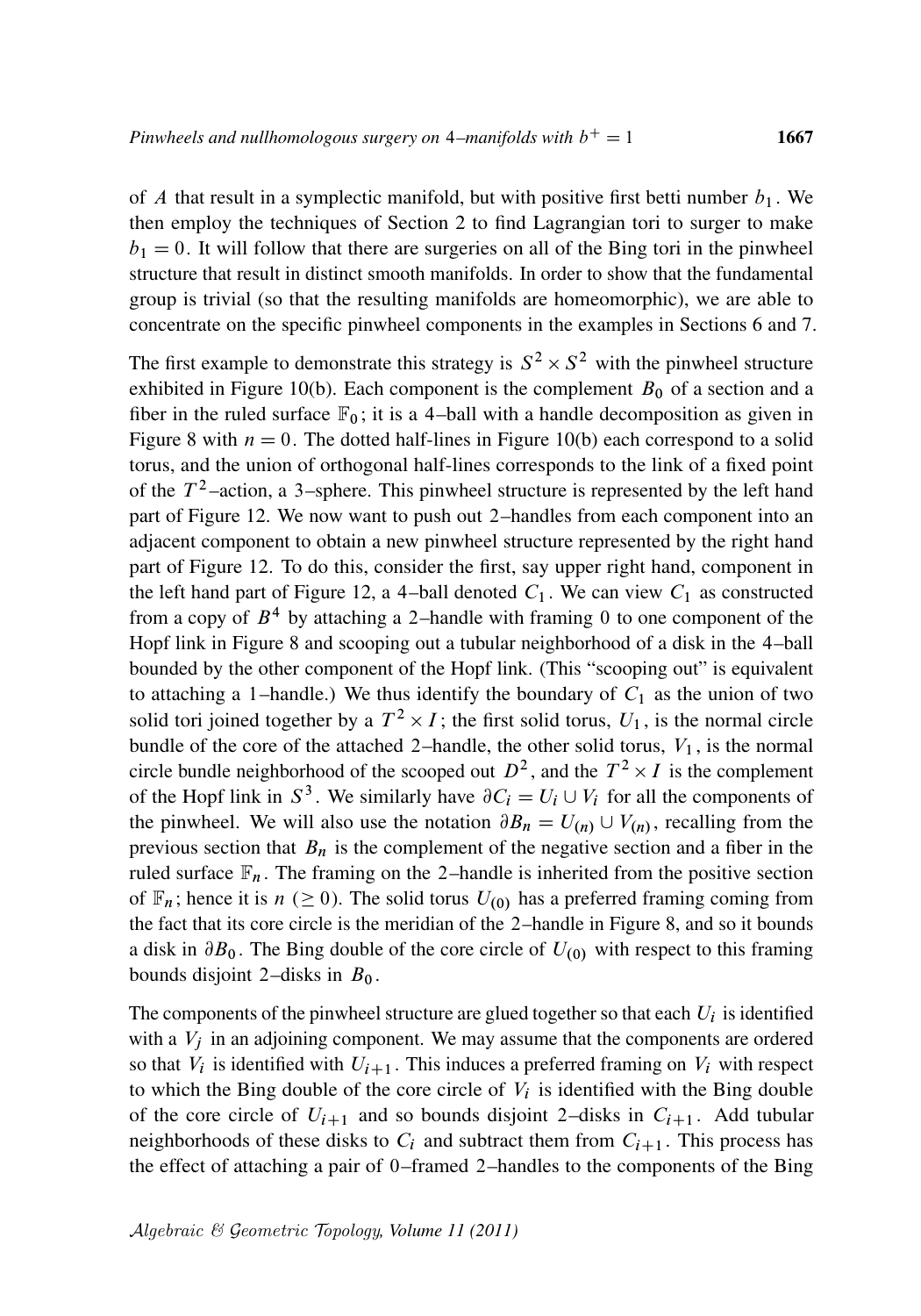double link in  $V_i \subset \partial C_i$  and adding a pair of 1–handles to the components of the Bing double link in  $U_{i+1} \subset \partial C_{i+1}$ . Once we have applied this process to each pinwheel component  $C_i$ , we have traded handles so that  $S^2 \times S^2 = \bigcup_{i=1}^4 \widetilde{C}_i$  where  $\widetilde{C}_i$  is  $C_i$ with a pair of 1–handles and a pair of 2–handles attached exactly as in Figure 4(b). In other words, we have a new pinwheel representation for  $S^2 \times S^2$  and each component is a copy of A. Figure 12 illustrates this process.



Figure 12

**Proposition 6** By performing the standard surgeries on the Bing tori  $B_T$  in each of the four copies of A in the above pinwheel structure for  $S^2 \times S^2$ , one obtains  $\Sigma_2 \times \Sigma_2$ , the product of two surfaces of genus 2.

**Proof** It follows from Proposition 2 that after the standard surgeries on the four pairs of Bing tori, each copy of A is replaced by  $T_0 \times T_0$ . This pinwheel gives  $\Sigma_2 \times \Sigma_2$ .

If we fix one of the copies of  $B<sup>4</sup>$  in Figure 12 then the union of the other three is a regular neighborhood of a section and a fiber in  $\mathbb{F}_0 \cong S^2 \times S^2$ . After the handle trading process, this neighborhood becomes the manifold  $M$  of Figure 13(b). It is the complement of one copy of A in Figure 12.



Thus  $S^2 \times S^2 = A \cup M$ . The manifold N of Figure 13(a) is the neighborhood of a pair of transversely intersecting tori of self-intersection 0. Lemma 1 points out that  $T^2 \times S^2 = A \cup N$ , a fact which can also be discerned from the Kirby calculus pictures.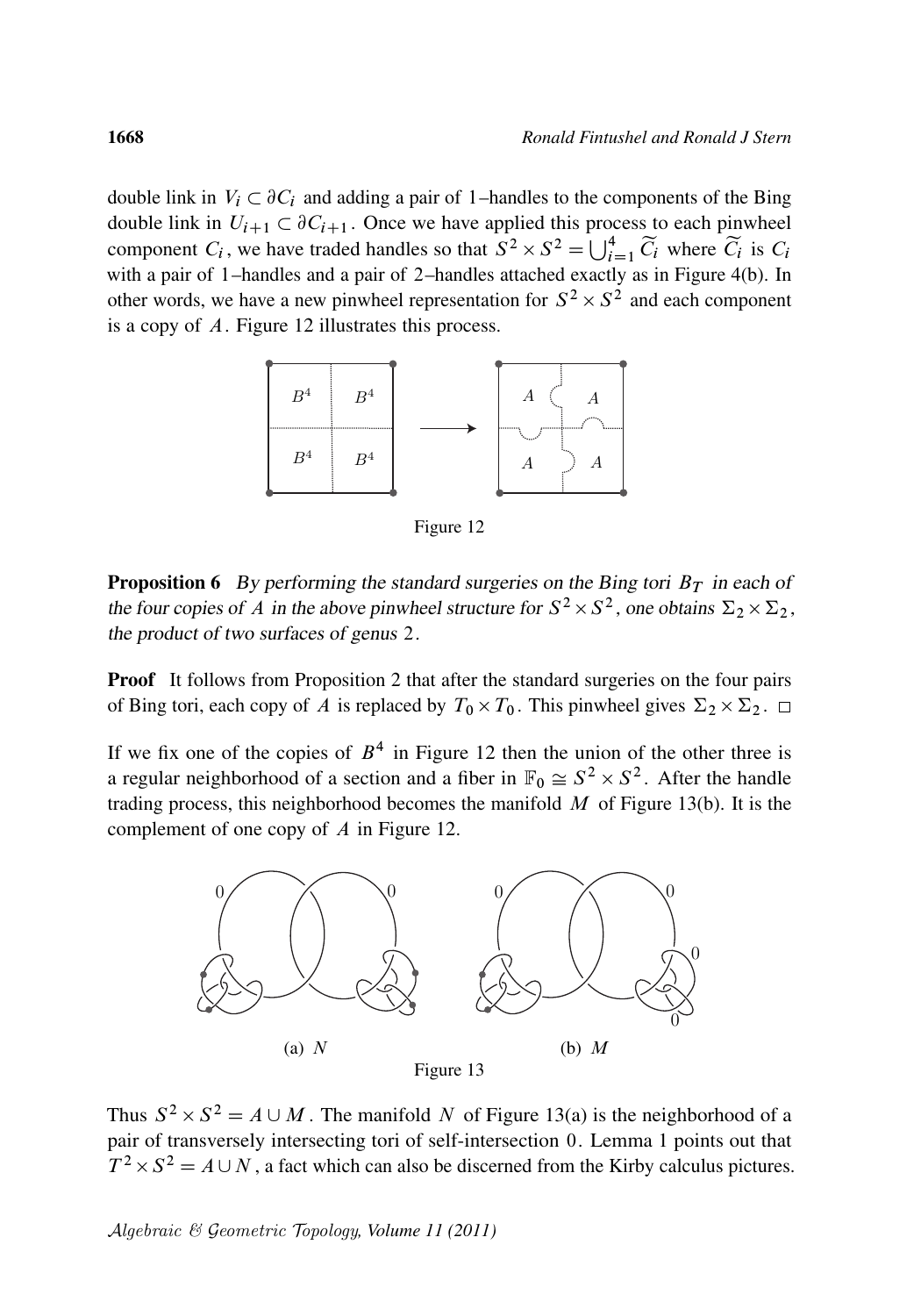**Corollary 1** One can pass from  $S^2 \times S^2$  to  $T^2 \times S^2$  by trading a Borromean pair of 2–handles in M for a Borromean pair of 1–handles.  $\Box$ 

Note also that the standard surgery on A gives  $T_0 \times T_0$ , and  $T^4 = (T_0 \times T_0) \cup N$ .

We next formalize the process that we used to obtain the new pinwheel structure for  $S^2 \times S^2$ . We first need a lemma.

**Lemma 2** Consider the framed solid torus  $V = D^2 \times S^1$  and let  $B^{(k)}$  be the k – twisted Bing double of the core circle  $\{0\} \times S^1$ . There are unique surgeries on the components of  $B^{(k)}$  so that the resulting manifold has  $b_1 = 3$ , and the result W of these surgeries is  $W = T_0 \times S^1$ . Let  $h \in H_1(\partial (T_0 \times S^1))$  be the class of  $\{pt\} \times S^1$ . Then under the identification  $\partial(T_0 \times S^1) = \partial V$ ,  $h = k[\partial D^2] + [S^1]$ .

**Proof** That there are unique surgeries on  $B^{(k)}$  giving a manifold with  $b_1 = 3$  is clear. The union of  $V \times [0, 1]$  with a 2-handle attached to  $\{0\} \times S^1 \times \{1\}$  with respect to the k-twisted framing is a 4-ball  $D^2 \times D$  where D is the core disk of the 2-handle. The correspondingly framed Bing double of  $\{0\} \times S^1 \times \{0\}$  bounds a pair of disjoint properly embedded 2–disks in  $D^2 \times D$ , and their complement is  $T_0 \times D^2$ . The surgeries on  $B^{(k)}$  are achieved by this process, ie  $\partial(T_0 \times D^2) = (V \times 0) \cup W$ ; so  $W = T_0 \times S^1$ . Because we are using the k–framing to attach the 2–handle to  $\{pt\} \times S^1$ , it follows that  $h = k[\partial D^2] + [S^1]$ .  $\Box$ 

Now suppose that we have a manifold X with a pinwheel structure with components  $C_i$ ,  $i = 1, \ldots, n$ , and suppose also that each  $S_i$  (and therefore each  $T_i$ ) is a 2–sphere. We have  $\partial C_i = (T'_i \times S^1) \cup (T^2 \times [-1, 1]) \cup (S'_i \times S^1)$  as in Section 4, where  $S'_i \cong T'_i \cong D^2$ . We suppose that the components are ordered so that  $T'_i \times S^1$  is identified with  $S'_{i+1} \times S^1$ (via  $\varphi_i$  – see Equation (1)).

Consider {point}  $\times S^1$  which is a fiber of the normal circle bundle  $\partial N(T_i)$ . The *preferred framing* of this circle is the one it receives from  $N(T_i)$ . That is, the preferred framing of  $\{\text{point}\}\times S^1 \subset T'_i \times S^1$  is the one which extends across the normal disk in  $N(T_i)|_{T_i'} \cong D^2 \times D^2$ . Of course, the interior of  $N(T_i)$  is not contained in  $C_i$ . We similarly define the preferred framing for  $S'_{i+1} \times S^1$ . The condition that we shall need is:

**Handle Trading Condition** Suppose that for each i, the circle  $\{pt\} \times S^1 \subset T'_i \times S^1$ with its preferred framing bounds a proper framed disk  $D$  in  $C_i$ .

If this condition holds, then the disk D has a neighborhood  $D^2 \times D$  in  $C_i$  extending the preferred framing on  $D^2 \times \partial D = T'_i \times S^1$ . (For example, consider the case where  $C_i$  is obtained from the ruled surface  $\mathbb{F}_n$  by removing tubular neighborhoods of the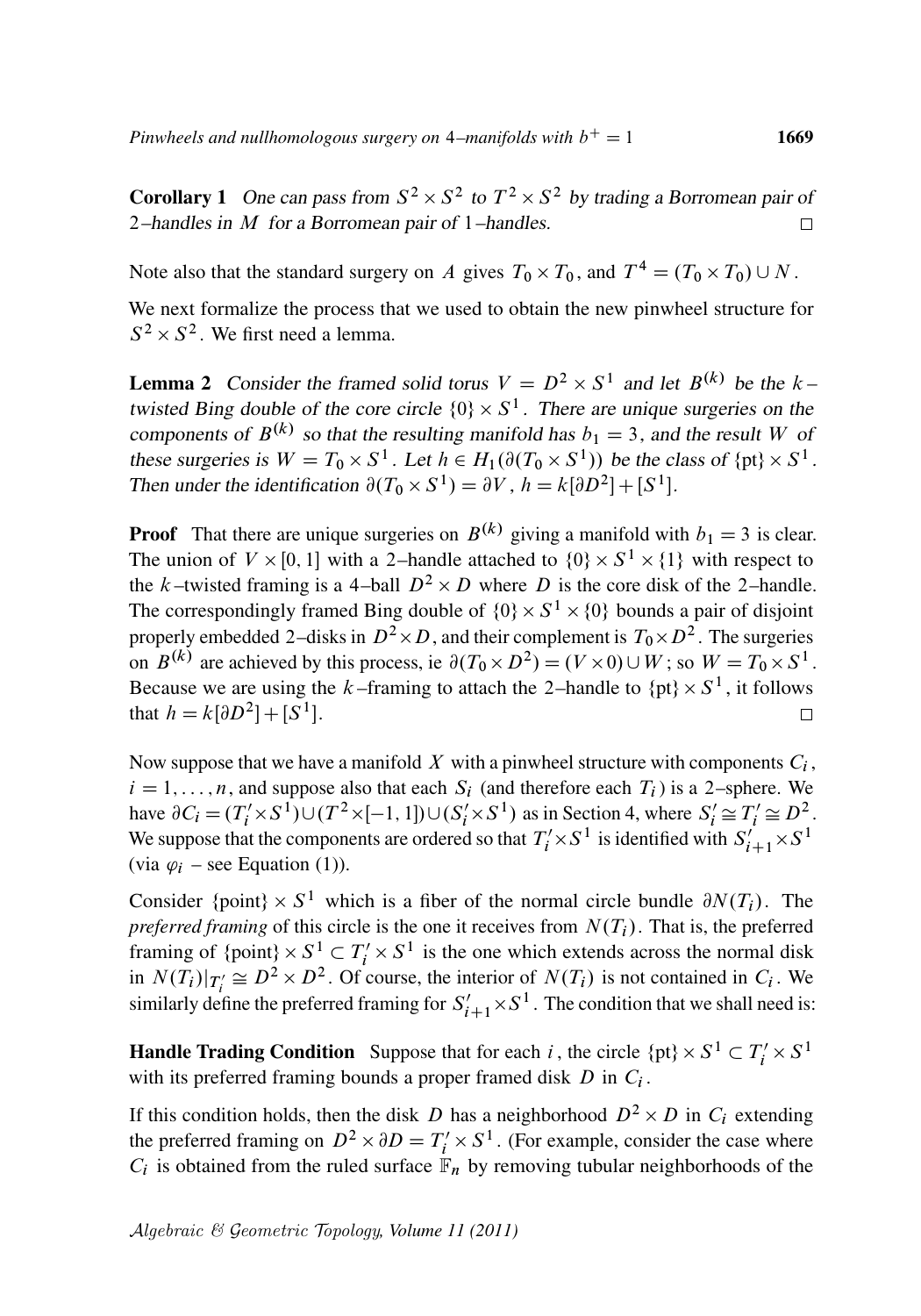$\Box$ 

negative section,  $T_i$ , and the fiber  $S_i$ . Then the framed disk D is obtained from that part of another fiber which lies outside of  $N(T_i)$ .) As in the proof of Lemma 2, the Bing doubles of  $\{pt\} \times S^1$  with respect to this framing bound disjoint disks in  $C_i$ . We may then use these 2-disks to attach 2-handles to  $C_{i+1}$  and at the same time a cancelling pair of 1-handles to  $C_i$ . We shall refer to this process as *handle trading*.

**Lemma 3** If a manifold X admits a pinwheel structure with all interface surfaces  $S_i$ ,  $T_i$  of genus 0, and if this pinwheel structure satisfies the Handle Trading Condition at each interface, then handle trading produces another pinwheel structure on  $X$  where all of the interface surfaces are tori.

**Proof** We need to see that the new interface surfaces are tori. Lemma 2 implies that the handle trading process turns  $T'_i \times S^1$  and  $S'_{i+1} \times S^1$  into copies of  $T_0 \times S^1$  such that the fiber  $\{pt\} \times S^1$  is identified with  $\{pt\} \times S^1$  in both  $T'_i \times S^1$  and  $S'_{i+1} \times S^1$ . (Note that  $\varphi_i$  preserves the preferred framing.) Hence the new interface surfaces have neighborhoods

$$
S_i'' \times D^2 \cup_{\alpha_i} T_0 \times D^2
$$
 and  $T_i'' \times D^2 \cup_{\beta_i} T_0 \times D^2$ 

so we indeed get a pinwheel structure with tori as interface surfaces.

For our next example, consider the pinwheel structure on  $\mathbb{CP}^2$  which is illustrated in Figure 9. Each pinwheel component is given by a pair of cancelling handles as in Figure 8 with  $n = 1$ . The Handle Trading Condition is satisfied at each interface because the meridian of the "dot" in Figure 8 is identified with the meridian of a " $+1$ " in the next component, and this clearly bounds a disk and the framing extends. We may again trade handles to obtain the manifold  $A_{(1)}$  of Figure 14(a). If we blow up and slide the  $+1$ –framed handle in Figure 14(a) over the exceptional curve, we obtain the manifold  $\hat{A}$  of Figure 14(b) (which is diffeomorphic to  $A_{(1)} \# \overline{\mathbb{CP}}^2$ ), and we see  $A \subset \hat{A}$ . From Figure 14(c) it is clear that at least one of the Bing tori in  $A \subset \hat{A}$  must intersect the exceptional curve.

This means that after blowing up in each component of the pinwheel structure of  $\mathbb{CP}^2$ , we obtain a 3–fold pinwheel structure for  $\mathbb{CP}^2$  #3  $\overline{\mathbb{CP}}^2$  on which we can perform our handle trading, and so that each component of the new pinwheel structure is a copy of  $\hat{A}$ . Note that the Euler characteristic of  $\hat{A}$  is  $e = 2$ ; its betti numbers are  $b_1(\hat{A}) = 2$ ,  $b_2(\hat{A}) = 3.$ 

For  $g \ge 1$ , let  $\mathbb{F}_n(g)$  denote the irrational ruled surface whose base has genus g and with  $c_1 = n$ . Then  $A_{(1)}$  is the complement in  $\mathbb{F}_1(1)$  of the negative section and another torus representing the homology class of the fiber, but (nonminimal) genus one, similar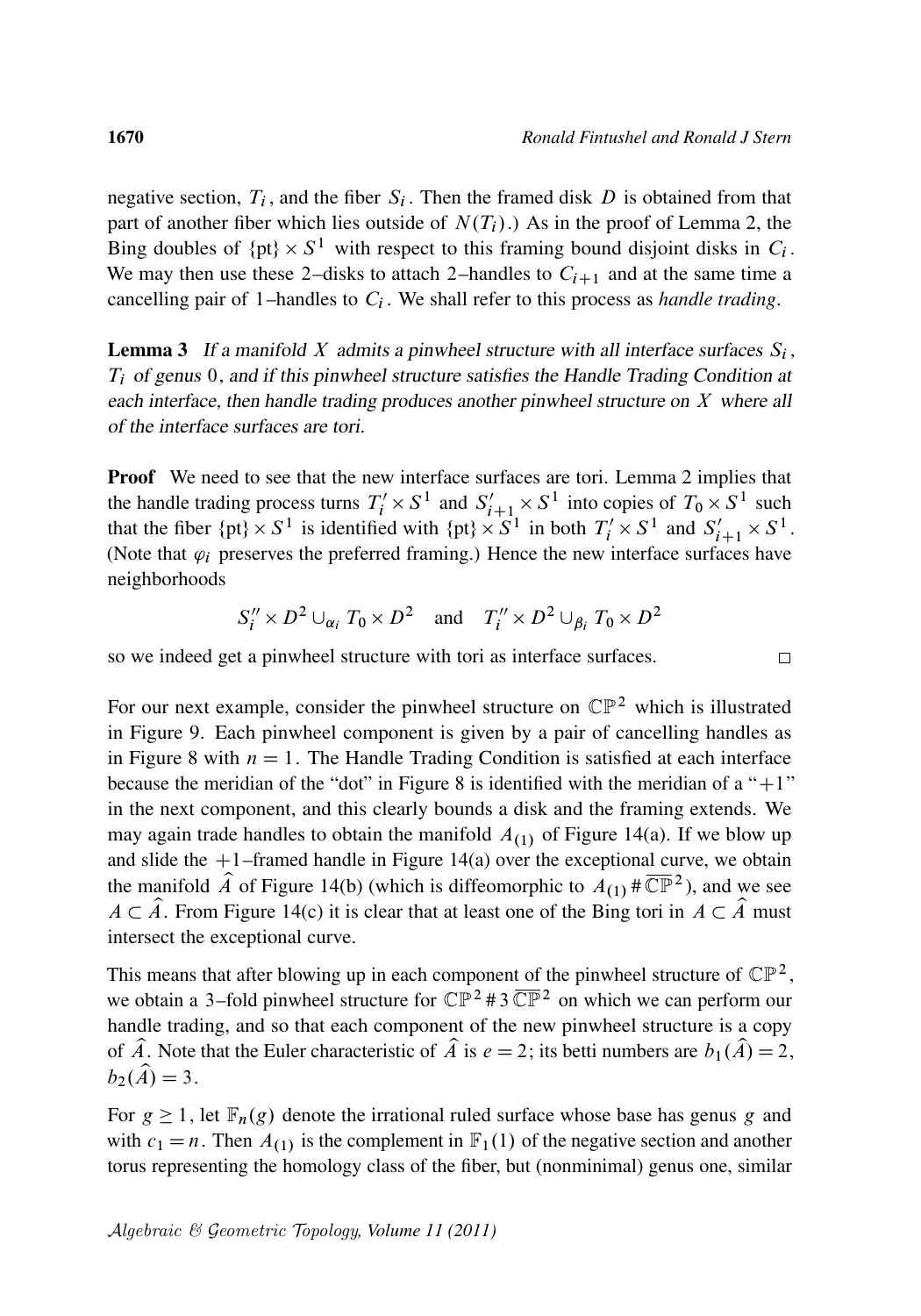

Figure 14

to Figure 5, except now rather than two copies of  $T^2 \times D^2$  we replace (a) by a tubular neighborhood of the negative section, a  $D^2$ -bundle over  $T^2$  with  $c_1 = -1$ , and (b) with the bundle with  $c_1 = +1$ , a tubular neighborhood of a (positive) section.

The blowup  $\mathbb{F}_1(1) \# \overline{\mathbb{CP}}^2$  is diffeomorphic to  $\mathbb{F}_0(1) \# \overline{\mathbb{CP}}^2 \cong (T^2 \times S^2) \# \overline{\mathbb{CP}}^2$ . One way to see this is to blow up, separating the fiber  $F$  and the negative section  $S_$ , and then blow down the new exceptional curve  $E' = F - E$  to get  $\mathbb{F}_0(1)$ . This correspondence takes S to  $S' - E'$  where S' is a section of  $\mathbb{F}_0(1)$ , and it takes fiber to fiber. We have

$$
(T^2 \times S^2) \# \overline{\mathbb{CP}}^2 = ((T^2 \times D^2) \# \overline{\mathbb{CP}}^2) \cup (T^2 \times D^2)
$$

and to get  $\hat{A}$ , we remove the proper transform torus  $(T^2 \times \{0\}) - E'$  and the disk  $\{pt\} \times D^2$  from the first summand together with the punctured torus of Figure 5(b). We can also see this by an argument similar to that of Corollary 1: Start with  $\mathbb{F}_1 \cong$  $\mathbb{CP}^2$  # $\overline{\mathbb{CP}}^2$  decomposed as the union of a 4-ball and a regular neighborhood of the union of S<sub>-</sub> and F. We can also express  $\mathbb{CP}^2 \# \overline{\mathbb{CP}}^2$  as  $A_{(1)} \cup M_1$  where  $M_1$  is the manifold of Figure 15(a).



Figure 15

Algebraic & Geometric Topology*, Volume 11 (2011)*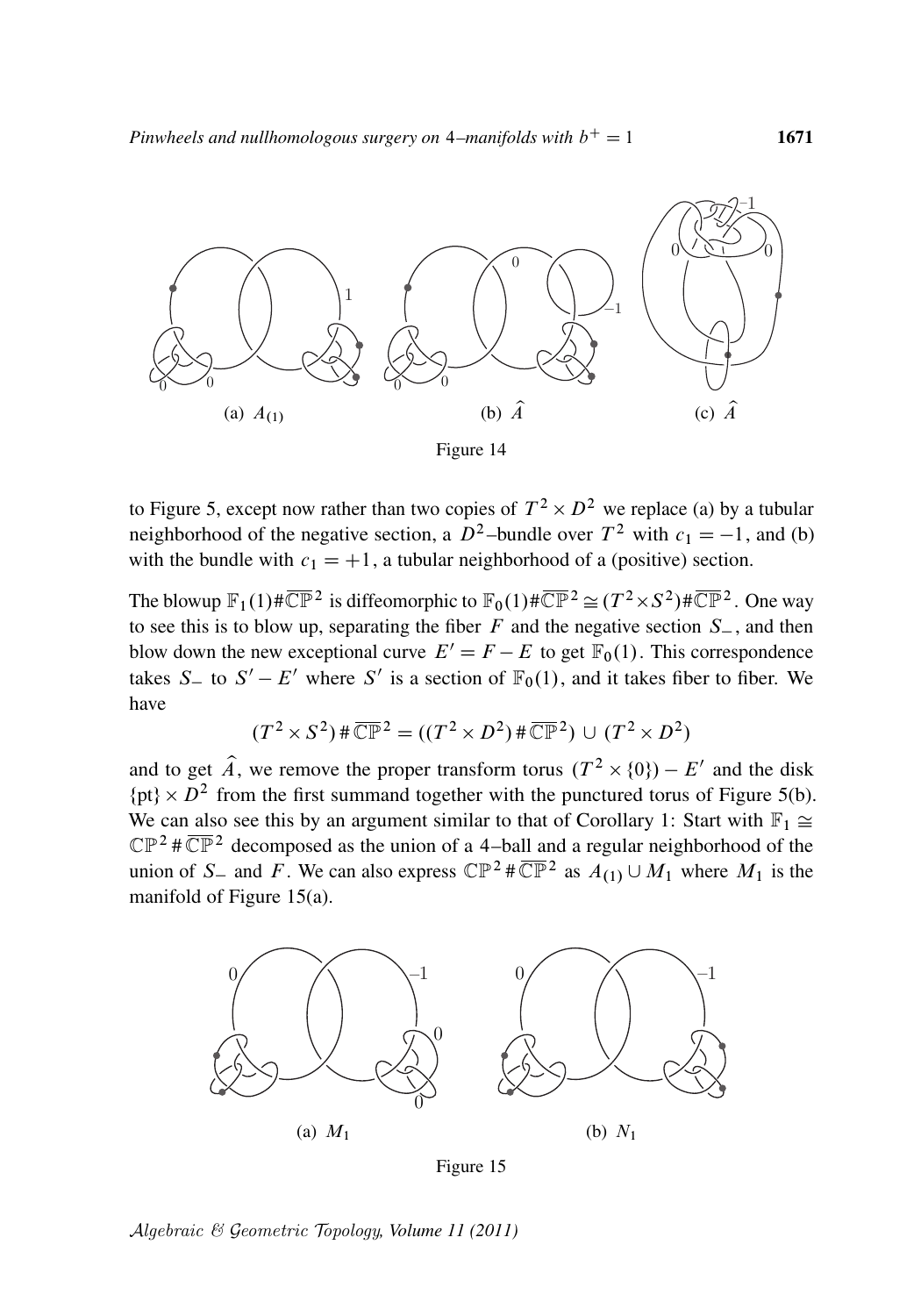We pass to  $A_{(1)} \cup N_1 \cong \mathbb{F}_1(1)$  and  $(T^2 \times S^2) \# \overline{\mathbb{CP}}^2 \cong \mathbb{F}_1(1) \# \overline{\mathbb{CP}}^2 = \hat{A} \cup N_1$ . The manifold  $N_1$  of Figure 15(b) is a regular neighborhood of a pair of transversely intersecting tori of self-intersections  $-1$  and 0 as described above. The standard surgeries on  $B_T \subset A \subset \hat{A}$  replace A with  $T_0 \times T_0$  and so  $(T^2 \times S^2) \# \overline{\mathbb{CP}}^2$  is replaced with  $T^4 \# \overline{\mathbb{CP}}^2$ , and these surgeries replace  $\hat{A}$  with the complement of transversely intersecting tori  $\hat{T}_T$  and  $T_S$  where  $\hat{T}_T$  represents the homology class  $[T_T] - [E]$  in  $T^4 \# \overline{\mathbb{CP}}^2$ , where E is the exceptional curve.

**Proposition 7** The standard surgeries on the three Bing double links  $B_T$  in the three copies of  $A \subset \hat{A}$  in  $\mathbb{CP}^2$  #3  $\overline{\mathbb{CP}^2}$  result in a symplectic 4–manifold  $Q_3$ , and the core tori of the surgeries are Lagrangian in  $Q_3$ .

Proof It follows from our discussion that the under the standard surgeries, the Bing tori in  $B_T \subset A \subset \hat{A}$  become Lagrangian tori in  $T^4 \# \overline{\mathbb{CP}}^2 \setminus (\hat{T}_T \cup T_S)$ . This process carries the pinwheel structure on  $\mathbb{CP}^2$  # 3  $\overline{\mathbb{CP}}^2$  to a pinwheel structure on a manifold  $Q_3$ whose components are copies of the complements of the symplectic tori  $\hat{T}_T$  and  $T_S$  in  $T^4 \# \overline{\mathbb{CP}}^2$ . It now follows from [14] that  $Q_3$  is a symplectic manifold with a symplectic structure extending those of the pinwheel components. П

Presumably  $Q_3 = Sym^2(\Sigma_3)$ ; however this has not yet been shown.

We next consider  $\mathbb{CP}^2$  # 2  $\overline{\mathbb{CP}}^2$ . As above, we write  $T^4$  as the union  $(T_0 \times T_0) \cup N$ , where N is a regular neighborhood of the plumbing of two disk bundles with  $c_1 = 0$ over tori. In this case, the tori are the standard symplectic tori  $T_T$  and  $T_S$  where  $T^4 = T_T \times T_S$ . Let  $T_{0,T}$  and  $T_{0,S}$  be the copies of  $T_0$  in  $T_T$  and  $T_S$  where we are removing disks containing the intersection point of  $T<sub>T</sub>$  and  $T<sub>S</sub>$ . Now suppose that, instead of N, we wish to remove from  $T^4$  the complement of  $T_T$  and two parallel copies of  $T_S$ . This can be achieved by adjoining to  $\partial (T_{0,T} \times T_{0,S}) = \partial N$  the manifold  $P \times T_{0,S}$ , where P is a pair of pants (Figure 16). See also Figure 27 below. We have  $T^4 \setminus (T_T \cup (T_S \amalg T_S)) = (T_{0,T} \times T_{0,S}) \cup (P \times T_{0,S})$ , and the intersection identifies  $\partial T_{0,T} \times T_{0,S}$  with  $\zeta \times T_{0,S}$ , where  $\zeta$  is a boundary circle of P as shown in Figure 16.



Figure 16: P

Instead of two parallel copies of  $T<sub>S</sub>$ , we actually wish to remove a torus  $2T<sub>S</sub>$  representing the homology class  $2[T<sub>S</sub>]$ . Then, instead of  $P \times T_{0,S}$  we obtain a nontrivial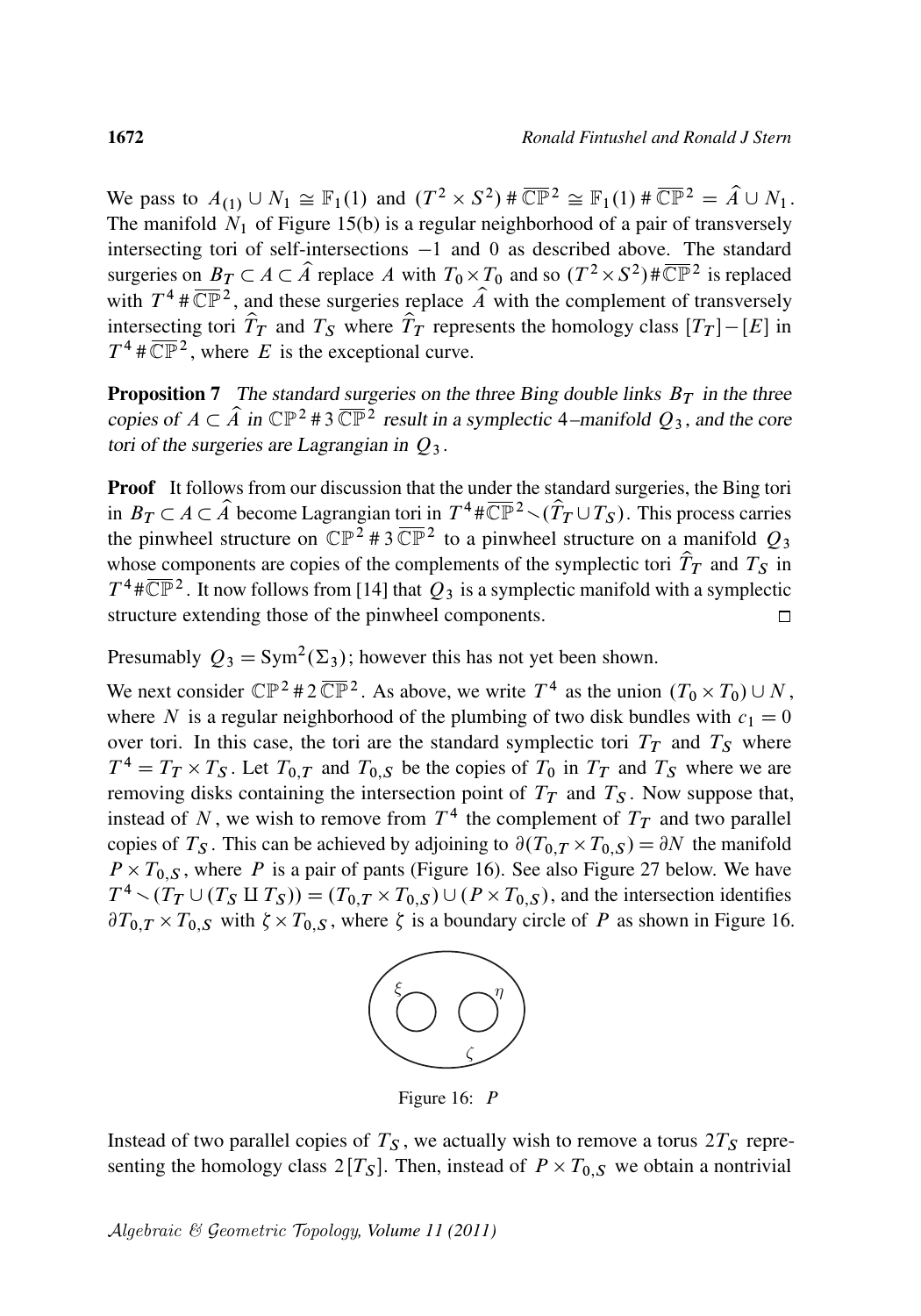P-bundle,  $\Omega$ , over  $T_{0,S}$ . This bundle is the restriction over  $T_{0,S}$  of the P-bundle over  $T_S = S^1 \times S^1$  whose monodromy over the first  $S^1$  is the identity, and whose monodromy over the second  $S^1$  is a diffeomorphism  $P \to P$  which keeps  $\zeta$  pointwise fixed and which interchanges the other two boundary circles,  $\xi$  and  $\eta$ . In other words,  $\Omega$  restricted over the second  $S^1$ -factor is  $S^1$  times the complement in a solid torus of a loop going twice around the core. Then

$$
T^{4} = (T_{0,T} \times T_{0,S}) \cup N = ((T_{0,T} \times T_{0,S}) \cup_{\partial T_{0,T} \times T_{0,S} = \xi \times T_{0,S}} \Omega) \cup W
$$

where W is obtained by plumbing two trivial disk bundles over  $T^2$  twice, with both intersection points positive.

In  $T_{0,T} \times T_{0,S}$  perform the standard surgeries on the tori in  $\tilde{B}_T$  whose result is A. We obtain  $A \cup (\Omega \cup W) = A \cup N \cong T^2 \times S^2$ , and if we replace N by M we obtain  $A \cup M = S^2 \times S^2$ .

Back in  $T^4$ , the surfaces  $T_T$  and  $2T_S$  intersect at two points. Blow up to separate the surfaces at one of these intersection points. In  $N \# \overline{\mathbb{CP}}{}^{2}$  we have a regular neighborhood L of the union of tori  $T_{I,T}$  representing the homology class  $[T_T] - [E]$  and  $T_{LS}$  representing  $2[T_S] - [E]$  where E is the exceptional curve. The neighborhood L is the plumbing of two disk bundles over  $T^2$  with  $c_1 = -1$ . Write  $N \# \overline{\mathbb{CP}}^2 = R \cup L$ , where  $R \cong N \# \overline{\mathbb{CP}}^2 \setminus L$ . Then the standard surgeries on the tori in  $\widetilde{B}_T \subset T^4 \# \overline{\mathbb{CP}}^2$ give

$$
T^2 \times S^2 \# \overline{\mathbb{CP}}^2 = A \cup (N \# \overline{\mathbb{CP}}^2) = A \cup (R \cup L) = I_0 \cup L
$$

where  $I_0 = A \cup R$  is the complement of a copy of L in  $T^2 \times S^2 \# \overline{\mathbb{CP}}^2$ . Thus  $I_0$  is the complement in  $T^2 \times S^2 \# \overline{\mathbb{CP}}{}^{2}$  of tori  $T_I'$  $\overline{I'_I}$  and  $T'_I$  $I'_{I,S}$  representing the homology classes  $[T] - [E]$  and  $2[S_T] - [E]$ .

Since  $\widetilde{B}_T \subset T_{0,T} \times T_{0,S}$  is disjoint from N, the tori  $T'_I$  $T'_{I,T}$  and  $T'_{I}$  $I_{I,S}$  in  $T^2 \times S^2 \# \overline{\mathbb{CP}}{}^{2}$ are constructed analogously to  $T_{I,T}$  and  $T_{I,S}$ : The regular neighborhood of  $T \cup S_T$ in  $T^2 \times S^2$  may be identified with N. We have  $T^2 \times S^2 = A \cup N = A \cup (\Omega \cup W)$ , where  $\Omega$  is now viewed as a P-bundle over  $S_{T,0} = S_T \setminus D^2$ .

We next wish to see that this situation arises by attaching and subtracting 2–handles starting with the complement of a pair of surfaces in  $S^2 \times S^2 \# \overline{\mathbb{CP}}^2$ . To see this, recall the Kirby calculus depiction of  $T^2 \times S^2 = N \cup A$  as shown in Figure 17. Similarly, we have the decomposition of  $T^2 \times S^2$  into  $W \cup (A \cup \Omega)$  in Figure 18. Next blow up W. This is shown in Figure 19. Then Figure 20 shows  $T^2 \times S^2 \# \overline{\mathbb{CP}}{}^2$  as the union of  $L$  and  $I_0$ . To accomplish this, we move the exceptional curve and the 1-handle over to the other side of the picture. We need to make two points here. First, only part of the exceptional curve is seen in Figure 20(b) because E intersects both  $T_I'$  $_{I,T}$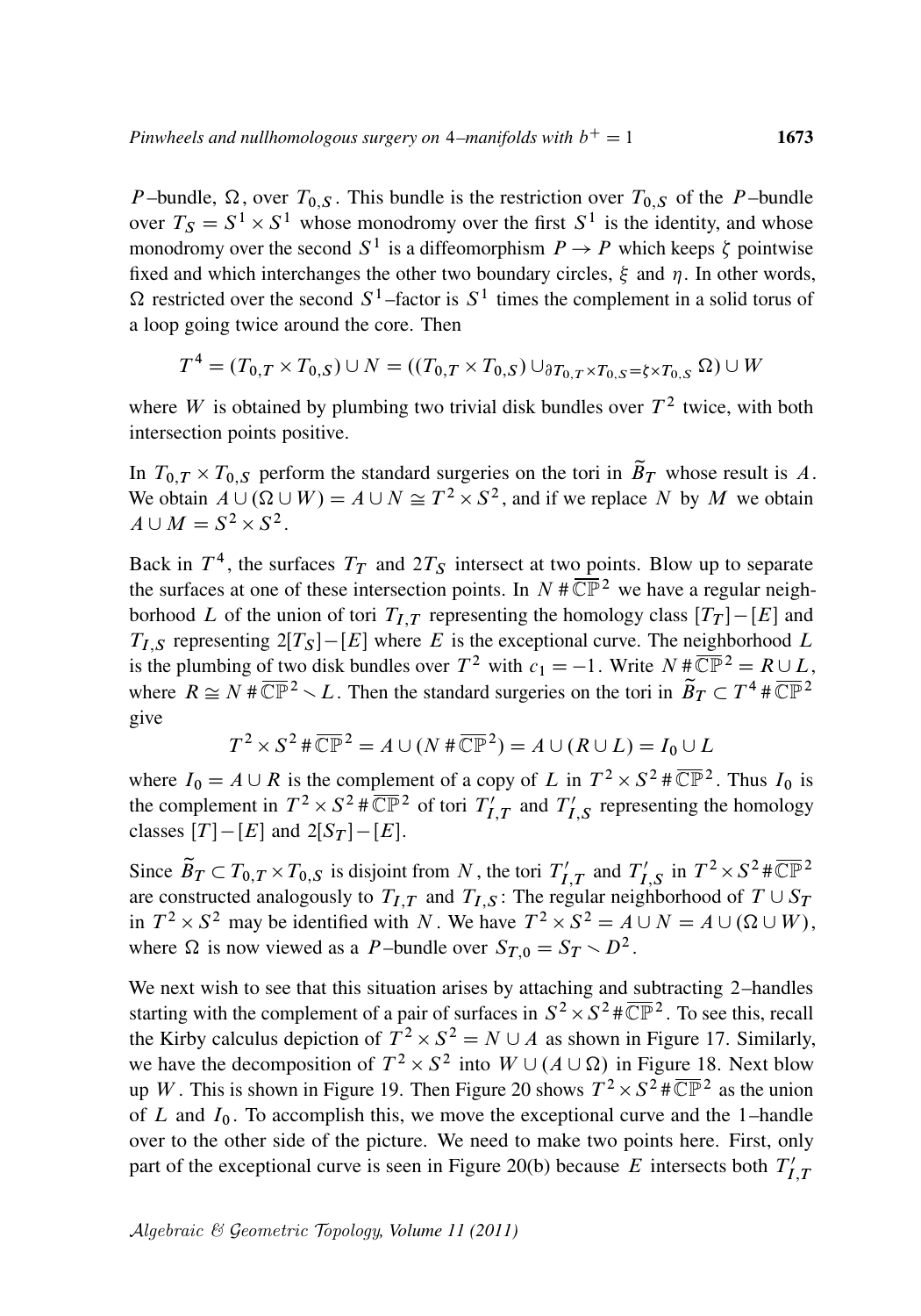$\overline{0}$ 

(b)  $A \cup \Omega$ 



Figure 18:  $T^2 \times S^2 = W \cup (A \cup \Omega)$ 

and  $T_I'$  $I'_{I,S}$ . Second, when the 1-handle from Figure 19 is moved to the other side, it becomes a 3–handle.



Figure 19: W blown up

By removing 1– and 2–handle pairs from Figure 18 and Figure 20, we obtain Figure 21. The union of 21(a) and 21(b) is  $S^2 \times S^2$ , and the union of 21(c) and 21(d) is  $S^2 \times S^2 \# \overline{\mathbb{CP}}{}^2$ .

The complement of  $F - E$  and  $2S - E$  in  $S^2 \times S^2 \# \overline{\mathbb{CP}}{}^{2}$  is given in Figure 21(d). In that figure, slide the left-hand 0 over the  $-1$ . This is shown in Figure 22. (After this handle slide, the 0–framed 2–handle cancels with the 3–handle.) Figure 22 also

(a) W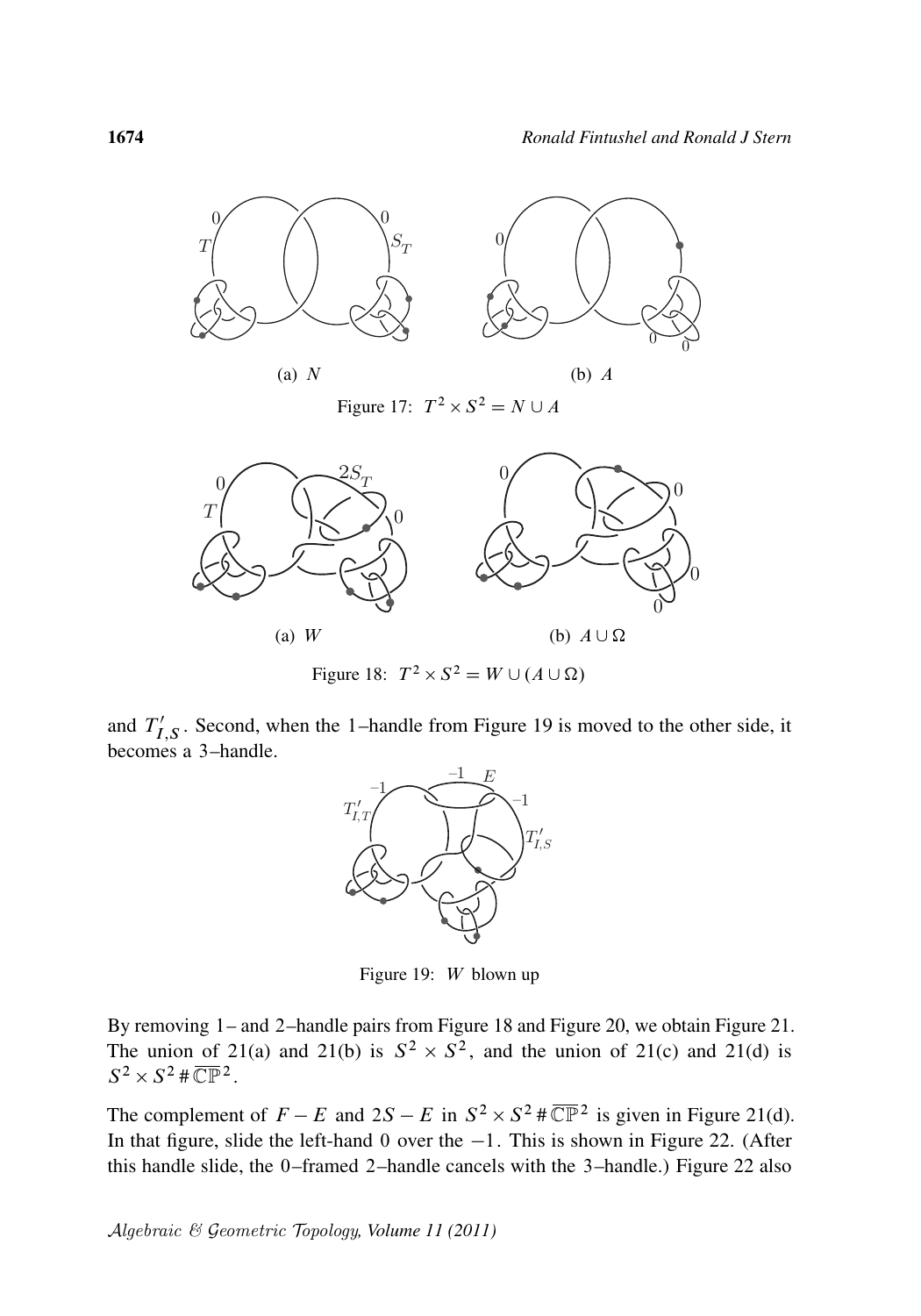

Figure 21:  $(a) \cup (b) = S^2 \times S^2$  and  $(c) \cup (d) = S^2 \times S^2 \# \overline{\mathbb{CP}}^2$ 

illustrates meridians  $\mu$  and  $\nu$  to the 1– and 2–handle. As indicated in the figure, we call this manifold  $I'_0$  $_{0}^{\prime}$  .

Lemma 4 The 3–fold pinwheel described by Figure 23(a) is a pinwheel structure for  $S^2 \times S^2 \# \overline{\mathbb{CP}}{}^2 \cong \mathbb{CP}{}^2 \# 2 \overline{\mathbb{CP}}{}^2$ .

**Proof** This is an exercise in Kirby calculus. The union of the three manifolds  $I_0'$  $_{0}^{\prime},$  $B_1$  #  $\overline{\mathbb{CP}}{}^2$ , and  $B_0$  glued in a cyclical fashion as indicated in Figure 23(a) is shown in Figure 24. What must be seen is that the union of this with  $T^2 \times D^2$  is  $\mathbb{CP}^2 \# 2 \overline{\mathbb{CP}}^2$ . Handle slides, cancellations, and two blowdowns plus one anti-blowdown applied to Figure 24 reduce it to the Borromean link with two "0"s and a "dot". A handle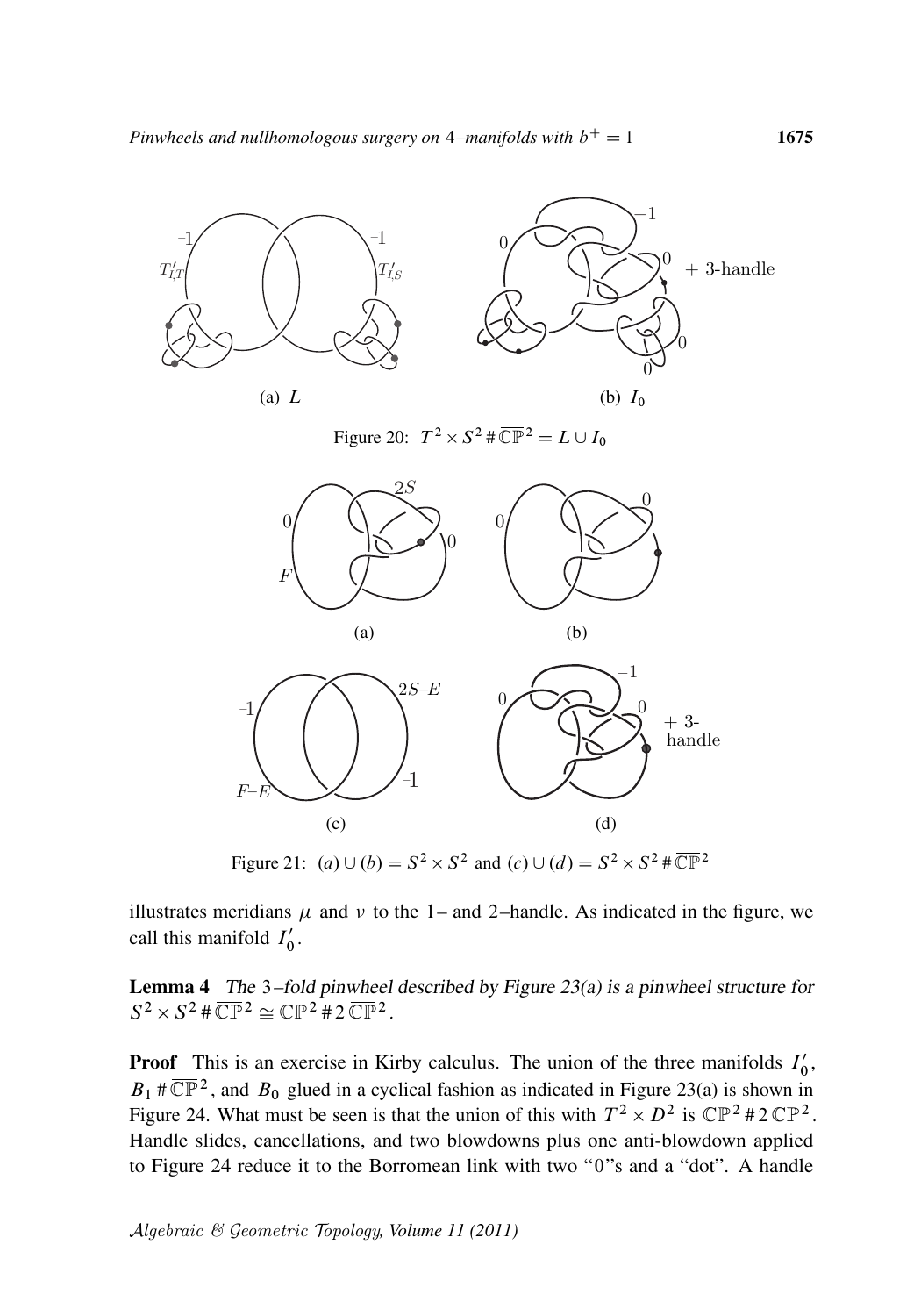

Figure 22:  $I_0'$ 0

picture for  $T^2 \times D^2$  is the Borromean link with two "dots" and a "0". In the union, all these handles cancel and we obtain  $S<sup>4</sup>$ . Taking into account the blowdowns and anti-blowdown, we see that we get  $\mathbb{CP}^2 \# 2 \overline{\mathbb{CP}}^2$ .  $\Box$ 



Figure 23: Pinwheel structures for  $\mathbb{CP}^2$  # 2  $\overline{\mathbb{CP}}^2$ 



Figure 24

As is indicated by the new 0–framed 2–handles in Figure 24, the Handle Trading Condition is satisfied for the pinwheel structure of Lemma 4(a), and so Lemma 3 gives us the pinwheel structure of Figure 23(b) on  $\mathbb{CP}^2$  #2 $\overline{\mathbb{CP}}^2$ .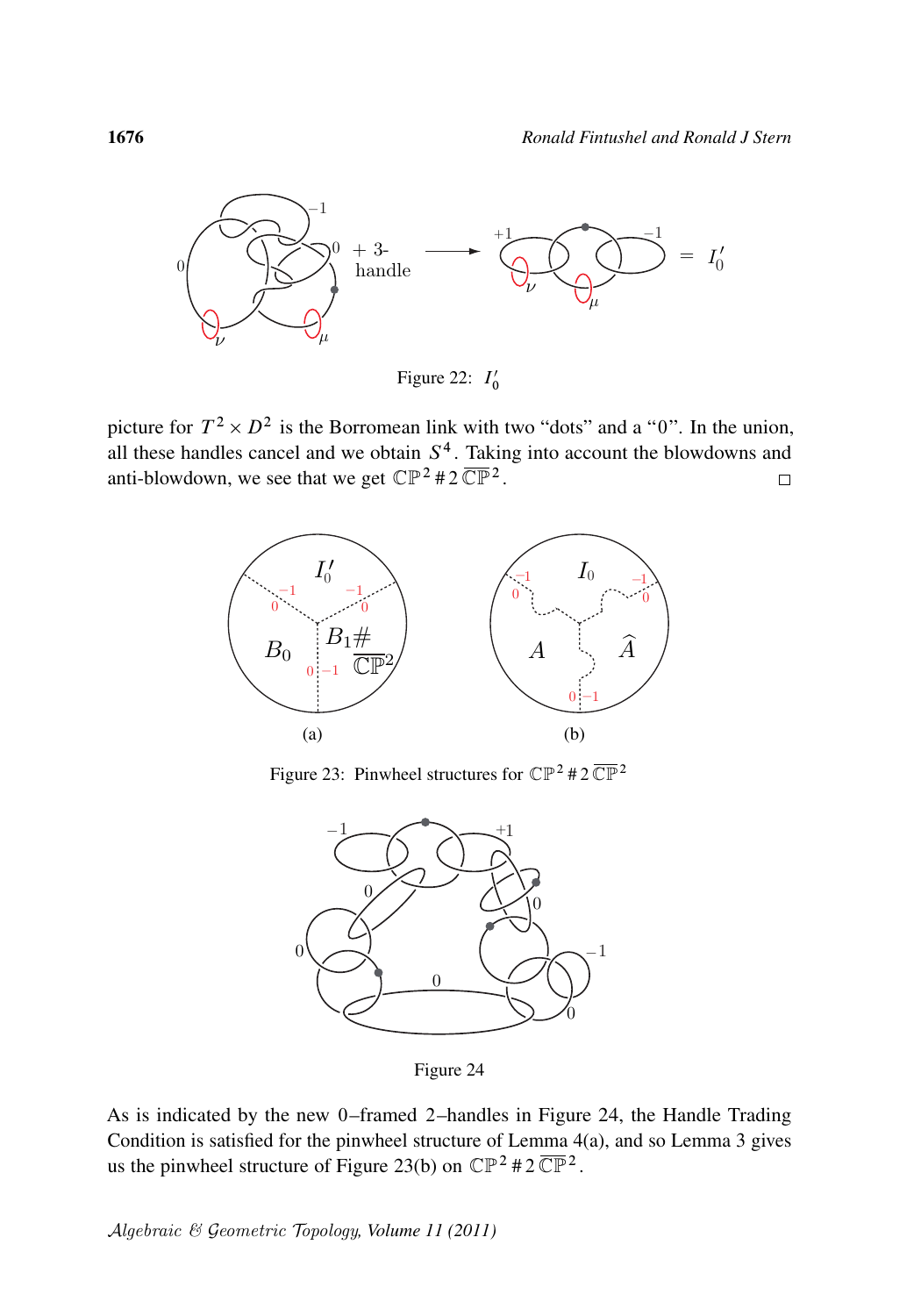**Proposition 8** The standard surgeries on the three Bing double links  $B_T \subset A$  $\mathbb{CP}^2$  # 2  $\overline{\mathbb{CP}}^2$  in the pinwheel structure given by Figure 23(b) result in a symplectic 4–manifold  $Q_2$  and the core tori of the surgeries are Lagrangian in  $Q_2$ .

**Proof** As in Proposition 7, this follows from [14]. The manifold  $Q_2$  has a symplectic pinwheel structure as the 3–fold sum of  $(\widetilde{X}_i; \widetilde{S}_i, \widetilde{T}_i)$  where

$$
(\widetilde{X}_0; \widetilde{S}_0, \widetilde{T}_0) = (T^4 \# \overline{\mathbb{CP}}^2; T_{I,T}, T_{I,S})
$$
  

$$
(\widetilde{X}_1; \widetilde{S}_1, \widetilde{T}_1) = (T^4 \# \overline{\mathbb{CP}}^2; \widehat{T}_T, T_S)
$$
  

$$
(\widetilde{X}_2; \widetilde{S}_2, \widetilde{T}_2) = (T^4; T_T, T_S).
$$

# 6 Component pieces and their fundamental groups

In this section we shall examine the fundamental groups of the complements of our pair  $B_T$  of Bing tori in the pinwheel components A,  $\hat{A}$ , and  $I_0$  of Section 5. One important goal is to see that when we choose our basepoint to lie on the central torus  $T_c$ , appropriate elements of these fundamental groups are represented by loops lying on the boundaries of these components. This will assist in the computations in Section 7 where we piece together the fundamental group of a manifold from the components of a pinwheel structure on it.

We are helped greatly by the analysis of Baldridge and Kirk in [5], where they study the fundamental group of the complement of the Lagrangian tori in  $T_0 \times T_0$  which are exactly the core tori  $\Lambda_1$  and  $\Lambda_2$  of the result of surgeries on  $B_T \subset A$ . Following the notation in that paper (with only minor changes) and referring to Figure 25, the disjoint Lagrangian tori are  $\Lambda_1 = a' \times x'$  and  $\Lambda_2 = a'' \times y'$ . The relevant classes in  $\pi_1$ are  $x = \{p\} \times x$ ,  $y = \{p\} \times y$ ,  $a = a \times \{q\}$ , and  $b = b \times \{q\}$ . Since  $\Lambda_1$  and  $\Lambda_2$  are Lagrangian, we refer to pushoffs of loops in  $\Lambda_i$  to parallel loops in  $\Lambda_i$  as "Lagrangian pushoffs".



Figure 25:  $T_{0,T} \times T_{0,S}$ 

Algebraic & Geometric Topology*, Volume 11 (2011)*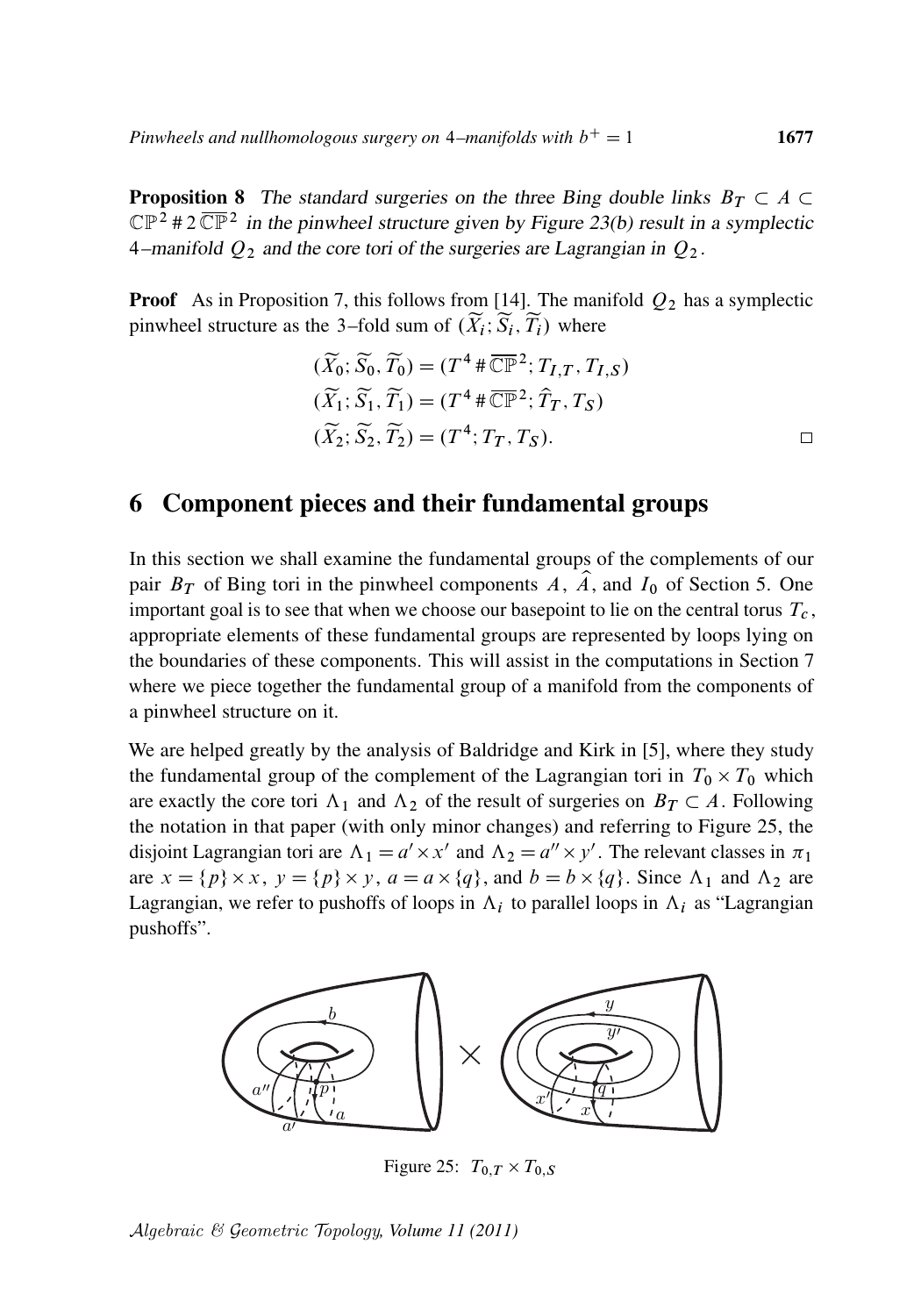**Lemma 5** [5] There are basepaths in  $T_{0,T} \times T_{0,S} \sim (\Lambda_1 \cup \Lambda_2) = T_{0,T} \times T_{0,S} \sim \widetilde{B}_T$ to the boundaries of tubular neighborhoods of  $\Lambda_1$  and  $\Lambda_2$  so that the generators of the fundamental group  $\pi_1(T_{0,T} \times T_{0,S} \setminus \tilde{B}_T, (p,q))$  that are represented by Lagrangian pushoffs of x' and a' on  $\Lambda_1$  are x and a and the meridian to  $\Lambda_1$  represents the commutator  $[b^{-1}, y^{-1}]$ . Similarly, Lagrangian pushoffs of the loops y' and a'' on  $\Lambda_2$ represent the elements y and  $bab^{-1}$ , and the meridian to  $\Lambda_2$  represents  $[x^{-1}, b]$ . Furthermore,  $\pi_1(T_{0,T} \times T_{0,S} \setminus \tilde{B}_T, (p,q))$  is generated by the elements x, y, a and b, and the relations  $[x, a] = [y, a] = [y, bab^{-1}] = 1$  (among others) hold.

It may help in visualizing this lemma to consider (as done in [6]) Figure 26 where the punctured torus  $T_0$  is viewed as a punctured disk with identifications. The loop  $\{p\} \times x'$  is based at  $(p,q)$  via a path that travels backwards along y from q to  $q'$ (ie  $\{p\}$  times this) and after traversing x' travels back to q along the same path. We base the other paths similarly. Then the lemma holds as stated. We wish to move the basepoint to the point  $z_c = (p_c, q_c)$  which lies on the torus  $\partial T_{0,T} \times \partial T_{0,S}$ . This is done by using the path  $\gamma \times \delta$  to join  $(p_c, q_c)$  to  $(p, q)$ . Changing the base point in this way does not affect Lemma 5. Since the loop  $\gamma * \gamma^{-1}$  is nullhomotopic, we may view the loop representing x based at  $z_c$  as  $\{p_c\} \times \xi$  where  $\xi = \delta * x * \delta^{-1}$ , and similarly for y, a, and b. Thus the generators of  $\pi_1(T_{0,T} \times T_{0,S} \setminus \widetilde{B}_T, z_c)$  are all represented by loops in  $\partial(T_{0,T} \times T_{0,S})$ .



Figure 26:  $T_{0,T} \times T_{0,S}$ 

One obtains A from  $T_0 \times T_0$  by surgeries on  $\Lambda_1$  (killing x) and  $\Lambda_2$  (killing y); so the lemma implies that  $\pi_1(A, z_c)$  is generated by a and b. In fact, it quickly follows from Figure 4(a) that  $\pi_1(A, z_c)$  is the free group on two generators (a and b) which are represented by the meridians to the 1–handles. (By "meridian" of a 1–handle, we mean a loop parallel to its core. Thinking of a 1–handle as a "scooped out" 2–handle gives more intuitive meaning to this terminology.) Notice that the classes of  $a$  and  $b$ generate  $H_1(T_{0,T})$  and those of x, y generate  $H_1(T_{0,S})$ .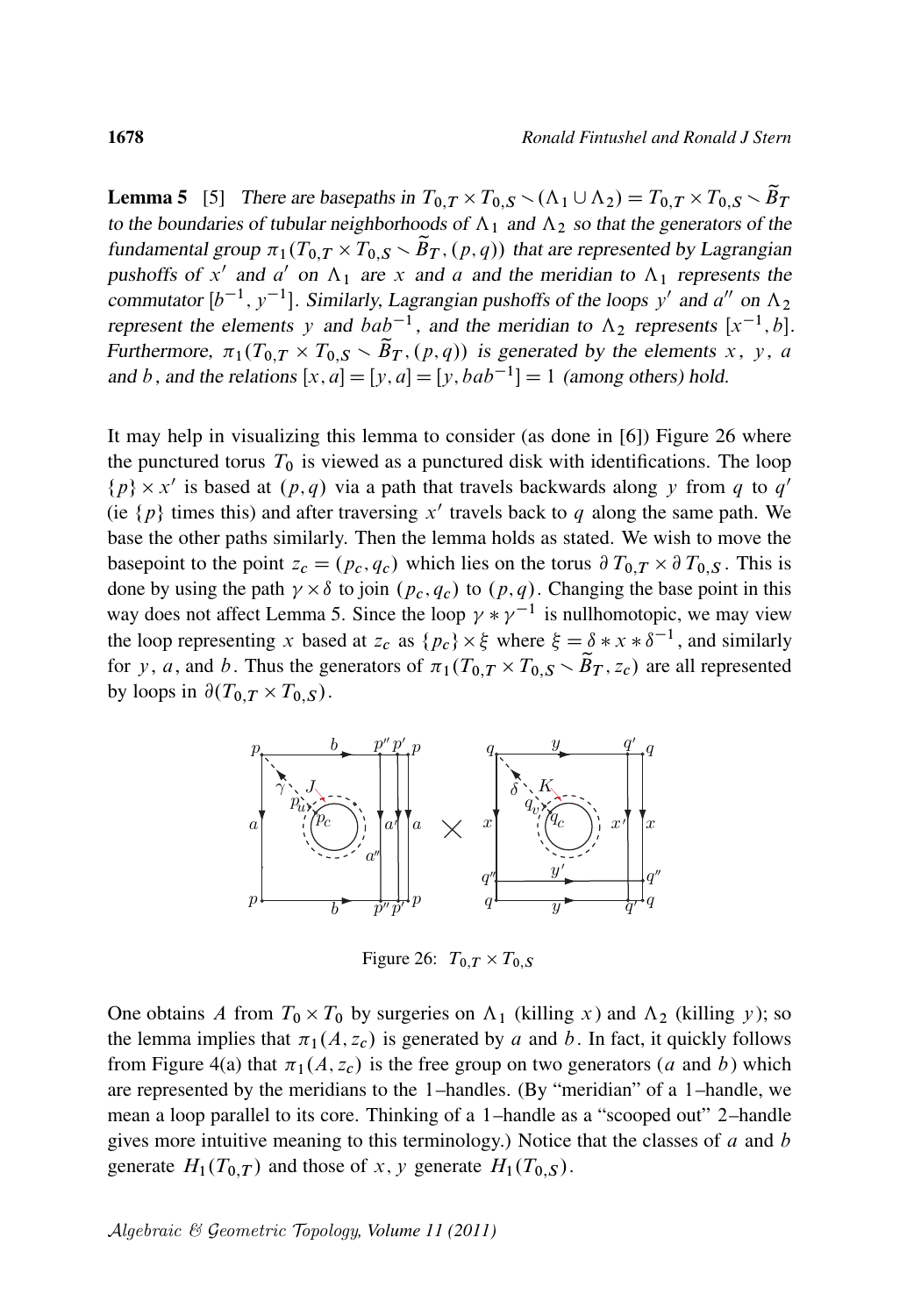**Lemma 6** The fundamental group  $\pi_1(A, z_c)$  is the free group generated by a and b. Furthermore,  $\pi_1(A \setminus B_T, z_c) = \pi_1(T_{0,T} \times T_{0,S} \setminus \tilde{B}_T, z_c)$ , and its generators x, y, a, and b are represented by loops on  $\partial A = \partial (T_{0,T} \times T_{0,S})$ .  $\Box$ 

Recalling the terminology of Section 4 (and thinking of A or  $T_{0,T} \times T_{0,S}$  as the *i*-th component of an appropriate pinwheel)

$$
\partial A = \partial (T_{0,T} \times T_{0,S})
$$
  
=  $(T_{0,T} \times \partial T_{0,S}) \cup (\partial T_{0,T} \times T_{0,S})$   
=  $((T_i \times D^2) \times S^1) \cup T^2 \times I \cup ((S_i \times D^2) \times S^1)$   
=  $(T'_i \times S^1) \cup (T^2 \times I) \cup (S'_i \times S^1)$ .

In order to make the following discussion a bit easier, consider in Figure 26 the annuli  $J = \partial T_{0,T} \times [u, c]$  and  $K = \partial T_{0,S} \times [v, c]$ . These are collars on the boundaries of the two copies of  $T_0$ . Let  $J_c$  and  $K_c$  be the boundary circles of  $J$  and  $K$  containing the points  $p_c$  and  $q_c$ , and let  $J_u$  and  $K_v$  be the boundary circles containing  $p_u$ and  $q_v$ . Then  $S_i' \times S^1$ , the normal circle bundle over  $S_i'$  $i'$ , is represented in this figure by  $J_u \times (T_{0,S} \setminus K)$  and  $T'_i \times S^1$  is represented by  $(T_{0,T} \setminus J) \times K_v$ . In the above formula for  $\partial A$ , the  $T^2 \times I$  summand is  $(\partial T'_i \times S^1 \times [v_i, c]) \cup (\partial S'_i \times S^1 \times [c, u_i]).$ In the figure, this is  $(J_c \times K) \cup (J \times K_c)$ . In  $\pi_1(T_{0,T} \times T_{0,S} \setminus \tilde{B}_T, z_c)$ , the loop  $J_c \times \{q_c\} = \partial T'_i \times \{q_c\}$  (in the given trivialization) represents the commutator [a, b], and similarly  $\{p_c\} \times K_c = \{p_c\} \times \partial S_i'$  $i'$  represents  $[x, y]$ .

We see from Figures 14(b) and 14(c) that  $\hat{A}$  is obtained from A by attaching a 2-handle with framing  $-1$ , and Figure 14(b) shows that the attaching circle for this 2–handle is the boundary of a normal disk to the torus T in  $T^2 \times S^2$ . This is the boundary of the punctured torus  $S_{T,0}$ . Equivalently, after the standard surgeries on  $B_T$ , the attaching circle of the 2–handle is the boundary of  $T_{0,S}$ ; so in terms of our generators for  $\pi_1(A \setminus B_T, z_c) = \pi_1(T_{0,S} \times T_{0,T} \setminus \tilde{B}_T, z_c)$ , attaching the 2-handle given by the exceptional curve adds the relation  $[x, y] = 1$ .

**Lemma 7** The fundamental group  $\pi_1(\hat{A}, z_c) = \pi_1(A, z_c)$  and  $\pi_1(\hat{A} \setminus B_T, z_c) =$  $\pi_1((T_{0,T} \times T_{0,S}) \# \overline{\mathbb{CP}}^2 \setminus \overline{B}_T, z_c)$  is obtained from  $\pi_1(A \setminus B_T, z_c)$  by adding the relation  $[x, y] = 1$ . Furthermore, the generators x, y, a, and b of the fundamental group  $\pi_1(\hat{A} \setminus B_T, z_c) = \pi_1((T_{0,T} \times T_{0,S}) \sharp \overline{\mathbb{CP}}^2 \setminus \overline{\tilde{B}_T}, z_c)$  are represented by loops on  $\partial \widehat{A} = \partial ((T_{0,T} \times T_{0,S}) \# \overline{\mathbb{CP}}{}^{2}).$ П

We next discuss the fundamental group of  $I_0 \setminus B_T$ . Recall that one can construct  $I_0$  by doing surgery on  $\widetilde{B}_T$  in  $T_{0,T} \times T_{0,S} \subset T^4 \# \overline{\mathbb{CP}}^2 \setminus (T_{I,T} \cup T_{I,S})$ . Using the notation of the last section,  $T^4 \# \overline{\mathbb{CP}}^2 \setminus L = (T_{0,T} \times T_{0,S}) \cup R$  where  $R = N \# \overline{\mathbb{CP}}^2 \setminus L$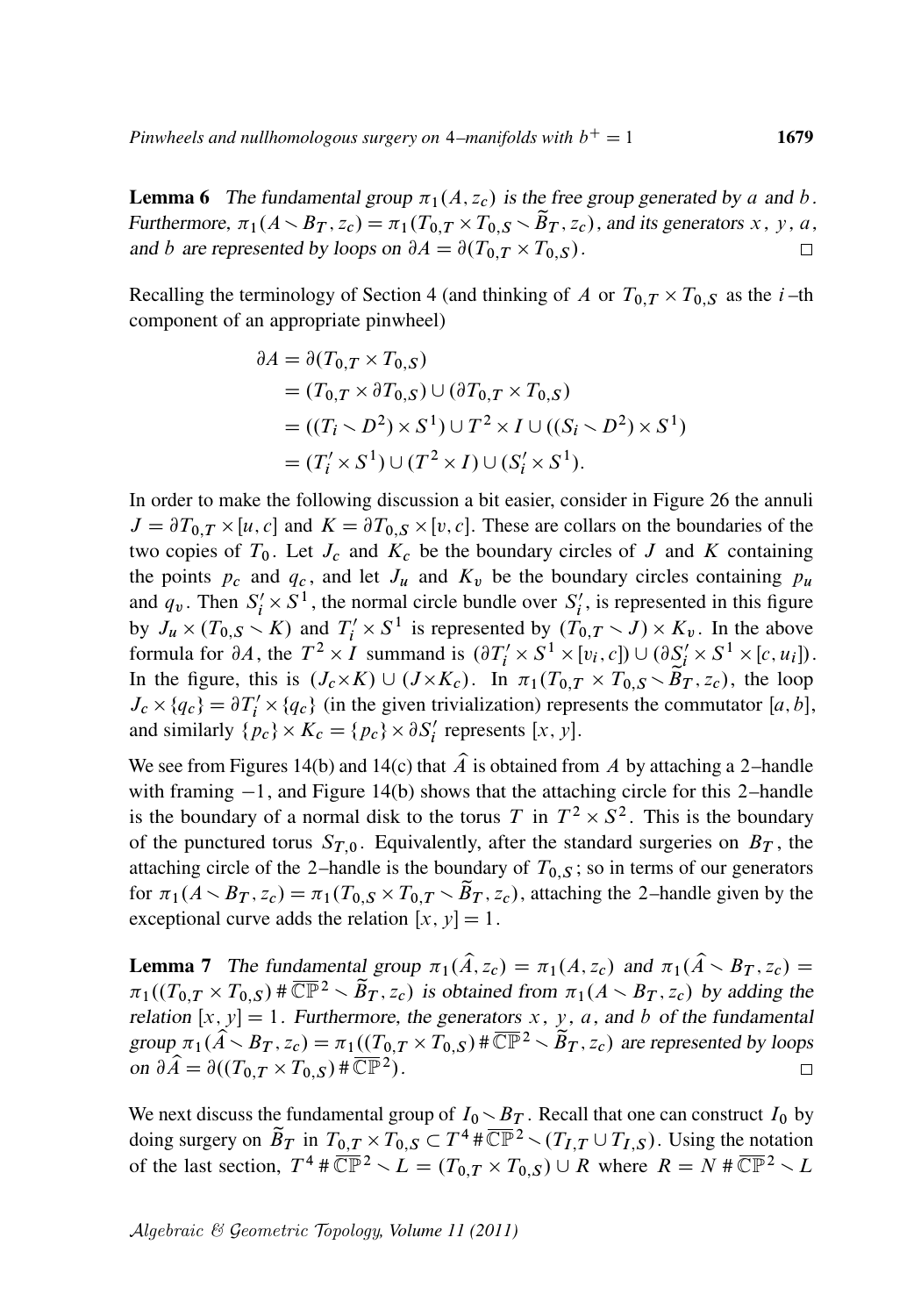(and the neighborhood L of  $T_{I,T} \cup T_{I,S}$  is the plumbing of two disk bundles over  $T^2$ with  $c_1 = -1$ ). So  $\pi_1(I_0 \setminus B_T) = \pi_1((T_{0,T} \times T_{0,S} \setminus \widetilde{B}_T) \cup R)$ . We will discuss basepoints momentarily; we first need to describe  $R$ . To construct  $R$ , we begin with the manifold  $\Omega$ , the nontrivial P (pair of pants)-bundle over  $T_{0,S}$  which was constructed in the last section. Referring to Figure 16 and below,

$$
T^4 = ((T_{0,T} \times T_{0,S}) \cup_{\partial T_{0,T} \times T_{0,S} = \xi \times T_{0,S}} \Omega) \cup W.
$$

(Recall that W is a regular neighborhood of  $T<sub>T</sub> \cup 2T<sub>S</sub>$ .)

A schematic is shown in Figure 27, where we see  $T^4 = N \cup (T_{0,T} \times T_{0,S})$ . In N, the manifold  $\Omega$  is the complement of a neighborhood of  $T<sub>T</sub> \cup 2T<sub>S</sub>$ . The indicated points on  $\partial(T_{0,T} \times T_{0,S})$  designate  $\partial T_{0,T} \times \partial T_{0,S} = \zeta \times \partial T_{0,S}$ , the torus corresponding to the intersection point of  $T_T$  and  $T_S$ . There are also tori  $T_{\xi} = \xi \times \partial T_{0,S}$  and  $T_{\eta} = \eta \times \partial T_{0,S}$  corresponding to the two intersections of the tori  $T_T$  and  $2T_S$ .



Figure 27

The basepoint  $z_c = (p_c, q_c)$  for  $T_{0,T} \times T_{0,S}$  lies on  $\zeta \times \partial T_{0,S}$ . (See Figure 26.) Use an arc from  $p_c$  to  $p_\xi$  inside  $P \subset T_T$  to move this basepoint to the point  $z_\xi = (p_\xi, q_c)$ on  $T_{\xi}$  for the purpose of calculating  $\pi_1(T^4 \setminus W)$  and  $\pi_1(T^4 \setminus (W \cup \widetilde{B}_T))$ . See Figure 28(a).

Let x be the generator of  $\pi_1(T_S, q_c)$  over which the monodromy of  $\Omega$  is trivial and y the generator over which the monodromy exchanges  $\xi$  and  $\eta$ . Then since we have  $T^4 \setminus W = (T_{0,T} \times T_{0,S}) \cup \Omega$  and  $z_c \in \zeta \times T_{0,S} = (T_{0,T} \times T_{0,S}) \cap \Omega$ , the groups  $\pi_1(T^4 \setminus W, z_c)$  and  $\pi_1(T^4 \setminus (W \cup \tilde{B}_T), z_c)$  are obtained from  $\pi_1(T_{0,T} \times T_{0,S}, z_c)$ and  $\pi_1((T_{0,T} \times T_{0,S}) \setminus \widetilde{B}_T, z_c)$  by adding generators  $\xi$  and  $\eta$ , and they satisfy relations  $[x, \xi] = [x, \eta] = 1$ ,  $y\xi y^{-1} = \eta$ ,  $y\eta y^{-1} = \xi$ , and  $[a, b] = \xi^{-1} \eta^{-1}$ . This last relation holds because  $\xi^{-1}\eta^{-1} = \zeta = \partial(T_{0,T} \times {\text{pt}})$ . Now we can move the basepoint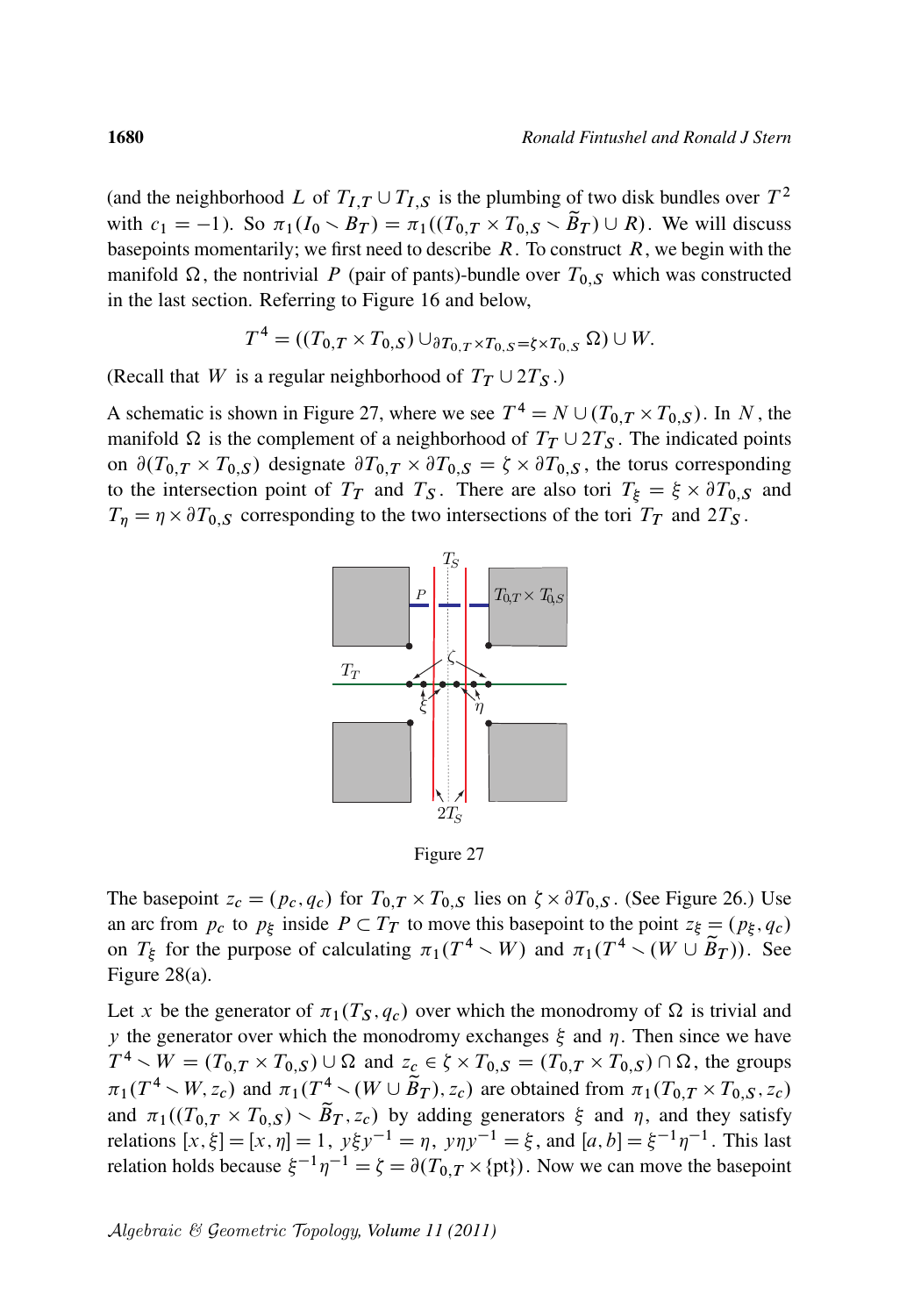from  $z_c$  to  $z_{\xi}$  using the basepath shown in Figure 28(a); so these relations also hold in  $\pi_1(T^4 \setminus W, z_\xi)$  and  $\pi_1(T^4 \setminus (W \cup \widetilde{B}_T), z_\xi)$ 



Figure 28

Let  $(\bar{p}, \bar{q})$  denote the intersection point  $T_T \cap T_S$ . Then  $T_{0,S}$  is obtained from  $T_S$  by removing a disk  $D_S$  containing  $\overline{q}$  and similarly for  $T_{0,T}$  and a disk  $D_T$  containing  $\overline{p}$ . We may assume that  $T_T \cap 2T_S = \{(\bar{p}_{\xi}, \bar{q}), (\bar{p}_{\eta}, \bar{q})\}$  and that P is  $D_T$  minus disk neighborhoods  $D_{\xi}$  of  $\overline{p}_{\xi}$  and  $D_{\eta}$  of  $\overline{p}_{\eta}$ .

We next need to blow up to remove the intersection point  $(\bar{p}_\eta, \bar{q})$  of  $T_T$  and  $2T_S$ . For any transverse intersection of surfaces in a 4–manifold, the result of blowing up at the intersection point is to replace a neighborhood of the intersection point, a 4–ball containing a pair of transverse 2–disks, with the disk bundle over  $S^2$  with  $c_1 = -1$ containing a pair of disk fibers. In terms of the complements of the surfaces, this adds a copy of  $S^1 \times I \times D^2$  (the disk bundle minus two fibers) to the previous complement.

In our situation, we have  $N \# \overline{\mathbb{CP}}^2 = R \cup L$  where L is a neighborhood of the tori  $T_{I,T}$ (representing the homology class  $[T_T] - [E]$ ) and  $T_{I,S}$  (representing  $[2T_S] - [E]$ ). The discussion in the above paragraph shows that  $R = \Omega \cup (S^1 \times I \times D^2)$ . Let  $\eta \times I$ denote a collar in P of the boundary component  $\eta$ . The gluing of  $S^1 \times I \times D^2$  to  $\Omega$ is given by

$$
S^1 \times I \times \partial D^2 \to \eta \times I \times \partial T_{0,S}, \quad (t, r, s) \mapsto (ts^{-1}, r, s),
$$

that is,  $\partial D^2$  is identified with a fiber of the Hopf  $S^1$ -bundle, and  $S^1$  is sent to  $\eta \times \{q_c\}$ . We need to apply Van Kampen's Theorem to  $T^4 \# \overline{\mathbb{CP}}^2 \setminus L = (T^4 \setminus W) \cup (S^1 \times I \times D^2)$ . Formally, the basepoint that we use needs to lie on the intersection  $\eta \times I \times \partial T_{0,S}$ ; so for the purposes of this calculation we move the basepoint to  $(p_n, q_c)$  by means of a path in  $P \times \{q_c\}$ . When we are done, we move the basepoint back to  $z_{\xi}$  along the same path. So, in effect, we are calculating  $\pi_1(T^4 \# \overline{\mathbb{CP}}^2 \setminus L, z_{\xi})$ . Thus the gluing formula above implies that in  $\pi_1(T^4 \# \overline{\mathbb{CP}}^2 \setminus L, z_\xi)$  and  $\pi_1(T^4 \# \overline{\mathbb{CP}}^2 \setminus (L \cup \overline{\mathbf{B}}_T), z_\xi)$  we have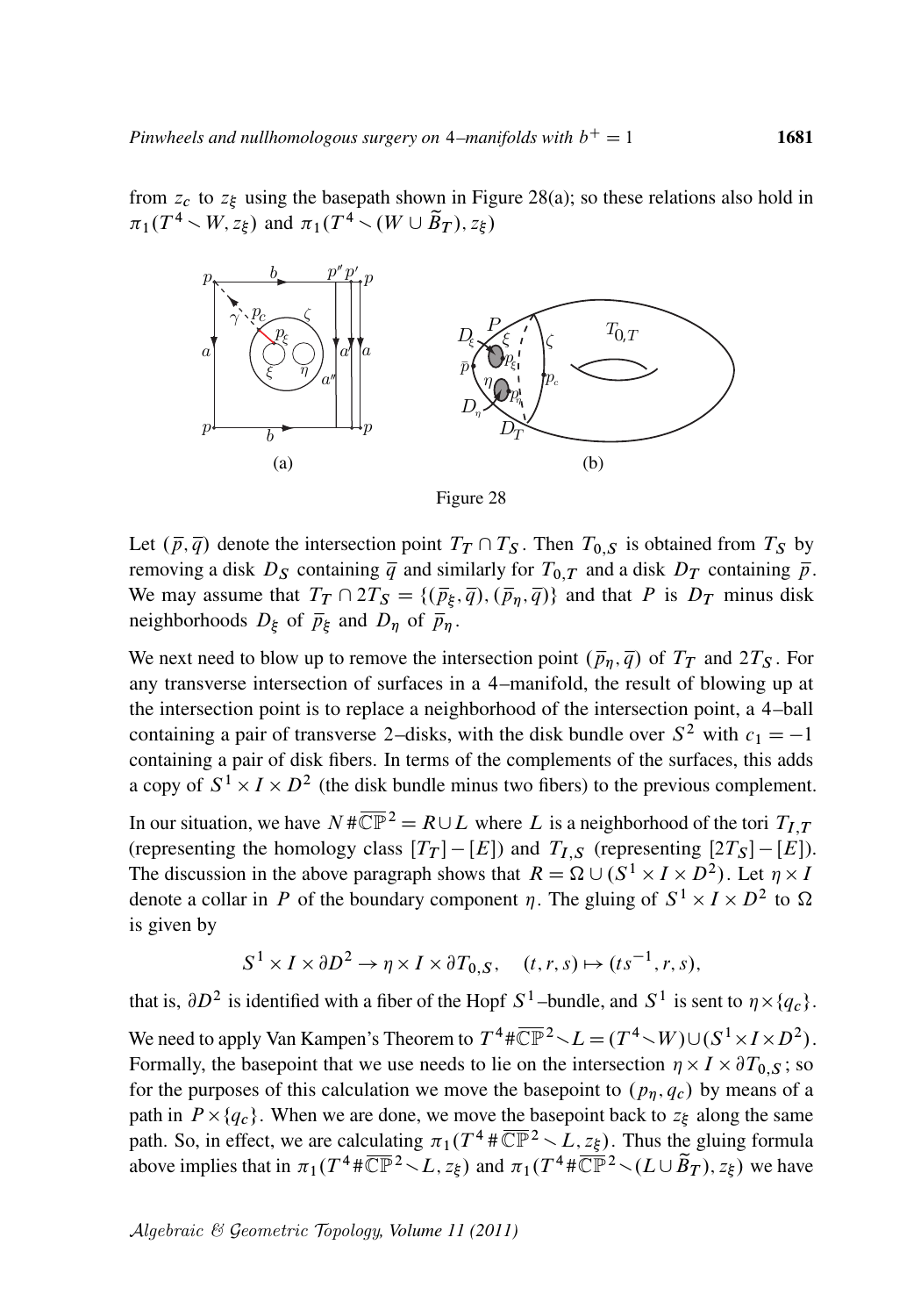$\Box$ 

[x, y]  $\eta^{-1} = 1$  and  $[S^1] = \eta$ . Thus  $\eta$  lies in the image of  $\pi_1(T_{0,T} \times T_{0,S} \setminus \widetilde{B}_T, z_{\xi})$ , and since  $\xi = y \eta y^{-1}$ ,  $\xi$  also lies in the image of  $\pi_1(T_{0,T} \times T_{0,S} \setminus \widetilde{B}_T, z_{\xi})$ . (Here we use the homotopy equivalence of  $T_{0,T} \times T_{0,S}$  with  $T_{0,T} \times T_{0,S} \cup (\kappa \times \{q_c\})$  where  $\kappa$ is the arc from  $p_c$  to  $p_\xi$  shown in Figure 28.)

Lemma 8 The inclusion-induced map

$$
\pi_1(T_{0,T} \times T_{0,S} \setminus \widetilde{B}_T, z_{\xi}) \to \pi_1(T^4 \# \overline{\mathbb{CP}}^2 \setminus (L \cup \widetilde{B}_T), z_{\xi})
$$

(equivalently,  $\pi_1(A \setminus B_T, z_{\xi}) \to \pi_1(I_0 \setminus B_T, z_{\xi})$ ) is surjective.

Our analysis of the blowup also shows that it changes  $\partial(T^4 \setminus W)$  to  $\partial(T^4 \# \overline{\mathbb{CP}}^2 \setminus L)$ by removing  $\eta \times I \times \partial T_{0,S}$  and adding  $(D_{\eta} \times \partial T_{0,S}) \cup (S^1 \times D_S)$ . In fact,

$$
\partial I_0 = \partial (T^4 \# \overline{\mathbb{CP}}^2 \setminus L) = (T_{I,T,0} \times S^1) \cup (T_{\xi,c} \times I) \cup (S^1 \times T_{I,S,0})
$$

where we can identify the punctured torus  $T_{I,T,0}$  with  $T_{0,T} \cup P \cup D_{\eta}$  and  $S^1 \times T_{I,S,0}$ with  $\partial_{\xi,\eta}\Omega \cup (S^1 \times D_S)$ . Here,  $\partial_{\xi,\eta}\Omega = \partial\Omega \setminus (\zeta \times T_{0,S})$  is the inside boundary of  $\Omega$ . The torus  $T_{\xi,c}$  lies on  $\partial I_0$  and contains the basepoint  $z_{\xi}$ . Thus the interface regions of  $I_0$  are  $S' \cong S^1 \times T_{I,S,0}$  and  $T' \cong T_{I,T,0} \times S^1$ . The punctured torus  $T_{I,T,0}$ has fundamental group generated by a and b, and the punctured torus  $T_{I,S,0}$  has fundamental group generated by x and  $y^2$ , and the  $S^1$  factor in  $S^1 \times T_{I,S,0}$  is generated by  $\xi$ .

**Lemma 9** The relation  $[\xi, a] = 1$  holds in the group

$$
\pi_1(I_0 \setminus B_T, z_{\xi}) = \pi_1(T^4 \# \overline{\mathbb{CP}}^2 \setminus (L \cup \widetilde{B}_T), z_{\xi}).
$$

**Proof** Since  $A \setminus B_T \subset I_0 \setminus B_T$ , Lemma 5 implies that  $[a, x] = [a, y] = 1$ . We have just seen that the blowup introduces the relation  $\eta = [x, y]$ ; so  $\xi = y\eta y^{-1} = y[x, y]y^{-1}$ . Thus *a* also commutes with  $\xi$ .  $\Box$ 

We still need to check our claim above that appropriate elements of

$$
\pi_1(T^4 \# \overline{\mathbb{CP}}^2 \setminus (L \cup \widetilde{B}_T), z_{\xi}) = \pi_1(I_0 \setminus B_T, z_{\xi})
$$

have representatives on  $\partial(T^4 \# \overline{\mathbb{CP}}^2 \setminus L) = \partial I_0$ . These elements are the generators a, b, x, and also  $y^2 \xi^k$  for  $k \in \mathbb{Z}$ . Before blowing up, the boundary in question is

$$
\partial(T^4 \setminus W) = ((T_{0,T} \cup P) \times \partial T_{0,S}) \cup \partial_{\xi,\eta} \Omega.
$$

Consider first a and b. They are represented by loops in  $T_{0,T} \times \{q_c\}$ , and they become based at  $z_{\xi} = (p_{\xi}, q_c)$  by means of a path in  $P \times \{q_c\}$  as shown in Figure 28.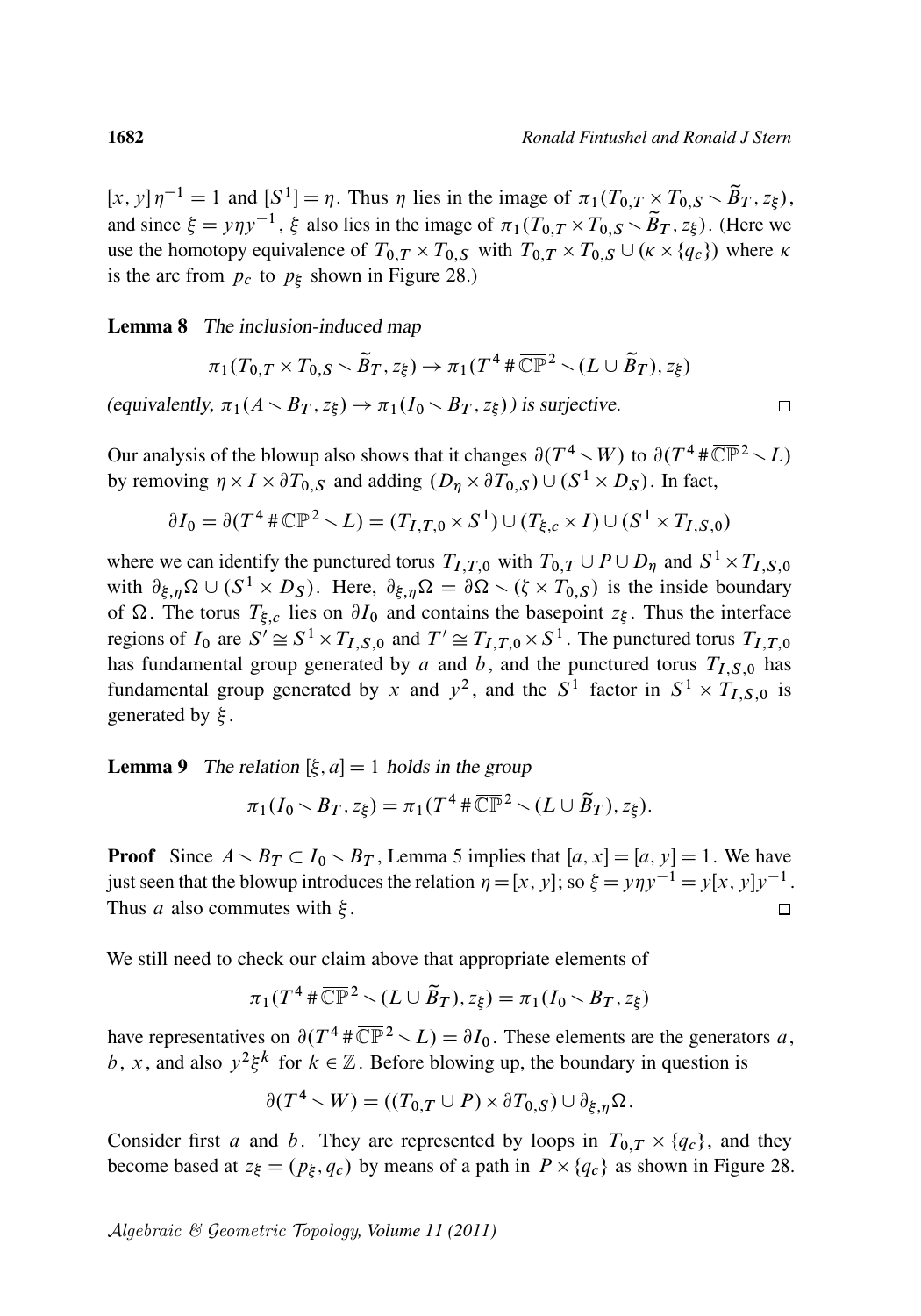

Figure 29:  $\Omega$  restricted over y

Thus a and b (based at  $z_{\xi}$ ) have representative loops lying in  $(T_{0,T} \cup P) \times \{q_c\} \subset$  $(T_{0,T} \cup P) \times \partial T_{0,S}$ . These loops are unaffected by the blowup at the point  $(\bar{p}_{\eta}, \bar{q})$ . Next consider x. It was originally represented by a loop with basepoint  $z_c = (p_c, q_c)$ on  $\zeta \times T_{0,S}$ , and we used the basepath  $\gamma \times \{q_c\}$  to move its basepoint to  $z_{\xi}$ . The bundle  $\Omega$  is trivial over x; so one can construct an annulus whose intersection with each fiber  $P \times$  (point in x) is the path  $\gamma \times$  (point in x). This gives an isotopy starting at x and ending at a representative  $\widetilde{x}$  of x based at  $(p_{\xi}, q_c)$  which lies on  $\partial_{\xi, \eta} \Omega$ . Also, because the monodromy of the bundle  $\Omega$  over y has order two, there is a loop  $v \,\subset \partial_{\xi,\eta}\Omega$ , depicted in Figure 29, which represents  $y^2$ . Other loops on  $\partial_{\xi,\eta}\Omega$  which are lifts of  $y^2$  are of the form  $y^2 \xi^k$  and are represented by  $v \xi^k$ . These loops lie on  $\partial(T^4 \setminus W)$ , and our description of how blowing up changes the boundary shows that  $\tilde{x}$  and  $v \xi^k$  lie on the boundary of  $T^4 \# \overline{\mathbb{CP}}^2 \setminus L$  after blowing up. They lie on the branch of the blown up surfaces corresponding to  $\partial_{\xi,\eta}\Omega$ ; ie on  $\partial_{\xi,\eta}\Omega \cup (S^1 \times D_S)$ .

**Lemma 10** The elements a, b, x and  $y^2 \xi^k$ ,  $k \in \mathbb{Z}$ , of  $\pi_1(T^4 \ast \overline{\mathbb{CP}}^2 \setminus (L \cup \overline{\mathbf{B}}_T), z_{\xi}) =$  $\pi_1(I_0 \setminus B_T, z_{\xi})$  are represented by loops on  $\partial(T^4 \# \overline{\mathbb{CP}}^2 \setminus L) = \partial I_0$ . The representatives of a and b are contained in  $T_{I,T,0} \times S^1$ , and the representatives of x and  $y^2 \xi^k$ are contained in  $S^1 \times T_{I,S,0}$ .  $\Box$ 

# 7 Exotic 4–manifolds with  $b^+=1$

We now begin to exhibit examples which illustrate how pinwheel surgeries can be utilized to produce families of exotic 4–manifolds. There are two advantages that this technique holds over previous methods. The first is that one is able to identify the nullhomologous tori upon which surgery is done. These are copies of  $B_T \subset A$ embedded in standard manifolds. The second is that there is a torus common to all the components of a pinwheel structure. Taking a basepoint in this torus can greatly simplify calculations of fundamental groups.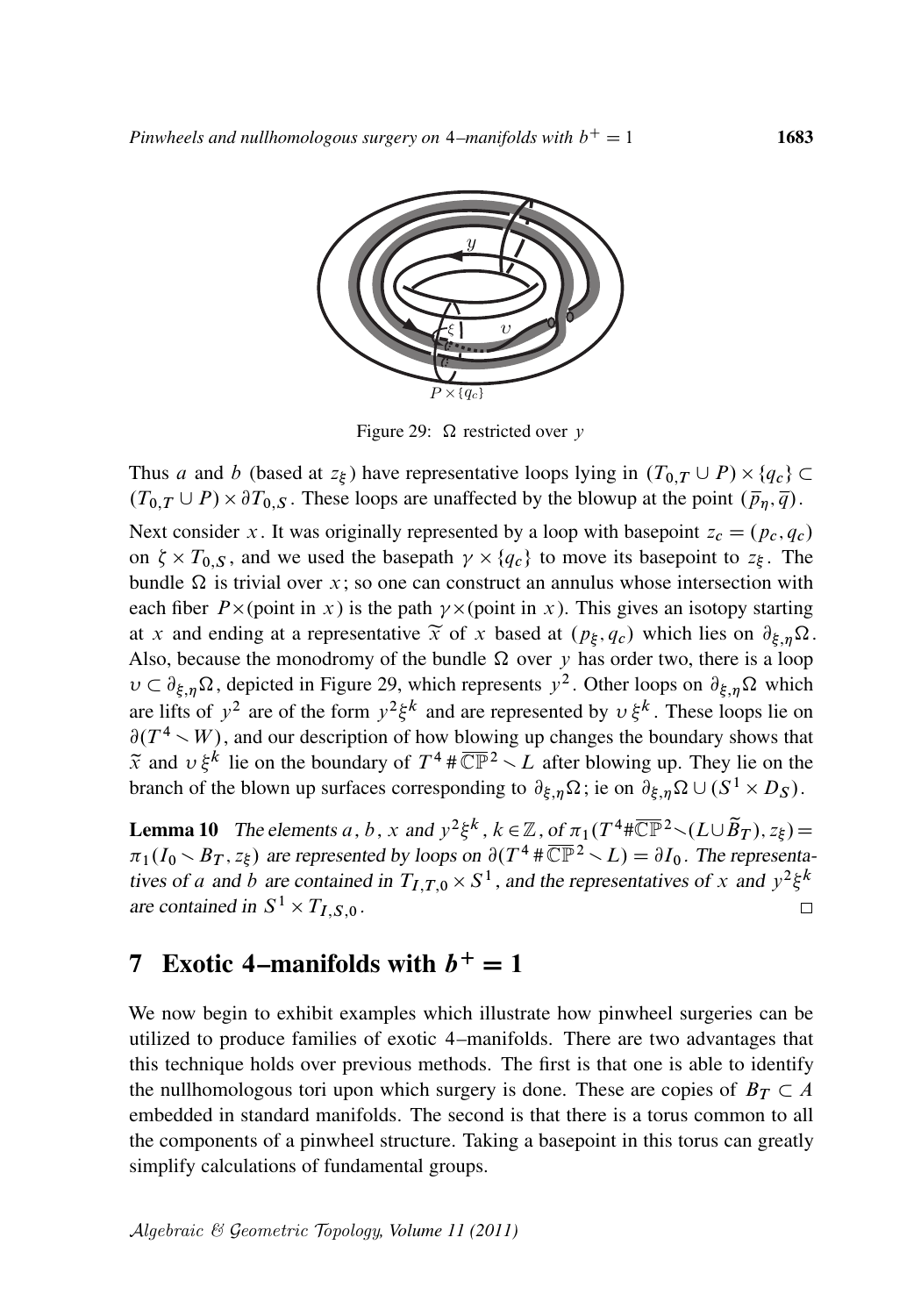#### 7.1  $\mathbb{CP}^{2}$  # 3  $\overline{\mathbb{CP}}^{2}$

As a first example, we show how the construction of exotic smooth manifolds homeomorphic to  $\mathbb{CP}^2 \# 3 \overline{\mathbb{CP}}^2$  (cf [2; 5; 6]) fits into our framework. We have seen in Proposition 7 that  $\mathbb{CP}^2$  #3  $\overline{\mathbb{CP}}^2$  has a 3-fold pinwheel structure where each component is a copy of  $\hat{A}$ , and that after performing the standard surgeries on the tori in the three copies of  $B_T$ , we obtain a symplectic manifold  $Q_3$ . Since each of these surgeries increases  $b_1$  by one and adds a hyperbolic pair to  $H_2$ , we see that  $Q_3$  has  $b_1 = 6$ ,  $b^+ = 7$ , and  $b^- = 9$ . We have also identified three pairs of Lagrangian tori  $\tilde{B}_T$  in three copies of  $T_0 \times T_0 \subset (T^4 \# \overline{\mathbb{CP}}{}^2) \setminus (\hat{T}_T \cup T_S)$ . Each pair consists of tori  $\Lambda_1$ and  $\Lambda_2$ . Recall that we obtain  $\mathbb{CP}^2$  # 3  $\overline{\mathbb{CP}}^2$  by surgery killing the class "x" in each copy of  $\Lambda_1$  and "y" in each copy of  $\Lambda_2$ . We have used the quotes here, because we really need to index the copies of  $\hat{A}$ ,  $\Lambda_i$ , etc.

We now proceed by labelling the components of the pinwheel. The components of the pinwheel structure, which are copies of  $\hat{A}$ , will be denoted  $\hat{A}_i$ , the index i viewed as an integer mod 3. The boundary of  $\hat{A}$  is the plumbing of two  $S^1$ -bundles with torus base and Euler numbers 0 and 1. Hence  $\partial \hat{A} = T_0 \times S^1 \cup_{\varphi} S^1 \times T_0$ for an appropriate gluing map  $\varphi : T^2 \to T^2$ . Using our previous notation (see above the Handle Trading Condition) we get for the pinwheel components that  $\partial \hat{A}_i =$  $(S'_i \times S^1) \cup (T^2 \times [-1, 1]) \cup (T'_i \times S^1).$ 

Before proceeding further, we establish notation for our use of basepoints: The representative loops in  $\hat{A}_i$  for  $x_i$ ,  $y_i$ ,  $a_i$ , and  $b_i$  are based at  $z_{c_i} = (p_{c_i}, q_{c_i}) \in T_{c_i} = T^2 \times 0$  $T^2 \times [-1, 1]$ . The pinwheel components are glued together so that  $T'_i \times S^1$  is identified with  $S'_{i+1} \times S^1$ ; so we slide the basepoint for  $a_i$  and  $b_i$  down to  $(p_{T_i}, q_{T_i}) \in \partial T'_i \times S^1$ by isotoping the loops off  $T^2 \times (-1, 1)$  using the  $[-1, 1]$ -factor. Similarly we push the basepoint for  $x_i$ ,  $y_i$  up to  $(p_{S_i}, q_{S_i}) \in \partial S'_i \times S^1$ .

Each component  $\hat{A}_i$  is glued to  $\hat{A}_{i+1}$  identifying  $T'_i \times S^1$  with  $S'_{i+1} \times S^1$  so that  $a_i$  is identified with  $x_{i+1}$ ,  $b_i$  is identified with  $y_{i+1}$ ,  $(p_{T_i}, q_{T_i})$  is identified with  $(p_{S_{i+1}}, q_{S_{i+1}})$ , and the corresponding basepaths are identified. This identifies the loops in  $\pi_1$  that represent  $a_i$  and  $b_i$  with those representing  $x_{i+1}$  and  $y_{i+1}$ .

The union of the three copies of  $T^2 \times [-1, 1]$  is  $T^3$  and gets filled in with the manifold  $T^2 \times D^2$ . We may suppose that all three of the points  $(p_{T_i}, q_{T_i}) = (p_{S_{i+1}}, q_{S_{i+1}})$  lie in  $\{pt\} \times \partial D^2 \subset T^2 \times D^2$ , and we finally choose for our basepoint  $z_0 = \{pt\} \times \{0\}$  via straight lines to the center  $z_0$  of  $\{pt\} \times D^2$ .

In each  $\hat{A}_i$ , perform surgery on the Lagrangian tori  $\Lambda_{1,i}$  and  $\Lambda_{2,i}$  as follows. On  $\Lambda_{1,i}$  perform +1 surgery on  $x_i$  with respect to the Lagrangian framing, and on  $\Lambda_{2,i}$ perform  $+1$  surgery on  $y_i$  with respect to the Lagrangian framing. It follows from [4]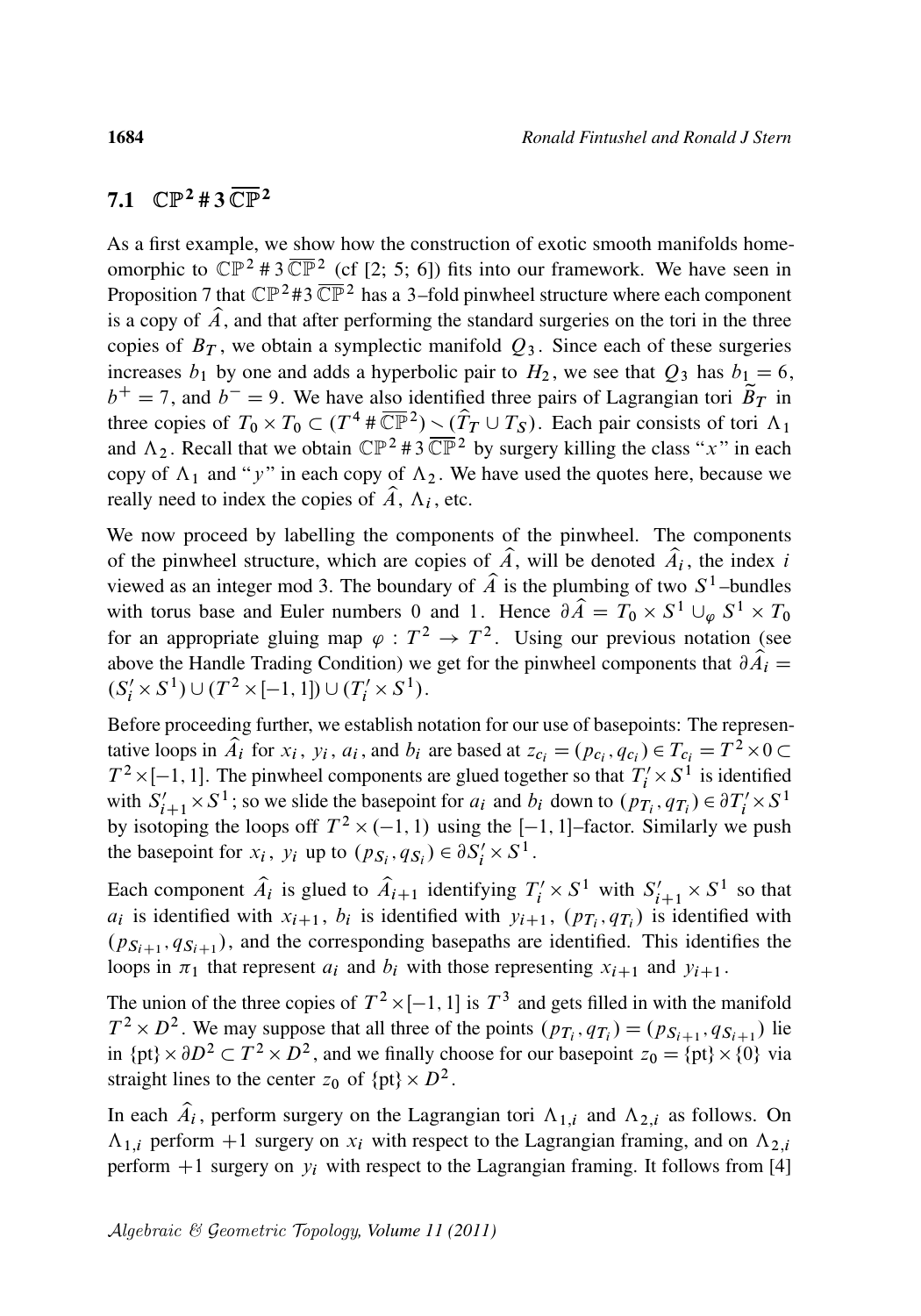that the resultant manifold will admit a symplectic structure extending the one on the complement of the tori. Furthermore, according to Lemma 5, these surgeries add the relations  $x_i [b_i^{-1}, y_i^{-1}] = 1$  and  $y_i [x_i^{-1}, b_i] = 1$ .

**Theorem 2** By surgeries on all six Lagrangian tori in  $\tilde{B}_{T,i}$ ,  $i = 0, 1, 2$  in  $Q_3$ , one can obtain an infinite family of mutually nondiffeomorphic smooth minimal 4– manifolds all homeomorphic to  $\mathbb{CP}^2$  # 3  $\overline{\mathbb{CP}}^2$ . Furthermore, all these manifolds can be obtained by surgeries on six nullhomologous tori which comprise three copies of  $B_T \subset \mathbb{CP}^2$ #3 $\overline{\mathbb{CP}}^2$ .

Presumably, these are the manifolds of [2; 5; 6]. What is new here is the construction technique and the fact that all these manifolds are obtained by surgeries on the standard manifold  $\mathbb{CP}^2$  # 3  $\overline{\mathbb{CP}}^2$ .

**Proof** Let  $X_1$  be the symplectic manifold which is the result of these six surgeries on  $Q_3$ . The fundamental group  $\pi_1(X_1, z_0)$  is generated by  $a_i, b_i, x_i, y_i, i = 0, 1, 2,$ and the relations  $[x_i, y_i] = 1$  (by Lemma 7), and  $[x_i, a_i] = [y_i, a_i] = 1$  (by Lemma 5) hold. Furthermore,  $a_i = x_{i+1}$  and  $b_i = y_{i+1}$  for  $i = 0, 1, 2$ . Since  $\pi_1(\hat{A}_i \setminus B_{T,i})$ is generated by  $a_i$ ,  $b_i$ ,  $x_i$ , and  $y_i$ , we see that  $\pi_1(X_1, z_0)$  has generators  $a_i$ ,  $b_i$  for  $i = 0, 1, 2$ , and  $[a_i, b_i] = 1$ . There is no further generator coming from gluing the components of the pinwheel because the circle  $I_0 \cup I_1 \cup I_2$  bounds a disk in the central  $T^2 \times D^2$ . (Each  $I_i \cong [-1, 1]$ .)

The relations arising from the surgeries are  $x_i$  [ $b_i^{-1}$ ,  $y_i^{-1}$ ] = 1 and  $y_i$  [ $x_i^{-1}$ ,  $b_i$ ] = 1. Translating these and the other relations, we see that  $\pi_1(X_1, z_0)$  is generated by the  $a_i$ and  $b_i$  which satisfy

$$
[a_i, b_i] = 1, \quad [a_{i-1}, a_i] = [b_{i-1}, a_i] = 1, \quad a_{i-1} = [b_{i-1}^{-1}, b_i^{-1}], \quad b_{i-1} = [b_i, a_{i-1}^{-1}].
$$

So  $b_1 = [b_2, a_1^{-1}] = [[b_0, a_2^{-1}], a_1^{-1}] = 1$ , using the commutativity relations  $[a_1, a_2] = 1$ and  $[b_0, a_1] = 1$ . Now it follows from the other relations that  $\pi_1(X_1, z_0)$  is trivial.

The infinite family of manifolds referred to in the statement of the theorem is constructed by changing the surgery on the last torus  $\Lambda_{2,2}$  so that it now kills  $y_2$  times the n–th power of the meridian  $[x_2^{-1}, b_2]$  to  $\Lambda_{2,2}$ . Call this manifold  $X_n$ . This notation agrees with that of Theorem 1. Changing the surgery in this way has the effect of replacing the relation  $b_1 = [b_2, a_1^{-1}]$  with  $b_1 = [b_2, a_1^{-1}]^n$  in the calculation, which goes through just as before to show that  $\pi_1(X_n)$  is trivial. Theorem 1 now implies that the  $X_n$  satisfy the conclusion of the theorem.

We have seen that there are surgeries on the three copies of  $\tilde{B}_T$  in  $Q_3$  that give  $\mathbb{CP}^2$  #3  $\overline{\mathbb{CP}}^2$  and the core tori are the three copies of  $B_T$ . The composition of the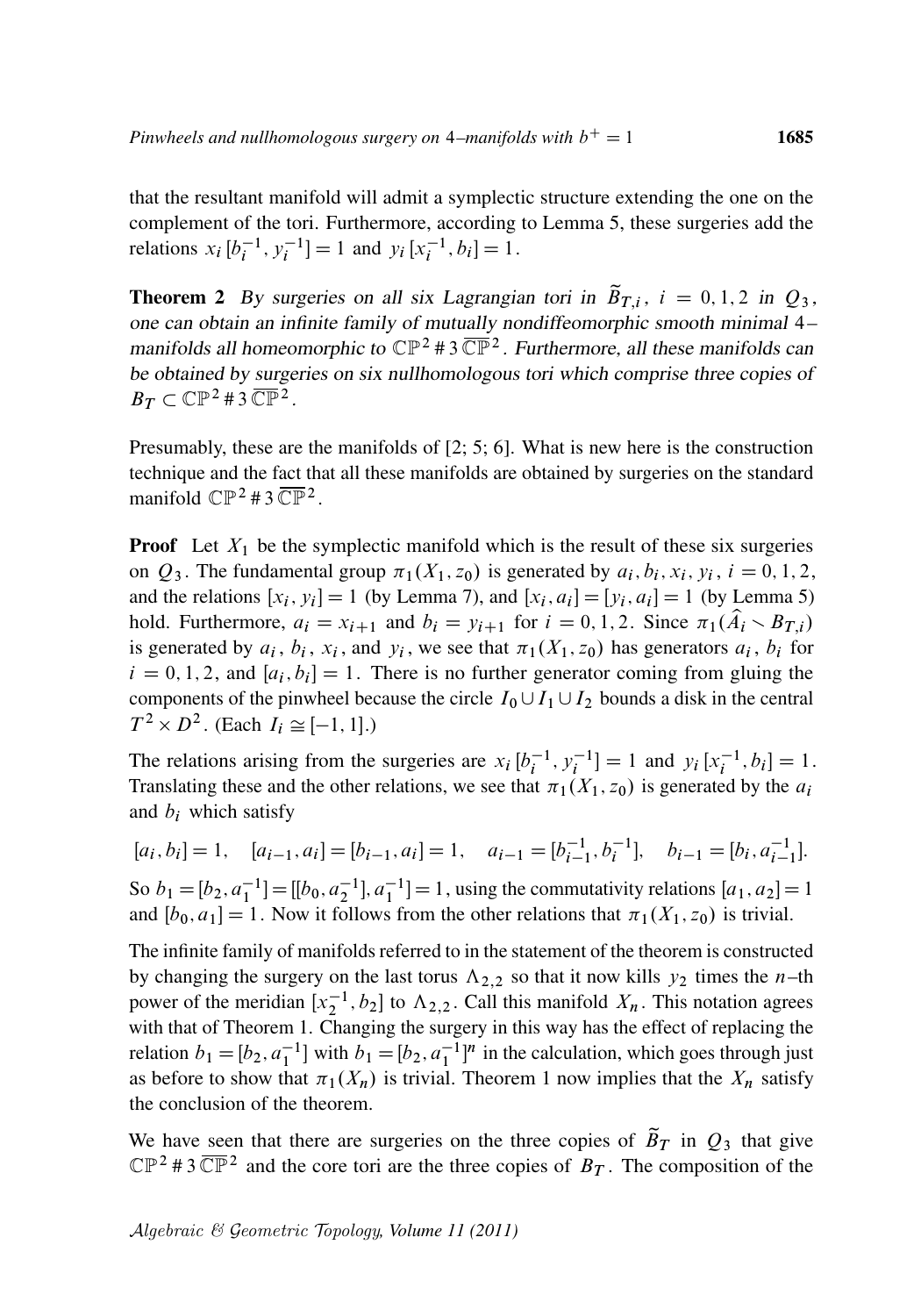inverse of these surgeries together with the surgeries on  $Q_3$  that give  $X_n$ , give a description of surgeries on the six tori in the copies of  $B_T$  in  $\mathbb{CP}^2$  #3  $\overline{\mathbb{CP}}^2$  that give rise to  $X_n$ . In other words, all of the exotic manifolds  $X_n$  can be obtained by surgeries on these explicitly given nullhomologous tori in  $\mathbb{CP}^2 \# 3 \overline{\mathbb{CP}}^2$ .

We still need to see that the manifolds  $X_n$  are minimal, ie that they contain no sphere of self-intersection  $-1$ . We first show that they have just two basic classes,  $\pm k$ . Since  $X_n$  is homeomorphic to  $\mathbb{CP}^2 \# 3 \overline{\mathbb{CP}}^2$ , it makes sense to talk about homology generators h and  $e_i$ ,  $i = 1, 2, 3$ , where  $h^2 = 1$  and  $e_i^2 = -1$ . We can see from the pinwheel construction that  $h - e_i$  is represented by a genus 2 surface in  $X_n$ . This surface is obtained as follows: The attaching circle  $\gamma_i$  of the 0–framed 2–handle in the *i*-th pinwheel component for  $\mathbb{CP}^2$  # 3  $\overline{\mathbb{CP}}^2$  is the meridian to the dotted circle giving the 1-handle. Thus  $\gamma_i$  is identified with the meridian to  $\gamma_{i+1}$  in an adjacent component. Thus  $\gamma_i$  bounds a disk in that component, and the union of this disk with the core of the 2-handle attached to  $\gamma_i$  is a sphere representing the homology class  $h - e_i$ . After the surgeries on the three copies of  $B_T$ , neither of these two 2-disks remains. Instead,  $\gamma_i$  bounds a punctured torus in the surgered (and handle-traded) pinwheel component  $C_i$ . Similarly, the meridian to  $\gamma_{i+1}$  bounds a punctured torus in the surgered  $C_{i+1}$ . Thus  $h-e_i$  is represented by a surface of genus 2 in  $X_n$ . Similarly, each class  $e_i$  is represented by a torus in  $X_n$ . It follows that  $h = (h - e_i) + e_i$  is represented by a surface of genus 3.

If k is a basic class for (the small perturbation Seiberg–Witten invariant) on  $X_n$ , write  $k = ah - \sum_0^2 b_i e_i$ . The adjunction inequality holds for the small perturbation invariant, and using the surfaces described in the paragraph above and the fact that  $k^2$  must equal  $(3 \text{ sign} + 2e)(X_n) = 6$ , we see that the only basic classes of  $X_n$  are  $\pm(3h - e_0 - e_1 - e_2)$ . The difference of these two classes has square 24, but if one of these manifolds failed to be minimal, it would have to have a pair of basic classes,  $\kappa \pm e$ , whose difference has square  $-4$ . Thus the  $X_n$  are minimal.  $\Box$ 

# 7.2  $\mathbb{CP}^2$  #  $2 \overline{\mathbb{CP}}^2$

We shall next consider the construction of exotic manifolds which are homeomorphic to  $\mathbb{CP}^2$ #2 $\overline{\mathbb{CP}}^2$ . As in Section 5, we can start with a pinwheel structure on  $\mathbb{CP}^2$ #2 $\overline{\mathbb{CP}}^2$ whose components are  $I_0'$  $\sqrt{0}$ ,  $B_1$  #  $\overline{\mathbb{CP}}^2$  and  $B_0$  as in Figure 23(a) and after handle trading obtain the pinwheel structure shown in Figure 23(b). The pinwheel components are glued together as follows:  $C_0 = I_0$  is glued to  $C_1 = \hat{A}$ , identifying the loop representing  $a_0$  with that representing  $x_1$ , and  $b_0$  with  $y_1$ . Also  $C_1 = \hat{A}$  is glued to  $C_2 = A$  identifying the loop representing  $a_1$  with that representing  $x_2$  and  $b_1$ with  $y_2$ , and A is glued to  $I_0$ , identifying  $a_2$  with  $x_0$  and  $b_2$  with  $y_0^2 \xi^k$  for some k.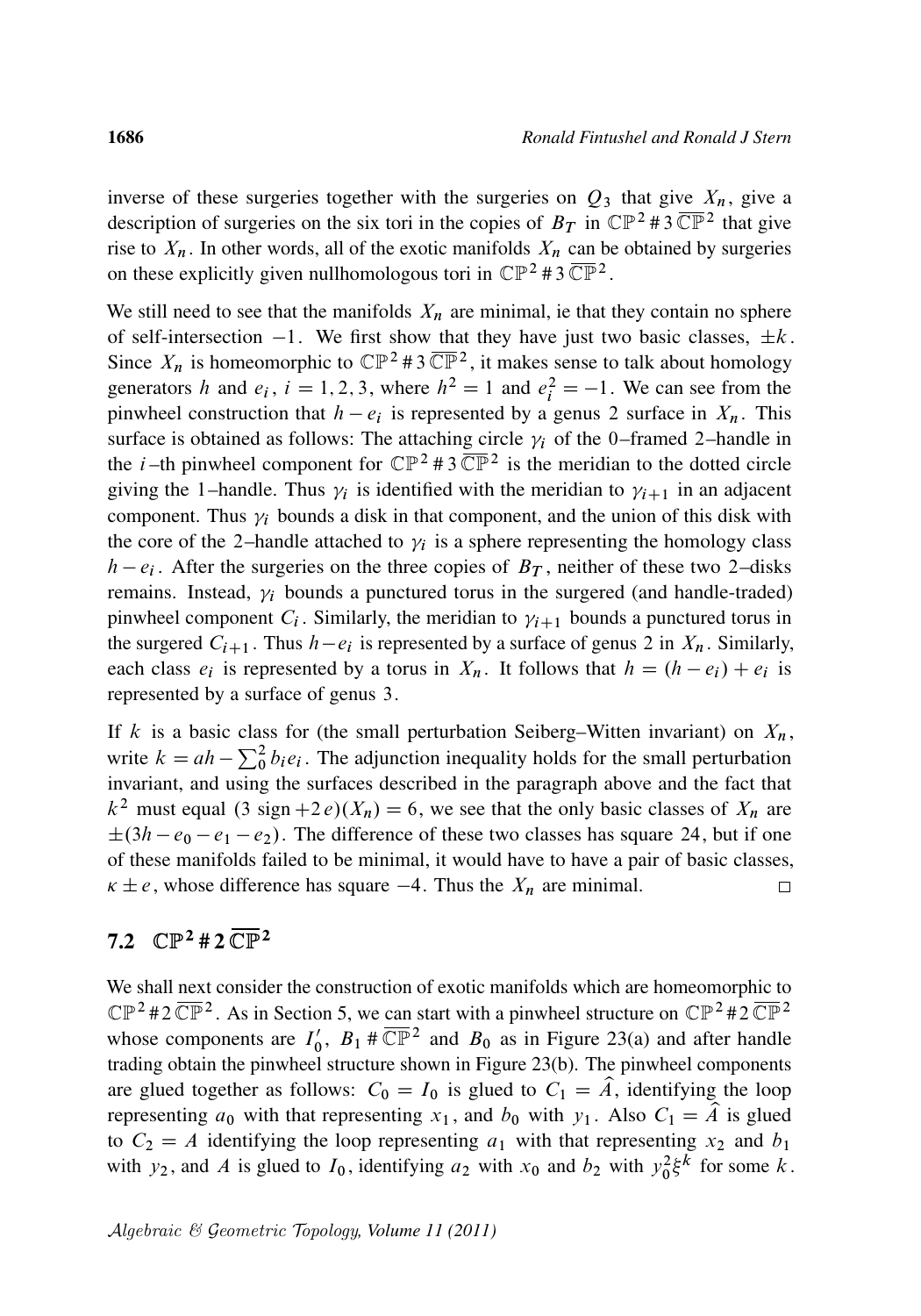This  $k$  is determined by our construction in Section 5, but its precise value will not be important to us. The basepoints in the copies of  $T_c$  (recall that for  $I_0$  this means the point  $(p_{\xi}, q_c) \in T_{\xi,c}$  are all identified in the central  $T^2 \times D^2$  of  $\mathbb{CP}^2 \# 2 \overline{\mathbb{CP}^2}$  in a fashion completely analogous to the  $\mathbb{CP}^2$  #3  $\overline{\mathbb{CP}}^2$  case, and the basepoint for our calculation again becomes  $z_0 = {pt} \times {0} \in T^2 \times D^2$ .

We follow the pattern established above to construct examples. After performing the standard surgeries on the tori in the three copies of  $B<sub>T</sub>$  in our pinwheel structure, we obtain the symplectic manifold  $Q_2$  of Proposition 8 which has  $b_1 = 6$  and the same Euler number and signature as  $\mathbb{CP}^2$  #2 $\overline{\mathbb{CP}}^2$ . Each of the pinwheel components has fundamental group generated by the elements  $a_i$ ,  $b_i$ ,  $x_i$  and  $y_i$ .

On each  $\Lambda_{1,i}$  perform +1 surgery on  $x_i$  with respect to the Lagrangian framing, and on  $\Lambda_{2,i}$  perform +1 surgery on  $y_i$  with respect to the Lagrangian framing. Again it follows from [4] that the resultant manifold will admit a symplectic structure extending the one on the complement of the tori, and these surgeries add the relations  $x_i$   $[b_i^{-1}, y_i^{-1}] = 1$  and  $y_i$   $[x_i^{-1}, b_i] = 1$ . We obtain a theorem analogous to Theorem 2.

**Theorem 3** By surgeries on all six of the Lagrangian tori in  $\tilde{B}_{T,i}$ ,  $i = 0, 1, 2$  in  $Q_2$ , one can obtain an infinite family of mutually nondiffeomorphic smooth minimal 4– manifolds all homeomorphic to  $\mathbb{CP}^2$  # 2  $\overline{\mathbb{CP}}^2$ . Furthermore, all these manifolds can be obtained by surgeries on six nullhomologous tori which comprise three copies of  $B_T \subset \mathbb{CP}^2$ #2 $\overline{\mathbb{CP}}^2$ .

The proof is also the same as that of Theorem 2 with some minor modifications.

**Proof** Let  $X_1$  be the symplectic manifold which is the result of these six surgeries on  $Q_2$ . The fundamental group  $\pi_1(X_1, z_0)$  is generated by  $a_i, b_i, x_i, y_i, i = 0, 1, 2$ . After applying the identifications coming from the pinwheel structure, we see that  $\pi_1(X_1, z_0)$  is generated by  $a_i, b_i, i = 0, 1, 2$ , and  $y_0$ , and it satisfies the relations coming from those of A,  $\hat{A}$  and  $I_0$  with their surgeries:

$$
A: a_1[b_2^{-1}, b_1^{-1}] = 1, b_1[a_1^{-1}, b_2] = 1, [a_1, a_2] = 1, [b_1, a_2] = 1.
$$

- $\hat{A}$ :  $a_0[b_1^{-1}, b_0^{-1}] = 1$ ,  $b_0[a_0^{-1}, b_1] = 1$ ,  $[a_0, a_1] = 1$ ,  $[b_0, a_1] = 1$ ,  $[a_0, b_0] = 1$ . (The last equality comes from the blowup relation  $[x_1, y_1] = 1$ .)
- $I_0: a_2[b_0^{-1}, y_0^{-1}] = 1, y_0[a_2^{-1}, b_0] = 1, [a_2, a_0] = 1, [y_0, a_0] = 1, [b_2, a_0] = 1.$ (The last equality holds because of Lemma 9 and  $b_2 = y_0^2 \xi^k$ .)

Thus  $b_0 = [b_1, a_0^{-1}] = [[b_2, a_1^{-1}], a_0^{-1}] = 1$ , using the fact that  $a_0$  commutes with  $b_2$ and  $a_1$ . It then follows from the other relations that  $\pi_1(X_1, z_0) = 1$ . (Recall that  $\xi = y_0[x_0, y_0]y_0^{-1}.$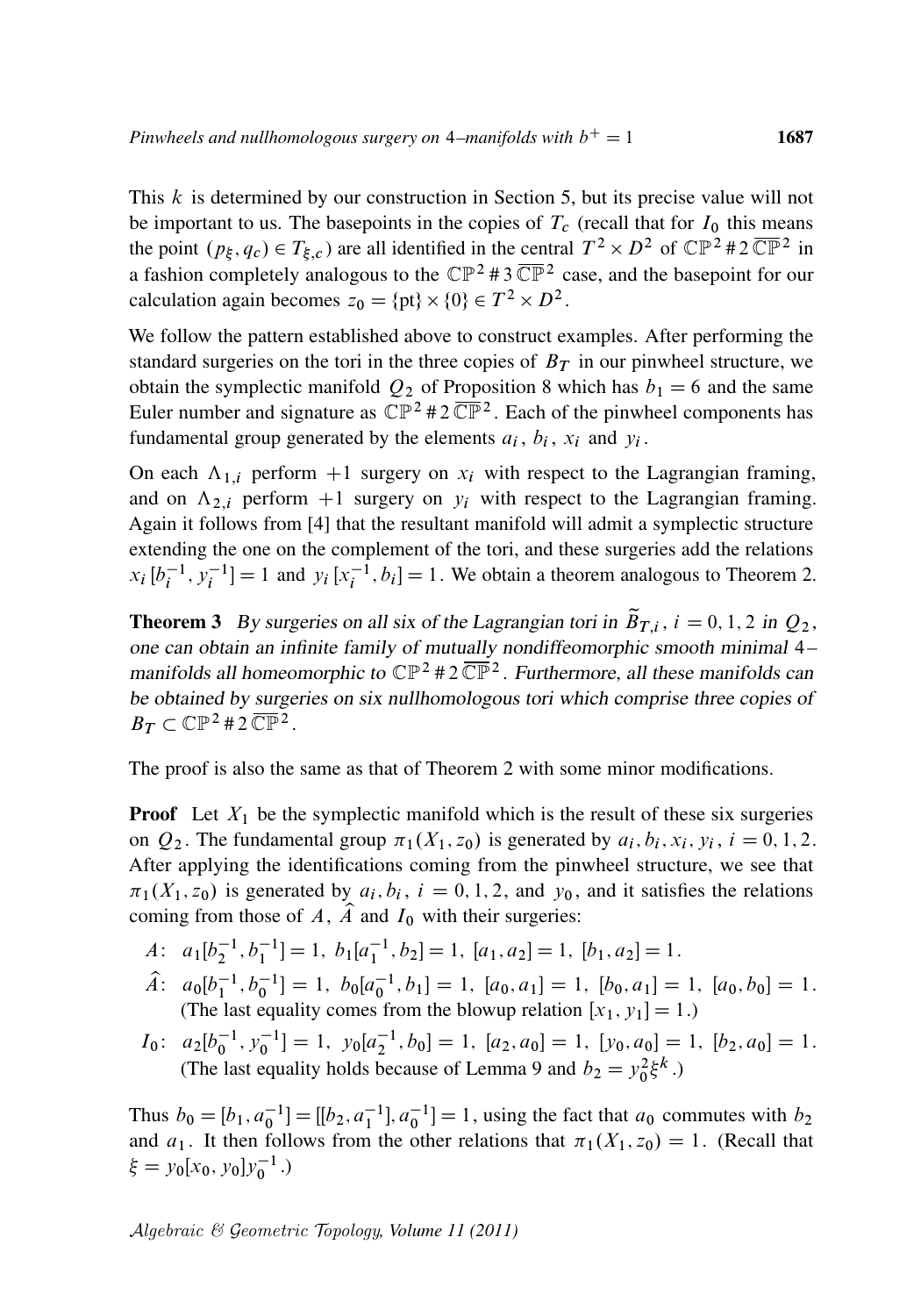The infinite family of manifolds referred to in the statement of the theorem is constructed by changing the surgery on the torus  $\Lambda_{2,2}$  so that it now kills  $y_2$  times the *n*–th power of the meridian  $[x_2^{-1}, b_2]$  to  $\Lambda_{2,2}$ . Call this manifold  $X_n$ . This notation agrees with that of Theorem 1. Changing the surgery in this way has the effect of replacing the relation  $b_1 = [b_2, a_1^{-1}]$  with  $b_1 = [b_2, a_1^{-1}]^n$  in the calculation, which goes through just as before to show that  $\pi_1(X_n) = 1$ . Theorem 1 now implies that the  $X_n$  satisfy the conclusion of the theorem.

The proof that the  $X_n$  are minimal follows an argument similar to that in the proof of Theorem 2. Once again we see from the pinwheel structure that  $X_n$  contains genus 2 surfaces representing the classes  $h - e_1$  and  $h - e_2$  and a genus one surface representing  $e_1$ , say; so there is again a genus 3 surface representing  $h = (h - e_1) + e_1$ . We see that the only possible basic classes are  $\pm(3h-e_1-e_2)$ , and the proof proceeds as before.  $\Box$ 

#### 8 More exotic rational surfaces

In the last section we showed how to use pinwheel surgery to obtain infinite families of manifolds homeomorphic but not diffeomorphic to  $\mathbb{CP}^2 \# k \overline{\mathbb{CP}}^2$  for  $k = 2, 3$ . In this section, we outline how to use similar techniques to construct families for  $k = 4, \ldots, 7$ and  $k = 9$ , and we explain why we are having difficulty seeing a similar construction for  $k = 8$ . We begin by generalizing the construction of the manifold  $\hat{A}$ . Recall the notation  $B_n$  from Figure 8. For  $n > 0$ ,  $B_n$  is naturally the complement of the negative section and a fiber in the ruled surface  $\mathbb{F}_n$ . In accordance we also consider the manifolds  $A_{(n)}$  and  $\hat{A}_{(n)}$  of Figure 30. In terms of this notation, our manifold  $\hat{A} = \hat{A}_{(1)}$ . Notice that  $A \subset \hat{A}_{(n)}$ .



Figure 30

We introduce next another family of manifolds which we shall need. Let  $K_n$  denote the complement in  $\mathbb{F}_n$  of S<sub>-</sub>, the negative section, and  $S_+ + F$ , a positive section plus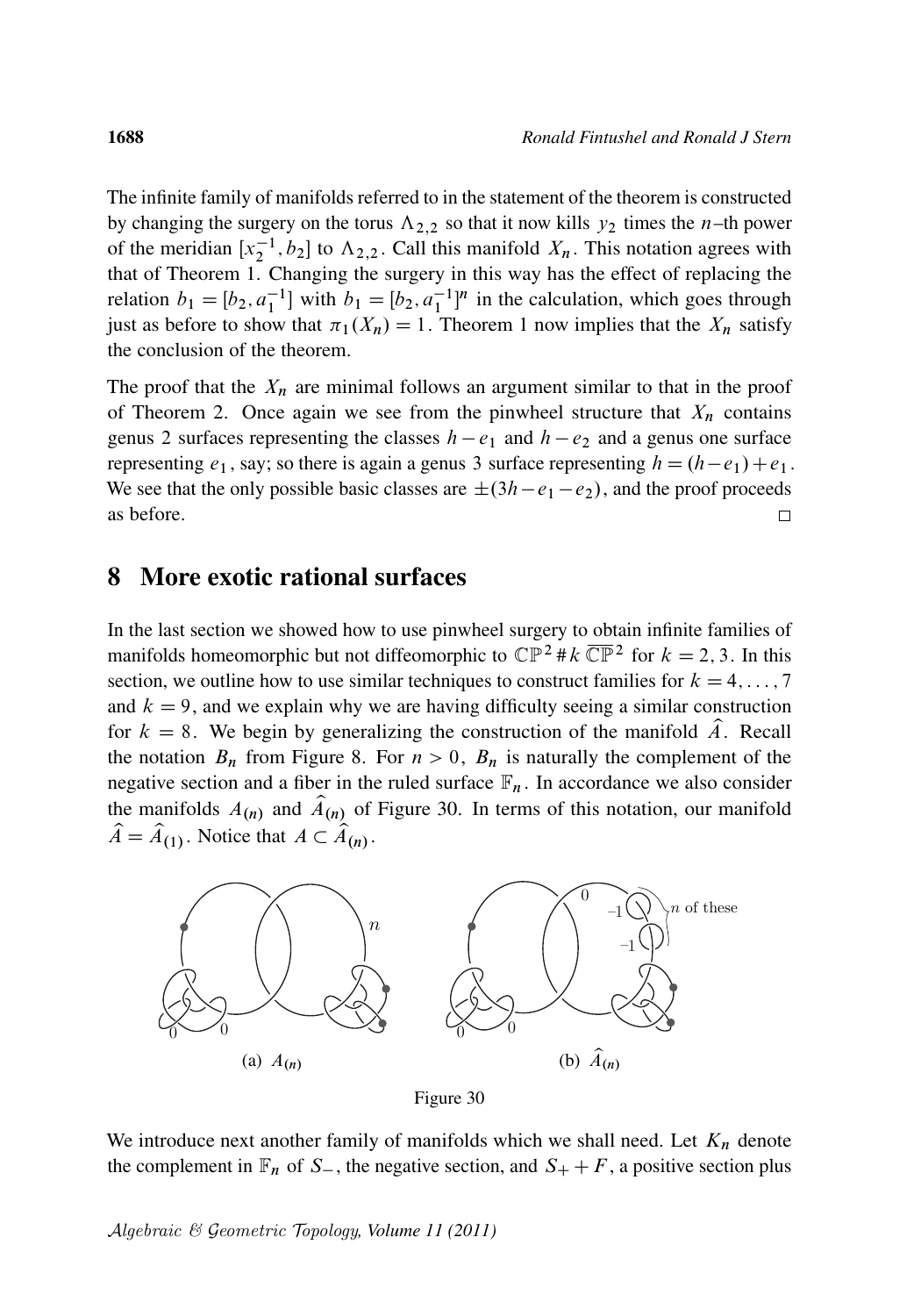a fiber. These are embedded complex curves in  $\mathbb{F}_n$  which meet transversely in a single point and have self-intersections  $-n$  and  $n + 2$ . It follows that  $K_n$  is the rational ball of [7] whose boundary is the lens space  $L((n + 1)^2, -n)$ , and the fundamental group  $\pi_1(K_n) = \mathbb{Z}_{n+1}$ . (The manifold  $K_0 \cong B^4$ . See Figure 31(b).)



Figure 31 displays  $\mathbb{F}_n$  as the union of a neighborhood of the intersecting spheres  $S$ and  $S_+ + F_n$  and  $K_n$ . (The " $n + 1$ " indicates  $n + 1$  full right hand twists.) The loops  $\mu$  and  $\nu$  are the boundaries of normal disks to the two surfaces, and they are shown in Figure 31(b) lying in  $\partial K_n$ . It is important to note that  $\mu$  and  $\nu$  are isotopic in  $K_n$ . We can see this in Figure 31(b) since there is an isotopy of  $\nu$  across a belt disk of the 2–handle. Alternatively, a fiber of  $\mathbb{F}_n$  intersects both S<sub>-</sub> and S<sub>+</sub> + F transversely in single points, and the complementary annulus in the fiber gives the isotopy.

We next describe an operation that will lead to a mild generalization of handle trading. Consider  $K_n$  and abstractly attach a pair of 2–handles to the Bing double of  $\mu$  with both framings equal to 0. Call this new manifold  $K_n^+$ . Since v is isotopic to  $\mu$  in  $K_n$ , the Bing double of  $\nu$  is isotopic to the Bing double of  $\mu$  in  $K_n$ , and using this isotopy and the cores of the new 2-handles in  $K_n^+$ , we get disks in  $K_n^+$  with boundary the Bing double of v, and we can remove neighborhoods of these disks from  $K_n^+$  to obtain the manifold  $K_n^0$ .

This procedure will be used as follows: Visualize  $K_n$  as a pinwheel component, and consider the adjacent pinwheel component  $C_i$  with interface surface  $T_i$  whose meridian  $m_{T_i}$  is identified with the meridian  $\mu$  of  $S_+ + F$ . Suppose that the meridian  $m_{\mathcal{T}_i}$  satisfies the Handle Trading Condition; so in the pinwheel, we can add the pair of 2-handles to  $K_n$  (removing them from  $C_i$ ) in order to construct  $K_n^+$ . Next consider the pinwheel component  $C_j$  on the other side of  $K_n$  with interface surface  $S_j$  whose meridian  $m_{S_j}$  is identified with the meridian  $\nu$  of  $S_{-}$ . We can view the construction of  $K_n^0$  from  $K_n^+$  as handle trading. In other words, the Handle Trading Condition is not satisfied at the S<sub>-</sub> interface of  $K_n$ , but after trading handles at the  $S_+ + F$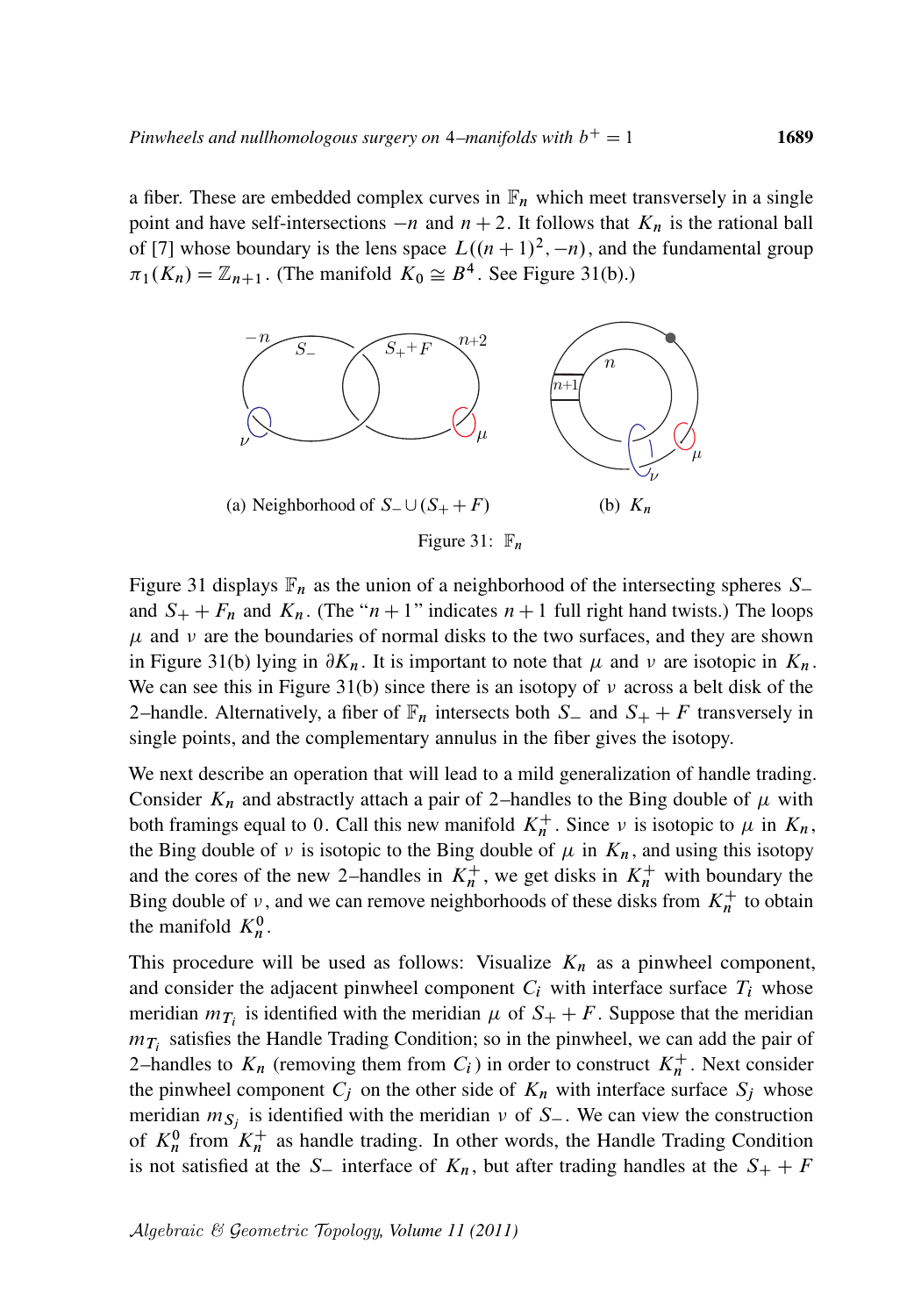interface, it becomes possible to trade handles in  $K_n^+$ . See Figure 32. Note that the interface surfaces of the new pinwheel component  $K_n^0$  are tori (as usual after handle trading). We call this operation *pushing through*.



Figure 32: Pushing through

**Lemma 11** The manifold  $K_n^0$  is the complement in the irrational ruled surface  $\mathbb{F}_n(1)$ of symplectic tori representing the negative section,  $S'_{-}$ , and a positive section plus a fiber,  $S'_{+} + F'$ .

**Proof** To change  $\mathbb{F}_n$  into  $\mathbb{F}_n(1)$ , we need to remove a neighborhood of a fiber,  $F \times D^2 \cong S^2 \times D^2$ , and replace it with  $F \times T_0$ . We are working with the smaller manifold,  $K_n$ ; so the change we would need to make is to replace  $S^1 \times [0,1] \times D^2$ with  $S^1 \times [0, 1] \times T_0$ . Thus our discussion is local to this  $S^1 \times [0, 1] \times D^2$  in  $K_n$ .

The isotopy in  $K_n$  used for pushing through sits inside of a fiber of  $\mathbb{F}_n$ . Its trace is the annulus  $S^1 \times [0, 1]$ . The pushing through procedure adds a pair of 2-handles to the link  $L_{\mu} = L \times 1$  where L is the Bing double of  $S^1 \times 0$  in  $S^1 \times D^2$ . Let  $D_1$ ,  $D_2$  be the core disks of these 2–handles.

We then bore out a neighborhood of  $(L \times [0, 1]) \cup D_1 \cup D_2$ . The claim is that the resultant manifold is  $S^1 \times [0,1] \times T_0$ . Notice that each  $S^1 \times \{t\} \times D^2$  has been replaced by the 3–manifold obtained by adding a pair of 2–handles to  $L \times \{t\}$ , ie by performing 0–surgery on both components of this link. This is  $S^1 \times T_0$  as required.  $\Box$ 

As we have mentioned above, the fundamental group of  $K_n$  is  $\mathbb{Z}_{n+1}$ , and it is generated by either of the meridians  $\mu$ ,  $\nu$ . To construct  $K_n^0$  we attach a pair of 2-handles and then subtract a pair of 2–handles. The handle additions add no generators to  $\pi_1$ and the handle subtractions add a pair of generators  $a, b$ , which are identified with corresponding generators of the form  $x_i$ ,  $y_i$  in the adjacent pinwheel component  $C_i$ .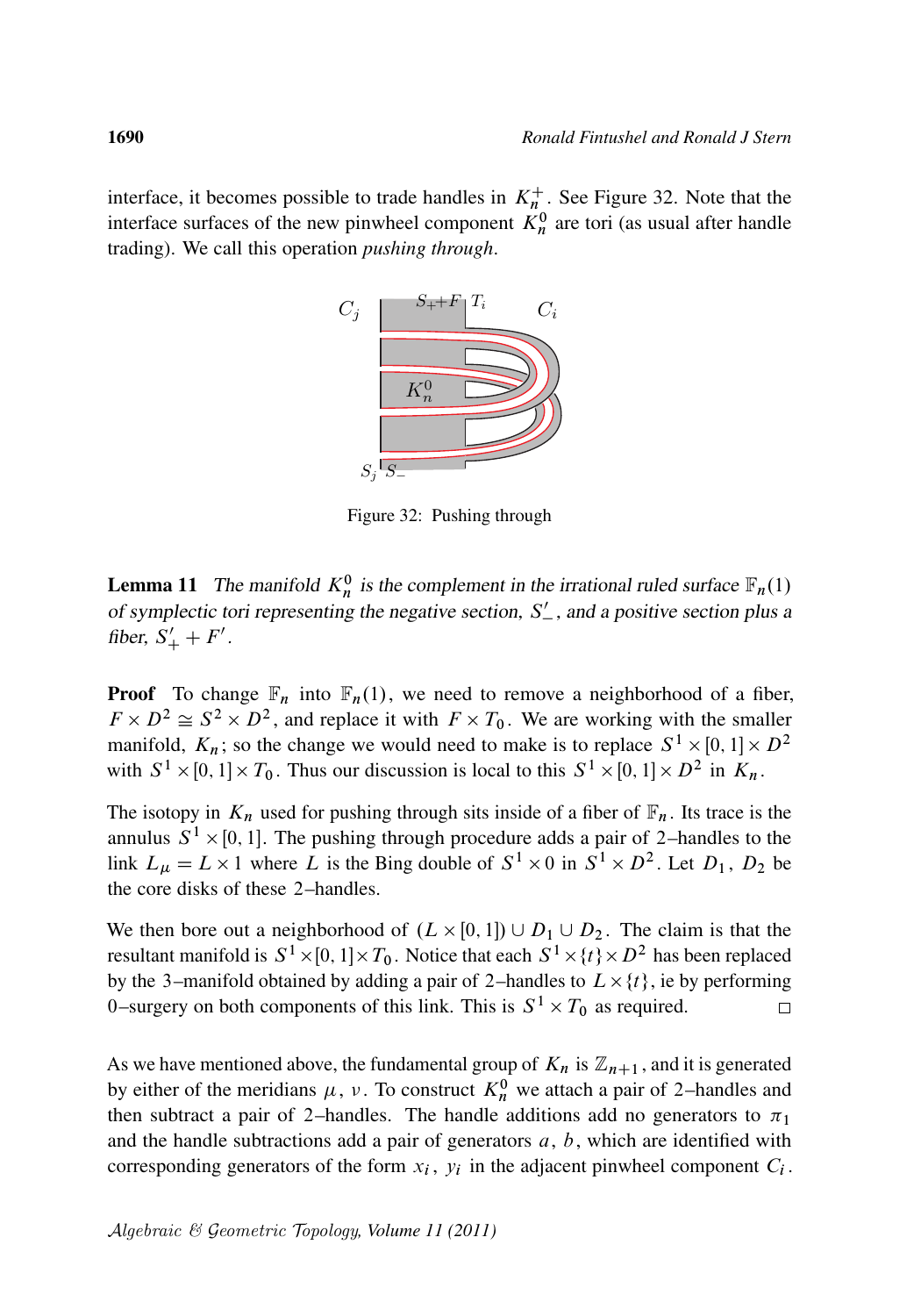# 8.1  $\mathbb{CP}^{2}$  # 4  $\overline{\mathbb{CP}}^{2}$

The pinwheel structure we shall use to construct families for  $\mathbb{CP}^2 \# 4 \overline{\mathbb{CP}}^2$  is given in Figure 33.



Figure 33: Pinwheel structures for  $\mathbb{CP}^2$  #4  $\overline{\mathbb{CP}}^2$ 

The interface surface between the pinwheel components  $I_0$  $\int_0^{\prime}$  and  $B_3$ #3  $\overline{\mathbb{CP}}^2$  satisfies the Handle Trading Condition because the corresponding interface surface of  $B_3 \# 3 \overline{\mathbb{CP}}^2$ is a fiber of  $\mathbb{F}_3$  (the other interface surface of this component is a negative section), and the disk used for handle trading is provided by the positive section blown up three times. It is the core of the handle labelled  $n (= 3)$  in Figure 8 after the blowups. The interface surface between the components  $K_0$  and  $I_0$  $\frac{7}{0}$  also satisfies the Handle Trading Condition using the normal disk to the 2-handle with framing  $+1$  in  $I_0'$  $\frac{7}{0}$ . To see that this pinwheel structure actually gives  $\mathbb{CP}^2 \# 4 \overline{\mathbb{CP}}^2$ , one argues as in Lemma 4. The starting Kirby calculus diagram is shown in Figure 34.



Figure 34

The model symplectic manifold  $Q_4$  is built by performing standard surgeries on the copies of  $B_T$  in  $I_0$  and  $\hat{A}_{(3)}$ . No surgeries are performed in  $K_0^0$ . Thus (employing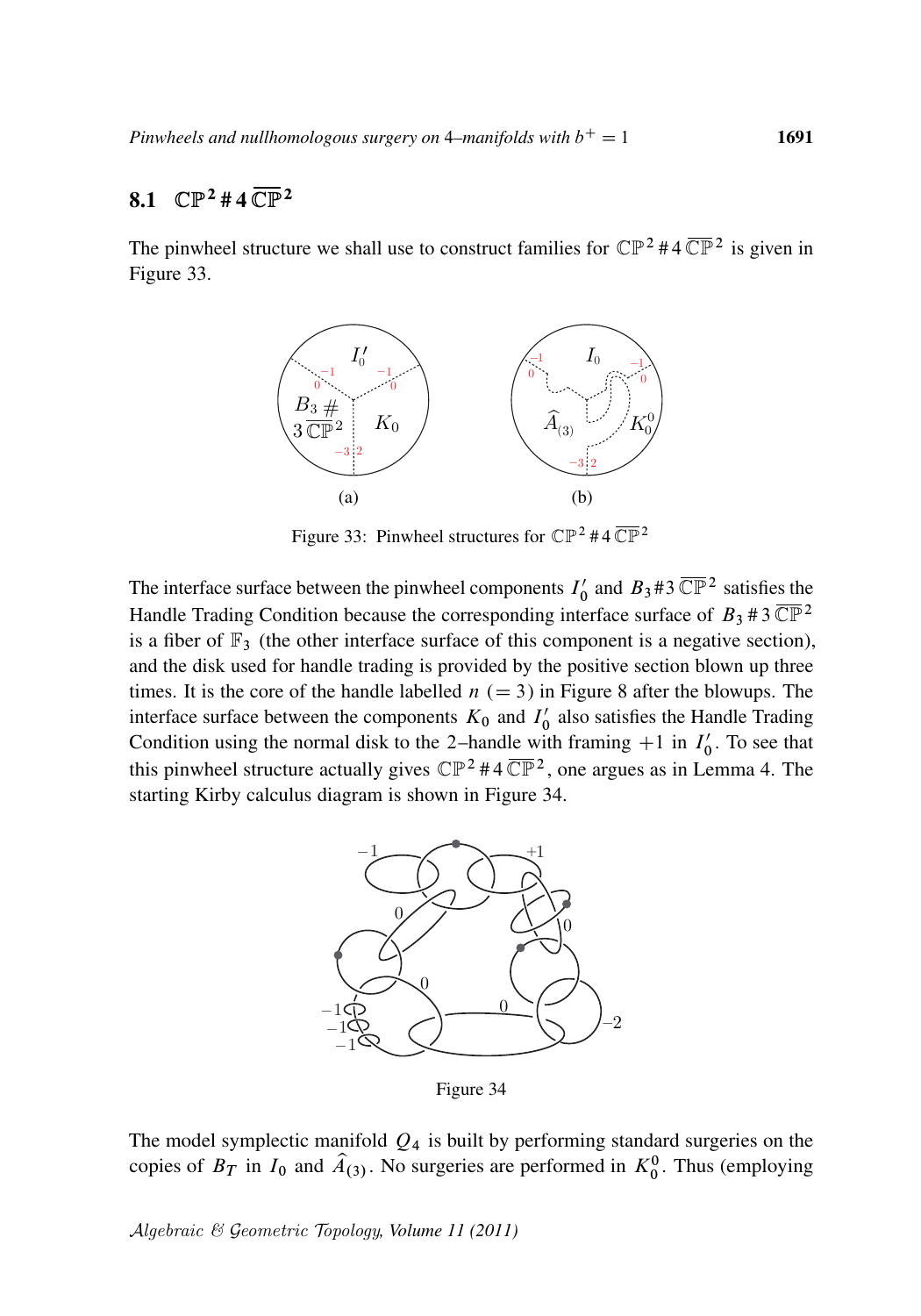Lemma 11)  $Q_4$  has the symplectic pinwheel structure given by

$$
(\widetilde{X}_0; \widetilde{S}_0, \widetilde{T}_0) = (T^4 \# \overline{\mathbb{CP}}^2; T_{I,T}, T_{I,S})
$$
  

$$
(\widetilde{X}_1; \widetilde{S}_1, \widetilde{T}_1) = (T^2 \times S^2; T_{S_+ + F}, T_{S_-})
$$
  

$$
(\widetilde{X}_2; \widetilde{S}_2, \widetilde{T}_2) = (T^4 \# 3 \overline{\mathbb{CP}}^2; T_{T,3}, T_S)
$$

where  $T_{T,3}$  is a symplectic torus representing  $T_T - E_1 - E_2 - E_3$  and in  $T^2 \times S^2 =$  $\mathbb{F}_0(1)$ ,  $T_{S_+ + F}$  and  $T_{S_-}$  are tori representing the obvious classes.

To construct the infinite family of mutually nondiffeomorphic manifolds all homeomorphic to  $\mathbb{CP}^2$  #4  $\overline{\mathbb{CP}}^2$ , we follow the proof of Theorem 3, except that here we only surger the tori  $\Lambda_{0,i}$  and  $\Lambda_{2,i}$  coming from the pinwheel components  $I_0$  and  $\hat{A}_{(3)}$ . The component  $K_0^0$  is diffeomorphic to  $T^2 \times S^2 \setminus (T_{S_+ + \frac{F}{2}} \cup T_{S_-})$  where  $\pi_1(T^2 \times S^2, z_c)$ is generated by  $a_1$  and  $b_1$  (where we identify  $K_0^0$  with the component  $C_1$ ). So  $\pi_1(K_0^0, z_c)$  is normally generated by  $a_1, b_1$ , and a meridian  $\mu$  to  $T_{S_+ + F}$ .

**Theorem 4** By surgeries on the four Lagrangian tori comprising the copies of  $\tilde{B}_{T,i}$ ,  $i = 0, 2$  in  $Q_4$  which live in  $\widetilde{X}_0$  and  $\widetilde{X}_2$  in  $Q_4$ , one can obtain an infinite family of mutually nondiffeomorphic minimal smooth 4–manifolds all homeomorphic to  $\mathbb{CP}^2$  #4  $\overline{\mathbb{CP}}^2$ . Furthermore, all these manifolds can be obtained by surgeries on four nullhomologous tori which comprise two copies of  $B_T \subset I_0 \cup \widehat{A}_{(3)} \subset \widehat{\mathbb{CP}}^2$  #4  $\overline{\mathbb{CP}}^2$ .

**Proof** We first show that the manifold X obtained by performing  $+1$  surgeries on the Lagrangian tori  $\Lambda_{1,i}$  and  $\Lambda_{2,i}$  in  $\widetilde{X}_i$ ,  $i = 0, 2$ , is simply connected. Our pinwheel components are  $C_0 = I_0$ ,  $C_1 = \underset{\sim}{K_0^0}$ , and  $C_2 = \hat{A}_{(3)}$ . The fundamental group of  $\widehat{A}_{(3)} > B_T$  is the same as that of  $\widehat{A} > B_T$  since the extra blowups do not change  $\pi_1$ . The pinwheel construction identifies  $a_2$  with  $x_0$  and  $b_2$  with  $y_0^2 \xi^k$ . Furthermore, the pushing through process identifies  $a_0$  and  $b_0$  with the belt circles of the 2–handles first attached to  $K_0$  to construct  $K_0^+$  $_0^+$ , and these are in turn identified with  $a_1 = x_2$ and  $b_1 = y_2$  after pushing through. Thus  $a_0 = a_1$  and  $b_0 = b_1$ .

Analogous to the proof of Theorem 3, we see that  $\pi_1(X, z_0)$  is generated by  $a_i, b_i$ ,  $i = 0, 2, y_0$ , and the meridian  $\mu$  from  $K_0^0$ , and it satisfies the relations coming from those of  $\widetilde{A}_{(3)}$ , and  $I_0$  with their surgeries:

$$
\hat{A}_{(3)}: a_0[b_2^{-1}, b_0^{-1}] = 1, b_0[a_0^{-1}, b_2] = 1, [a_0, a_2] = 1, [b_0, a_2] = 1, [a_0, b_0] = 1.
$$
  
\n
$$
I_0: a_2[b_0^{-1}, y_0^{-1}] = 1, y_0[a_2^{-1}, b_0] = 1, [a_2, a_0] = 1, [y_0, a_0] = 1, [b_2, a_0] = 1.
$$
  
\n(Recall that this last equality holds because of Lemma 9 and  $b_2 = y_0^2 \xi^k$ .)

Thus  $b_0 = [b_2, a_0^{-1}] = 1$ , and then it follows that  $a_0$ ,  $a_2$ , and  $y_0$  vanish, and so we also have  $\xi = y_0[x_0, y_0]y_0^{-1} = y_0[a_2, y_0]y_0^{-1} = 1$ ; hence  $b_2 = 1$ . Finally,  $\mu = \nu$  is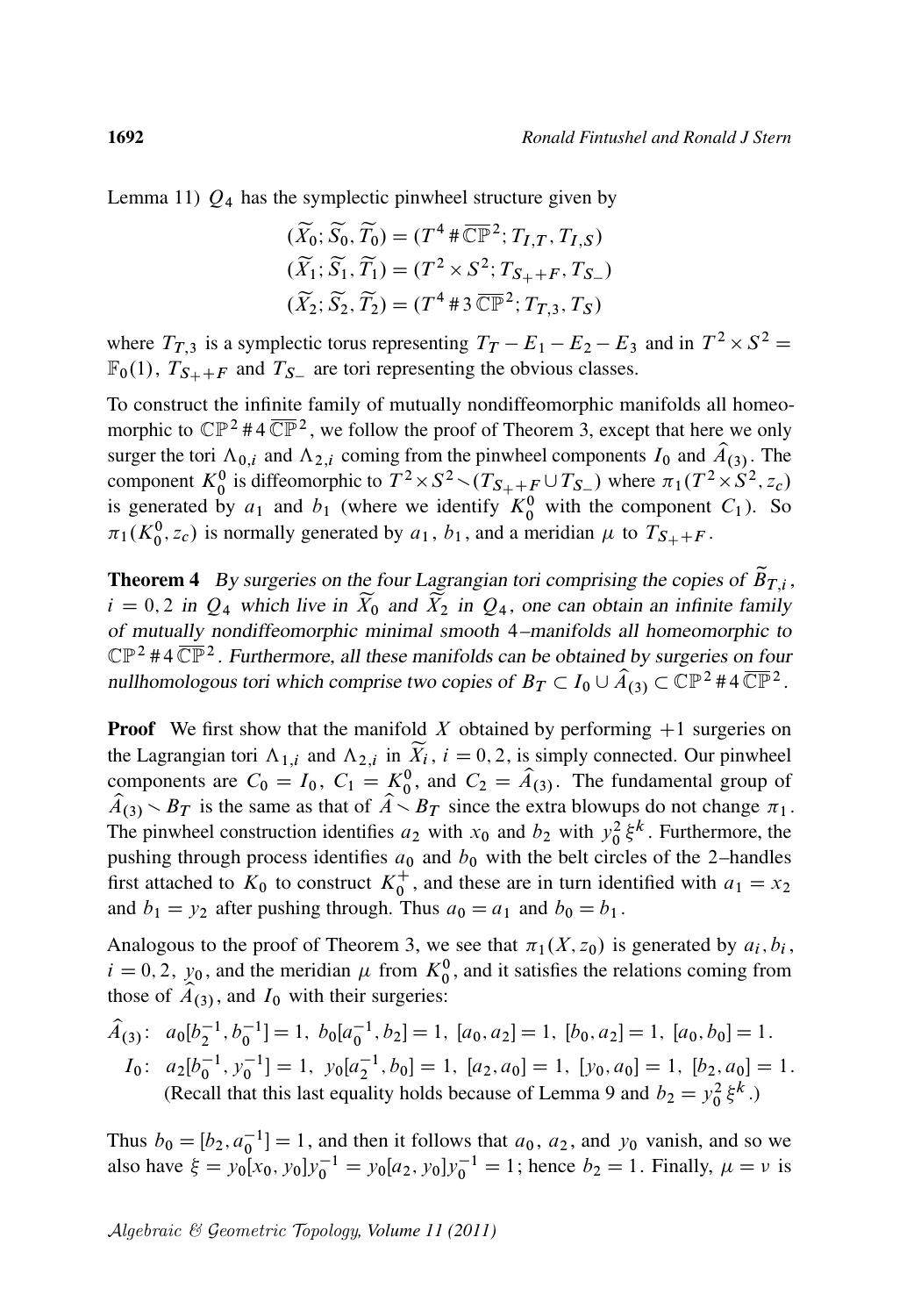identified with the boundary of the meridian to the 1-handle of  $\hat{A}_{(3)}$  (see Figure 30(b)). Thus  $\mu = [a_2, b_2] = 1$ ; so  $\pi_1(X, z_0) = 1$ .

It follows as usual that the manifolds  $X_n$ , obtained by performing  $1/n$ –surgery rather than +1–surgery on the last torus  $\Lambda_{2,2}$ , are also simply connected. To see that these manifolds are minimal, we again use an argument based on the adjunction inequality is in the proof of Theorem 2. This is easy once we see that these manifolds have embedded genus 2 surfaces representing the classes  $h - e_i$ ,  $i = 1, ..., 4$  and an embedded genus 3 surface representing  $h$ .

We shall describe these surfaces referring to Figures 33 and 34. The class  $e_4$  is represented as follows. The 2-handle of  $I'_0$  which is labelled "-1" (on the upper left in Figure 34) gives a punctured sphere, punctured by the 1-handle of  $I_0$  $\frac{7}{0}$ . The meridian of that 1–handle is isotopic to (identified with) the meridian of the 1–handle in  $B_3$  # 3  $\overline{\mathbb{CP}}^2$ . This meridian is, in turn, isotopic to the attaching circle of the 2handle labelled "0" in  $B_3$  # 3  $\overline{\mathbb{CP}}^2$ . Thus we see a sphere of self-intersection  $-1$  in  $\mathbb{CP}^2$  #4  $\overline{\mathbb{CP}}^2$ . After the surgeries on the tori of the copy of  $B_T$  in  $\hat{A}_{(3)}$  this sphere is no longer extant, but a torus representing  $e_4$  is, since normal disks to the 1-handle become punctured tori.

Instead of starting with the 2-handle of  $I'_0$  which is labelled "-1", we could begin with the handle labelled " $+1$ ". Then this construction produces a 2–sphere in  $\mathbb{CP}^2$ #4  $\overline{\mathbb{CP}}^2$  representing h. Notice that both classes h and  $e_4$  intersect the spheres of self-intersection  $-1$  which come from the three 2-handles labelled " $-1$ " in  $B_3 \# 3 \overline{\mathbb{CP}}^2$ . It follows easily that these three spheres represent the classes  $h - e_i - e_4$ ,  $i = 1, 2, 3$ . Since the surgeries on  $B_T \subset \hat{A}_{(3)}$  turn normal disks to the "0" into punctured tori, the classes  $h - e_i - e_4$ ,  $i = 1, 2, 3$  are represented by tori in the surgered manifolds  $X_n$ . It follows that  $h - e_i = (h - e_i - e_4) + e_4$ ,  $i = 1, 2, 3$ , are represented by genus 2 surfaces in  $X_n$ .

Returning to  $\mathbb{CP}^2$  #4  $\overline{\mathbb{CP}}^2$ , there is a sphere representing a class of self-intersection 0 arising from the 2–handle labelled 0 at the bottom of Figure 34. (Alternatively, this sphere is formed from the cocores of the 2-handle labelled 0 in  $B_3$ #3  $\overline{\mathbb{CP}}^2$  and the 2handle labelled  $-2$  in  $K_0$ , since the pinwheel construction identifies their boundaries.) Since this sphere intersects both h and  $e_4$  once and is orthogonal to  $h - e_i - e_4$ ,  $i = 1, 2, 3$ , it represents  $h - e_4$ . Surgery plus the pushing through operation make this surface genus 2. Finally,  $h = (h - e_4) + e_4$  is now seen to be represented by a genus 3 surface in  $X_n$ , and we may carry out the adjunction inequality argument as planned to see that  $X_n$  is minimal.  $\Box$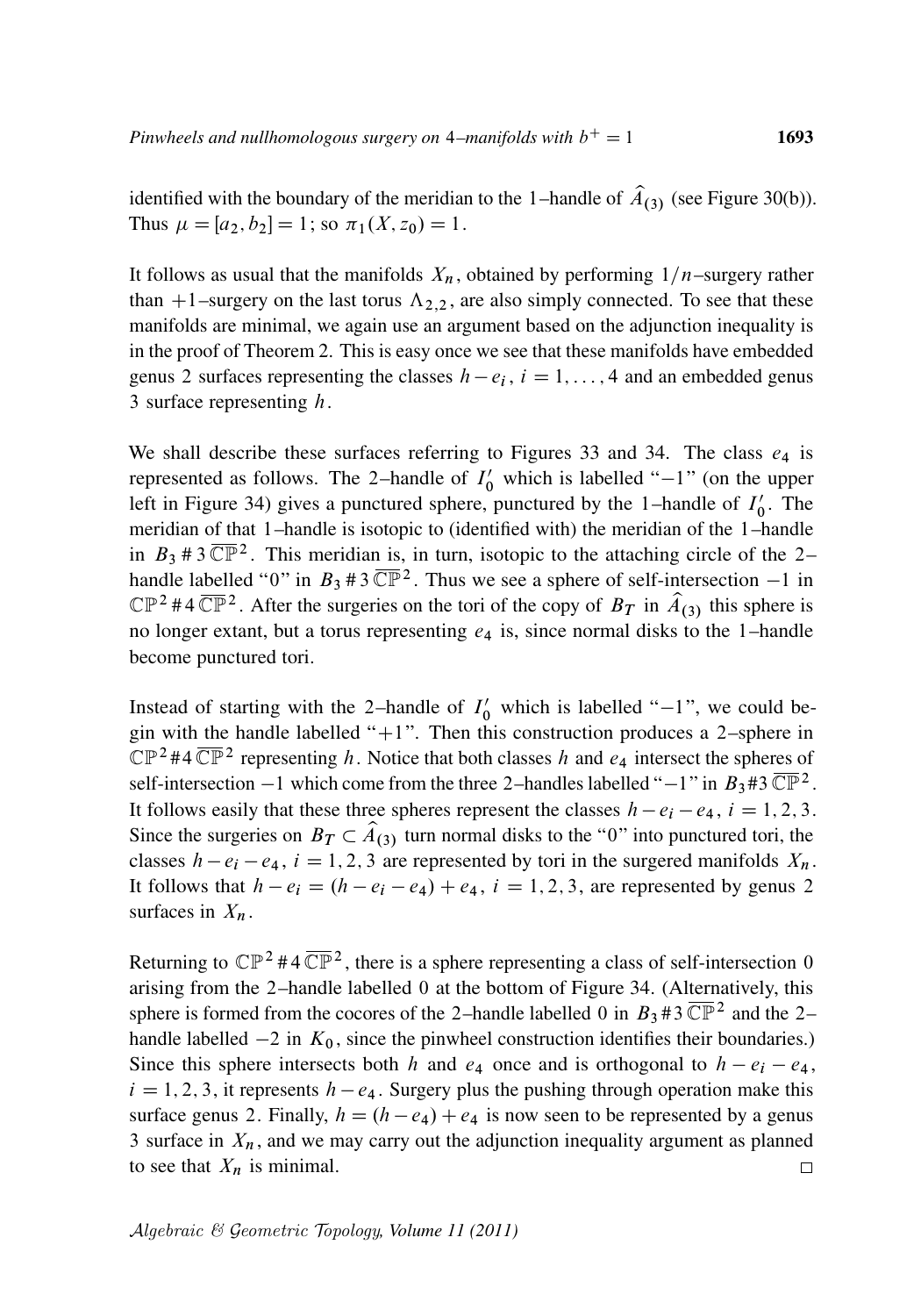#### 82.  $\mathbb{CP}^2 \# 5 \overline{\mathbb{CP}}^2$

The construction of families for  $\mathbb{CP}^2$  #5  $\overline{\mathbb{CP}}^2$  follows our established pattern, using the pinwheel structure of Figure 35. One sees that these pinwheels give  $\mathbb{CP}^2 \# 5 \overline{\mathbb{CP}^2}$ via our usual Kirby calculus argument.



Figure 35: Pinwheel structures for  $\mathbb{CP}^2$  # 5  $\overline{\mathbb{CP}}^2$ 

We get our infinite family of manifolds as before. The argument is parallel to, but easier than, that of Theorem 4.

### 8.3  $\mathbb{CP}^{2}$  # 6  $\overline{\mathbb{CP}}^{2}$

This construction is similar to that for  $\mathbb{CP}^2 \# 4 \overline{\mathbb{CP}}^2$ . In that construction (Figure 33), replace the pinwheel component  $B_3$  # 3  $\overline{\mathbb{CP}}^2$  with the manifold  $L_{(0,-3)}$  which is obtained by removing the spheres  $S_+ + F - E_1 - E_2 - E_3$  and  $S_- - E_4 - E_5$  from  $\mathbb{F}_1$  #5  $\overline{\mathbb{CP}}^2$ . These spheres have self-intersections 0 and  $-3$  as required. See Figure 36. Note that, as for the manifolds  $K_n$ , the meridians to the spheres  $S_+ + F - E_1 - E_2 - E_3$ and  $S = -E_4 - E_5$  are isotopic in  $L_{(0,-3)}$ . (This isotopy is given by the fiber of  $\mathbb{F}_1$ .)



Figure 36: Pinwheel structures for  $\mathbb{CP}^2 \# 6 \overline{\mathbb{CP}}^2$ 

In this case we need to push through two pinwheel components. Surgery is then performed on the single pair of Bing tori in  $I_0$ . The notation  $L^0_{(0,-3)}$  is meant to be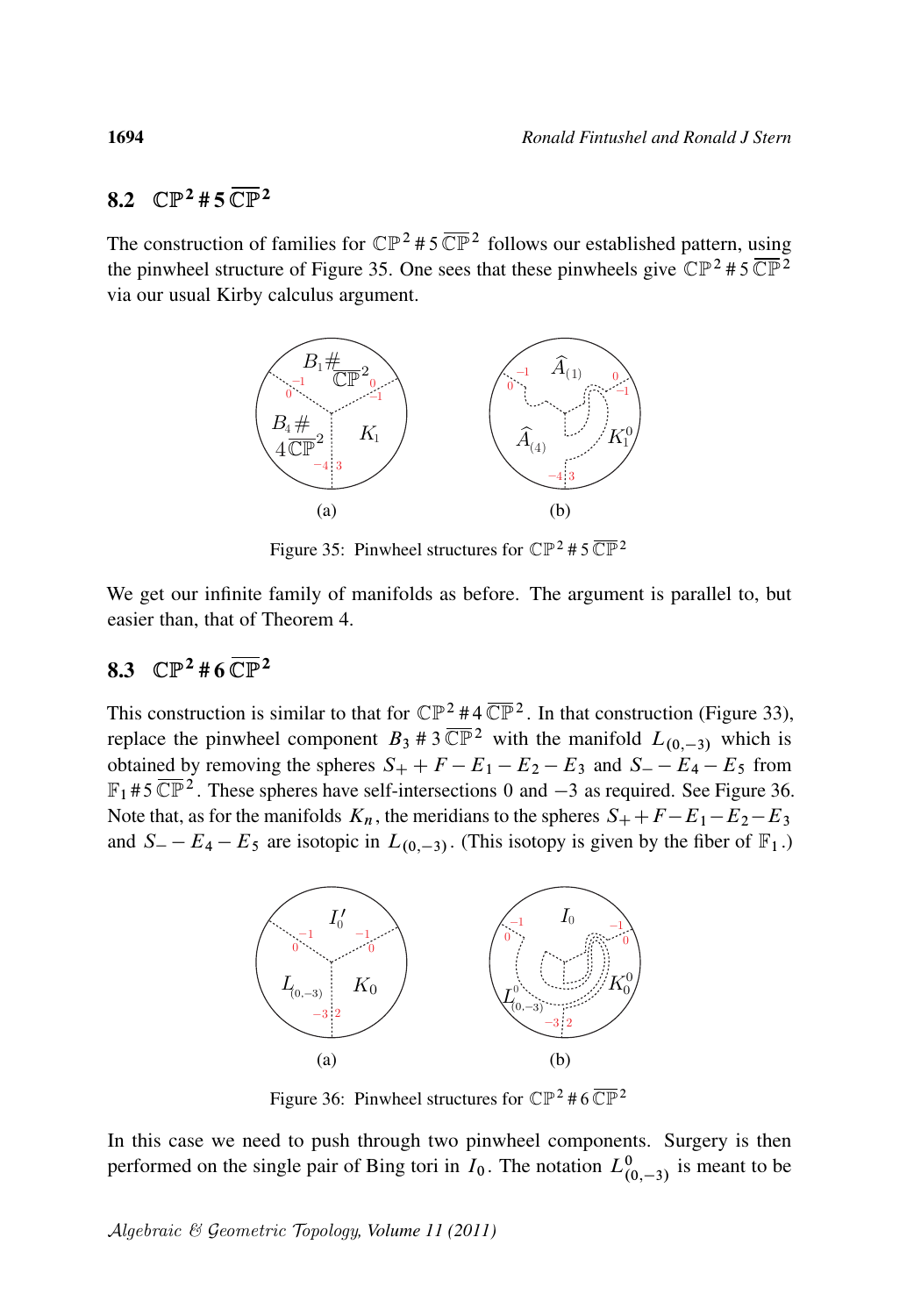analogous to  $K_n^0$  above. The proof of Lemma 11 shows that  $L_{(0,-3)}^0$  is the complement in the blown up irrational ruled surface  $\mathbb{F}_n(1)$  #5  $\overline{\mathbb{CP}}^2$  of symplectic tori representing  $S'_{+} + F - E_1 - E_2 - E_3$  and  $S'_{-} - E_4 - E_5$ . Standard surgeries on the tori in  $B_T \subset I_0$ give rise to the symplectic manifold  $Q_6$  which has the symplectic pinwheel structure given by

$$
(\widetilde{X}_0; \widetilde{S}_0, \widetilde{T}_0) = (T^4 \# \overline{\mathbb{CP}}^2; T_{I,T}, T_{I,S})
$$
  
\n
$$
(\widetilde{X}_1; \widetilde{S}_1, \widetilde{T}_1) = (T^2 \times S^2; T_{S_+ + F}, T_{S_-})
$$
  
\n
$$
(\widetilde{X}_2; \widetilde{S}_2, \widetilde{T}_2) = (\mathbb{F}_1(1) \# 5 \overline{\mathbb{CP}}^2; T_{S_+ + F - E_1 - E_2 - E_3}, T_{S_- - E_4 - E_5})
$$

with notation as above. See the  $\mathbb{CP}^2$  #7  $\overline{\mathbb{CP}}^2$  case below for comments on a similar fundamental group calculation. Notice that our construction leaves none of the exceptional curves from the blowups, and our usual adjunction inequality argument shows that we get a family of minimal 4–manifolds.

### 8.4  $\mathbb{CP}^{2}$  # 7  $\overline{\mathbb{CP}}^{2}$

Use the pinwheel structure given in Figure 37. Again we need to push through two pinwheel components. Surgery is performed on a single pair of Bing tori.



Figure 37: Pinwheel structures for  $\mathbb{CP}^2$  # 7  $\overline{\mathbb{CP}}^2$ 

Standard surgeries on the tori in  $B_T \subset \hat{A}_{(7)}$  give rise to the symplectic manifold  $Q_7$ which has the symplectic pinwheel structure given by

$$
(\widetilde{X}_0; \widetilde{S}_0, \widetilde{T}_0) = (\mathbb{F}_1(1); T_{S_+ + F}, T_{S_-})
$$
  

$$
(\widetilde{X}_1; \widetilde{S}_1, \widetilde{T}_1) = (\mathbb{F}_4(1); T_{S_+ + F}, T_{S_-})
$$
  

$$
(\widetilde{X}_2; \widetilde{S}_2, \widetilde{T}_2) = (T^4 \# 7 \overline{\mathbb{CP}}^2; T_{T,7}, T_S)
$$

where  $T_{T,7}$  is a symplectic torus representing  $T_T - \sum_{i=1}^7 E_i$ , and the other notation is as above.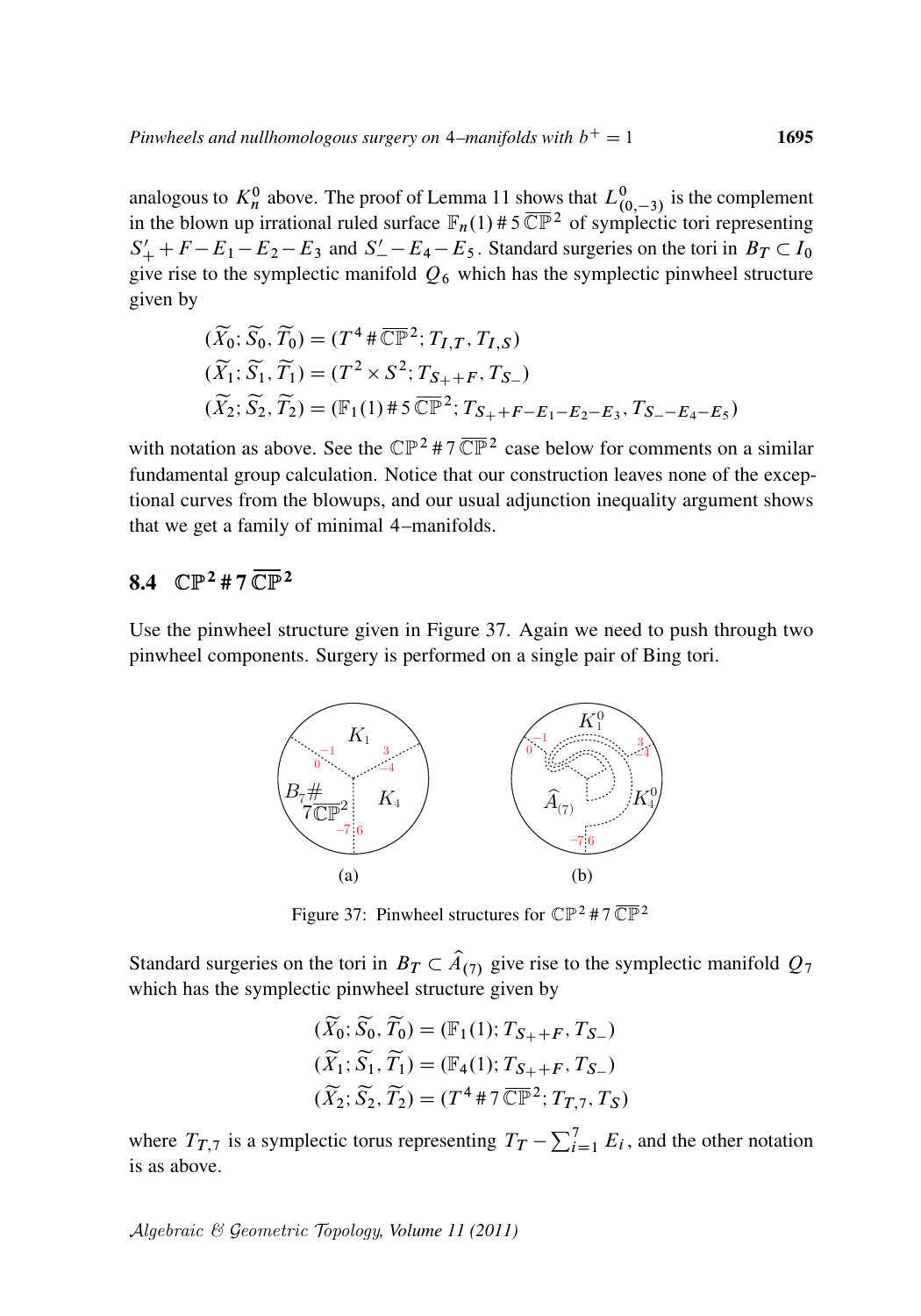**Theorem 5** By surgeries on the two Lagrangian tori comprising the copy of  $\widetilde{B}_T \subset \widetilde{X}_2$ , in  $Q_7$ , one can obtain an infinite family of mutually nondiffeomorphic minimal smooth 4–manifolds all homeomorphic to  $\mathbb{CP}^2$  #7  $\overline{\mathbb{CP}}^2$ . Furthermore, all these manifolds can be obtained by surgeries on two nullhomologous tori which comprise two copies of  $B_T \subset \widehat{A}_{(7)} \subset \widehat{\mathbb{CP}}{}^2 \# 7 \, \overline{\mathbb{CP}}{}^2.$ 

**Proof** We first show that the manifold X obtained by performing  $+1$  surgeries on the Lagrangian tori  $\Lambda_{1,2}$  and  $\Lambda_{2,2}$  in  $\widetilde{X}_2$  is simply connected. The pushing through process identifies  $a_2$  and  $b_2$  with the belt circles of the 2–handles first attached to  $K_1$ to construct  $K_1^+$ <sup>+</sup>, and these are in turn identified with  $a_0$  and  $b_0$ . The second pushing through operation identifies these classes with  $a_1$  and  $b_1$ . Thus  $a_0 = a_1 = a_2$  and  $b_0 = b_1 = b_2$ . Therefore,  $\pi_1(X; z_0)$  is generated by  $a = a_i$ ,  $b = b_i$ , and meridians  $\mu_0 = \nu_0$  of  $S_+ + F$  and  $S_-$  in  $\mathbb{F}_1$  and  $\mu_1 = \nu_1$  of  $S_+ + F$  and  $S_-$  in  $\mathbb{F}_4$ .

The usual relations coming from  $\hat{A}_{(7)}$  in this case reduce quickly to  $a = 1$ ,  $b = 1$ . As in the proof of Theorem 4 we have  $\mu_i = [a, b] = 1$ ,  $i = 0, 1$ ; so  $\pi_1(X, z_0) = 1$ , and the rest of the proof follows analogously to the examples above.  $\Box$ 

# 8.5  $\mathbb{CP}^2 \# 8 \overline{\mathbb{CP}}^2$  and  $\mathbb{CP}^2 \# 9 \overline{\mathbb{CP}}^2$

These constructions are slightly different from those above. We begin by explaining why the type of pinwheel surgeries that we have already described will not work for these manifolds. In each of our pinwheel surgery constructions, the manifold  $X_1$ obtained by performing only  $+1$  surgeries is symplectic and not diffeomorphic to  $\mathbb{CP}^2$  #  $k \overline{\mathbb{CP}}^2$ . The adjunction formula shows that its canonical class is represented by a symplectic surface of genus  $10 - k$ . The canonical class of the standard manifold  $\mathbb{CP}^2$ # $k \overline{\mathbb{CP}}^2$  has genus 1, and each surgery on a Bing torus pair  $B_T$  in a copy of A increases the genus of the disks which span meridians to the "0" and the "dot" by one. For example, letting  $k = 3$ , the canonical class of  $\mathbb{CP}^2 \# 3 \overline{\mathbb{CP}}^2$  is given by  $-3h + e_1 + e_2 + e_3$ , and in each pinwheel component  $B_1 \# \overline{\mathbb{CP}}^2$ , it is represented by a pair of transverse disks normal to the "0" and the "dot". Gluing these together along the interfaces, they add up to three 2-spheres representing the classes  $-h + e_i$ , and arranged in a cyclical fashion; so that smoothing their intersection points gives a torus representing  $-3h + e_1 + e_2 + e_3$ . The surgeries increase the genus of each of these surfaces to 2, and the result after smoothing double points is the canonical class of  $X_1$ of genus  $7 = 10 - k$ . The other examples can be analyzed in a like fashion.

We notice that each pinwheel component that is surgered must increase the genus of a symplectic representative of the canonical class by at least 2; so the minimal genus which can be achieved by this technique is 3. However, the canonical class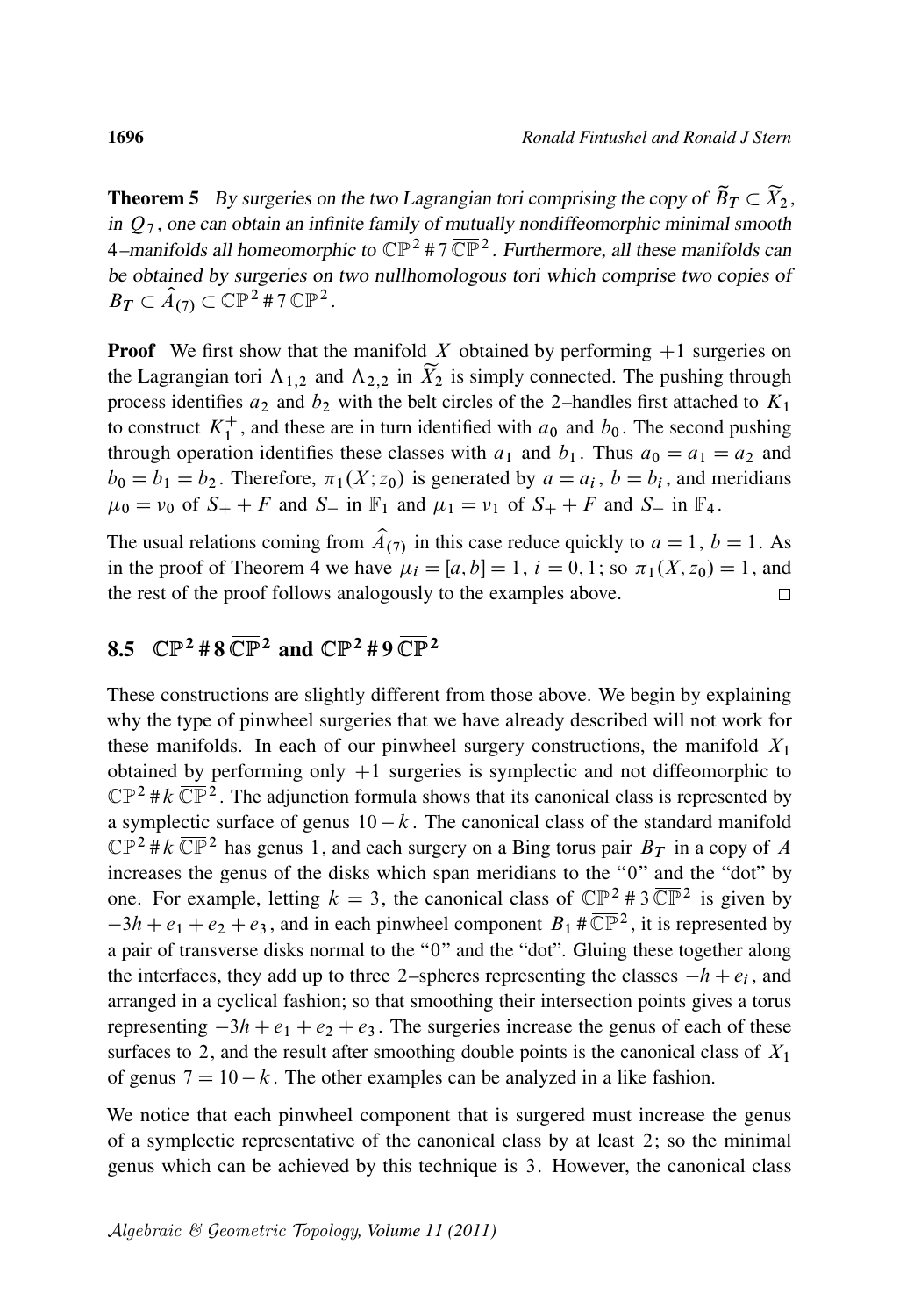of a symplectic manifold homeomorphic but not diffeomorphic to  $\mathbb{CP}^2$  #8  $\overline{\mathbb{CP}}^2$  has genus 2; so it cannot be obtained by this particular type of pinwheel surgery.

However, one does have different pinwheel constructions for  $\mathbb{CP}^2 \# 8 \overline{\mathbb{CP}}^2$  and  $E(1) =$  $\mathbb{CP}^2$  #9 $\overline{\mathbb{CP}}^2$  as in Figures 38(a) and 38(b). The manifolds  $L_{(j,k)}$  are obtained by modifying the constructions of the  $K_n$  above. For example,  $L_{(-1,-3)}$  is the complement of S<sub>-</sub> and  $S_+ + F - E_1 - \cdots - E_6$  in  $\mathbb{F}_1$ #6  $\overline{\mathbb{CP}}^2$ . The component W is the complement of S and  $2S + F - 2E$  in  $\mathbb{F}_0 \# \overline{\mathbb{CP}}^2$ .



Figure 38: Pinwheel structures for  $\mathbb{CP}^2 \# 8 \overline{\mathbb{CP}}^2$  and  $\mathbb{CP}^2 \# 9 \overline{\mathbb{CP}}^2$ 

We leave it as a simple exercise for the reader to see representatives for the canonical classes in these pinwheel structures, tori of self-intersections 1 and 0, respectively. Surgery on the Bing double of this last torus was the subject of the example in Section 3. By replacing  $K_0$  with  $K_0^0$  and each  $L_{(j,k)}$  with  $L_{(j,k)}^0$ ; ie by replacing the pinwheel components of  $E(1) = \mathbb{CP}^2 \# 9 \overline{\mathbb{CP}}^2$  with components obtained in like fashion from ruled surfaces over  $T^2$  rather than over  $S^2$ , we obtain the model manifold  $Q_9$ , and it is easy to see that  $Q_9$  is the elliptic surface over  $T^2$  obtained by fiber summing  $E(1)$ with the product elliptic surface  $T^2 \times T^2$ . Thus  $Q_9$  is obtained from  $E(1)$  by removing a neighborhood of a fiber,  $T^2 \times D^2$  and replacing it with  $T^2 \times T_0$ . In other words, we have performed standard surgeries on the standard copy of  $B<sub>T</sub>$  in the neighborhood of a fiber in  $E(1)$  in order to obtain  $Q_9$ . The surgeries on the corresponding Lagrangian tori in  $E(1)$  will give exactly the examples of Section 3.

We have not as yet been able to effect a construction of exotic manifolds homeomorphic to  $\mathbb{CP}^2$  #8  $\overline{\mathbb{CP}}^2$  utilizing pinwheels. However in [10] we constructed a manifold  $R_8$ homeomorphic to  $\mathbb{CP}^2$  # 8  $\overline{\mathbb{CP}}^2$  and with trivial Seiberg–Witten invariant (as for  $\mathbb{CP}^2$  #8 $\overline{\mathbb{CP}}^2$ ) such that  $R_8$  contains nullhomologous tori upon which surgery yields an infinite family of exotic manifolds homeomorphic to  $\mathbb{CP}^2 \# 8 \overline{\mathbb{CP}}^2$ .

#### 8.6 The main theorem

The upshot of this section and the last is the following theorem: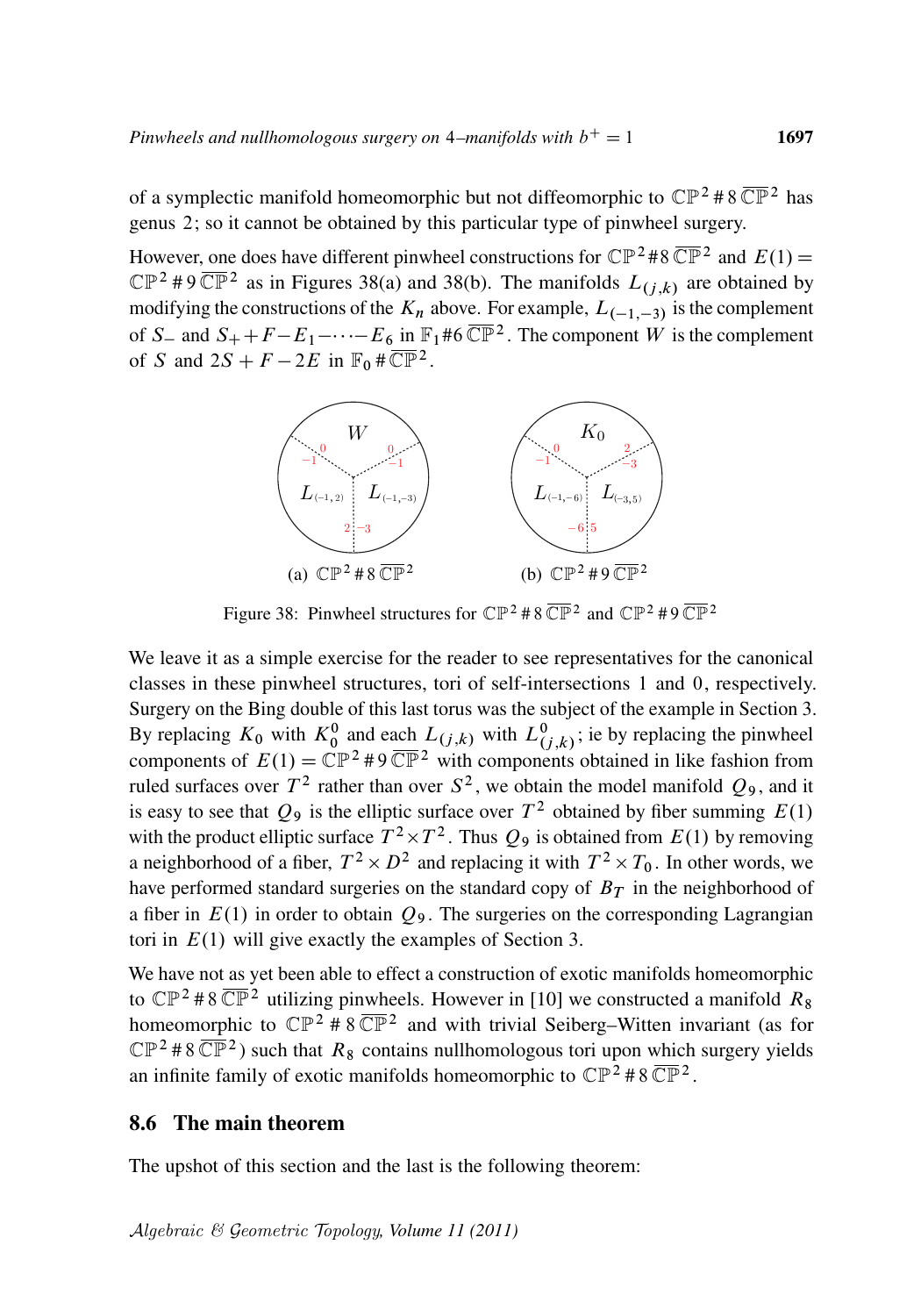**Theorem 6** For  $k = 2, ..., 7$  and  $k = 9$ , there are nullhomologous tori embedded in  $\mathbb{CP}^2$  # k  $\overline{\mathbb{CP}}^2$  upon which surgery gives rise to an infinite family of mutually nondiffeomorphic minimal 4–manifolds homeomorphic to  $\mathbb{CP}^2 \# k \overline{\mathbb{CP}}^2$ .  $\Box$ 

# 9 Final remarks

The fact that surgery on a well-chosen collection of (nullhomologous) tori in a fixed smooth manifold can alter smooth structures gives rise to a target (and optimistic) classification scheme for simply connected smooth 4–manifolds.

Question Is it possible that every simply connected smooth 4–manifold is obtained by surgery on tori in a connected sum of copies of  $S^4$ ,  $\mathbb{CP}^2$ ,  $\overline{\mathbb{CP}}^2$  and  $S^2 \times S^2$ ?

Acknowledgements RF was partially supported by NSF grants DMS-0704091 and DMS-1006322 and RJS was supported by no federal research dollars.

### References

- [1] **A Akhmedov, R I Baykur, B D Park,** *Constructing infinitely many smooth structures on small* 4*–manifolds*, J. Topol. 1 (2008) 409–428 MR2399137
- [2] A Akhmedov, B D Park, *Exotic smooth structures on small* 4*–manifolds*, Invent. Math. 173 (2008) 209–223 MR2403396
- [3] A Akhmedov, B D Park, *Exotic smooth structures on small* 4*–manifolds with odd signatures*, Invent. Math. 181 (2010) 577–603 MR2660453
- [4] D Auroux, S K Donaldson, L Katzarkov, *Luttinger surgery along Lagrangian tori and non-isotopy for singular symplectic plane curves*, Math. Ann. 326 (2003) 185–203 MR1981618
- [5] S Baldridge, P Kirk, *A symplectic manifold homeomorphic but not diffeomorphic to*  $\mathbb{CP}^2$ #3 $\overline{\mathbb{CP}}^2$ , Geom. Topol. 12 (2008) 919–940 MR2403801
- [6] R Fintushel, B D Park, R J Stern, *Reverse engineering small* 4*–manifolds*, Algebr. Geom. Topol. 7 (2007) 2103–2116 MR2366188
- [7] R Fintushel, R J Stern, *Rational blowdowns of smooth* 4*–manifolds*, J. Differential Geom. 46 (1997) 181–235 MR1484044
- [8] R Fintushel, R J Stern, *Knots, links, and* 4*–manifolds*, Invent. Math. 134 (1998) 363–400 MR1650308
- [9] R Fintushel, R J Stern, *Double node neighborhoods and families of simply connected*  $4$ *-manifolds with*  $b<sup>+</sup> = 1$ , J. Amer. Math. Soc. 19 (2006) 171–180 MR2169045